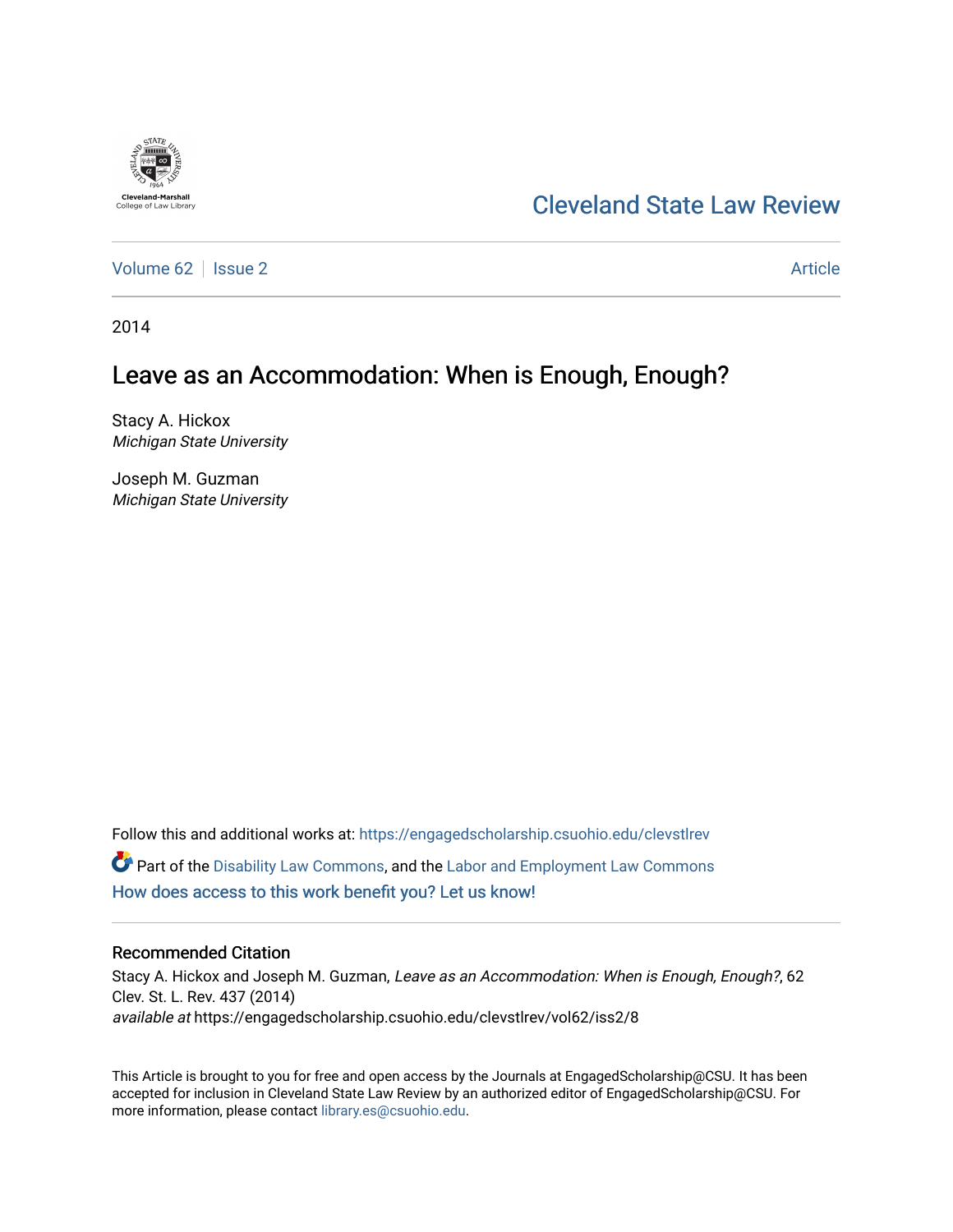# **LEAVE AS AN ACCOMMODATION: WHEN IS ENOUGH, ENOUGH?**<sup>1</sup>

# STACY A. HICKOX<sup>\*</sup> AND JOSEPH M. GUZMAN<sup>\*\*</sup>

### **ABSTRACT**

The right to reasonable accommodations under the Americans with Disabilities Act includes leave that will enable an employee with a disability to return to work rather than being discharged. This right may seem unreasonable for an employer needing employees to be at work to be productive, raising the question of when leave as an accommodation becomes unreasonable or imposes an undue hardship on an employer. In the absence of specific guidance from the Supreme Court, the circuit courts apply a variety of approaches, ranging from individualized analysis to determinations that any leave exceeding some number of weeks is unreasonable. In this paper, three hundred and fifty-three decisions addressing this question have been analyzed to determine which factors are determinative of reasonableness, including factors identified in the various approaches of the circuit courts as well as those which economists would use to determine the value of an employee and the cost of replacing that employee.

|    | $\overline{A}$ |                                                               |  |
|----|----------------|---------------------------------------------------------------|--|
|    | B.             |                                                               |  |
|    |                |                                                               |  |
| Н. |                | JUDICIAL TREATMENT OF REQUESTS FOR LEAVE AS ACCOMMODATION 451 |  |
|    |                |                                                               |  |
|    |                |                                                               |  |
|    |                |                                                               |  |
|    |                |                                                               |  |
|    |                | Supreme Court Consideration of Employer Policies  464         |  |
|    |                |                                                               |  |
|    |                |                                                               |  |

 \* Assistant Professor, Michigan State University School of Human Resources and Labor Relations; J.D., University of Pennsylvania Law School; B.S., Cornell University School of Industrial & Labor Relations. The authors would like to thank Megan O'Toole & Katie Seager for their research on this paper.

 \*\* Joseph Guzman is an Assistant Professor in the School of Human Resources and Labor Relations at Michigan State University. He holds a doctorate in Business Administration and Policy from the Stanford Graduate School of Business, masters' degrees in statistics, economics, and business research from Stanford, and an MBA from the University of Arizona. His research interests are focused on human capital development and policy.

 <sup>1</sup> <sup>1</sup> Waggoner v. Olin Corp., 169 F.3d 481, 484 (7th Cir. 1999) ("But the fact that [the employer] had infinite patience does not necessarily mean that every company must put up with employees who do not come to work. Nor must every company hire replacements for absent employees and call that a reasonable accommodation. The issue before us is, when is enough, enough?").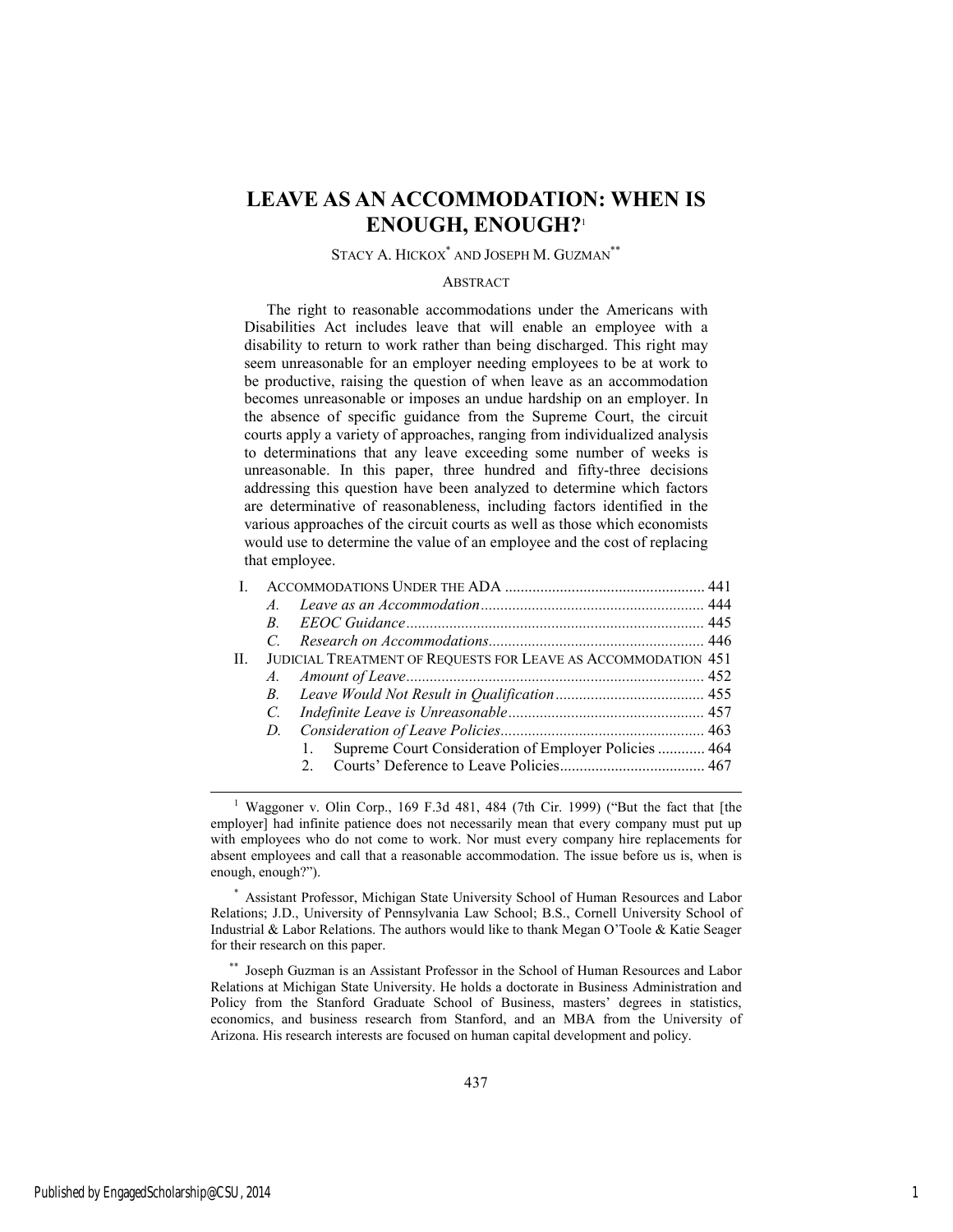### 438 *CLEVELAND STATE LAW REVIEW* [Vol. 62:437

|      | E.             |  |
|------|----------------|--|
|      |                |  |
| Ш    |                |  |
|      | $\overline{A}$ |  |
|      | $R_{\perp}$    |  |
|      |                |  |
|      | D.             |  |
| IV - |                |  |
|      |                |  |
|      |                |  |
|      |                |  |

Most employees need to be present at work to perform their jobs. At the same time, employees with disabilities have the right to reasonable accommodation under the Americans with Disabilities Act (ADA). The unavailability of accommodations has been identified as a significant barrier to the full employment of people with disabilities.<sup>2</sup> But does reasonable accommodation include an employer's toleration of leave from work? Discrimination prohibited by the ADA includes an employer's "not making reasonable accommodations to the known physical or mental limitations of an otherwise qualified . . . employee," unless the employer can show that the accommodation would impose an undue hardship on the employer's operations.<sup>3</sup>

Reasonable accommodation can include absences or leave from work, according to both the federal courts and the Equal Employment Opportunity Commission (EEOC).<sup>4</sup> The duty of accommodation was included in the ADA to provide unemployed persons with disabilities an opportunity to work and retain a position once hired.<sup>5</sup> Leave as an accommodation may be essential for employees with disabilities who need time off for treatment or to wait for remission of symptoms that prevent them from working.<sup>6</sup> To enforce this right to accommodation, the EEOC has been targeting employers with leave policies that result in the discharge of

 $3\,$  42 U.S.C.A. § 12112(b)(5)(A) (West 2014).

4 EQUAL EMP'T OPPORTUNITY COMM'N, ENFORCEMENT GUIDANCE: REASONABLE ACCOMMODATION AND UNDUE HARDSHIP UNDER THE AMERICANS WITH DISABILITIES ACT, *available at* http://www.eeoc.gov/policy/docs/accommodation.html [hereinafter EEOC, ENFORCEMENT GUIDANCE]*.*

5 See John R. Autry, *Reasonable Accommodation Under the ADA: Are Employers Required to Participate in the Interactive Process? The Courts Say "Yes" but the Law Says "No"*, 79 CHI.-KENT L. REV. 665, 666 (2004); Amy Renee Brown, Note, *Mental Disabilities Under the ADA: The Role of Employees and Employers in the Interactive Process*, 8 WASH. U. J. L. & POL'Y 341 (2002) (ADA "promise[s] a bright future of inclusion and integration for individuals with disabilities" by "adding them into the mainstream of American life").

6 See Stephen F. Befort, *The Most Difficult ADA Reasonable Accommodation Issues: Reassignment and Leave of Absence*, 37 WAKE FOREST L. REV. 439, 445 (2002).

 <sup>2</sup> David C. Baldridge & Michele L. Swift, *Withholding Requests for Disability Accommodation: The Role of Individual Differences and Disability Attributes*, 39 J. MGT. 743, 744 (2013).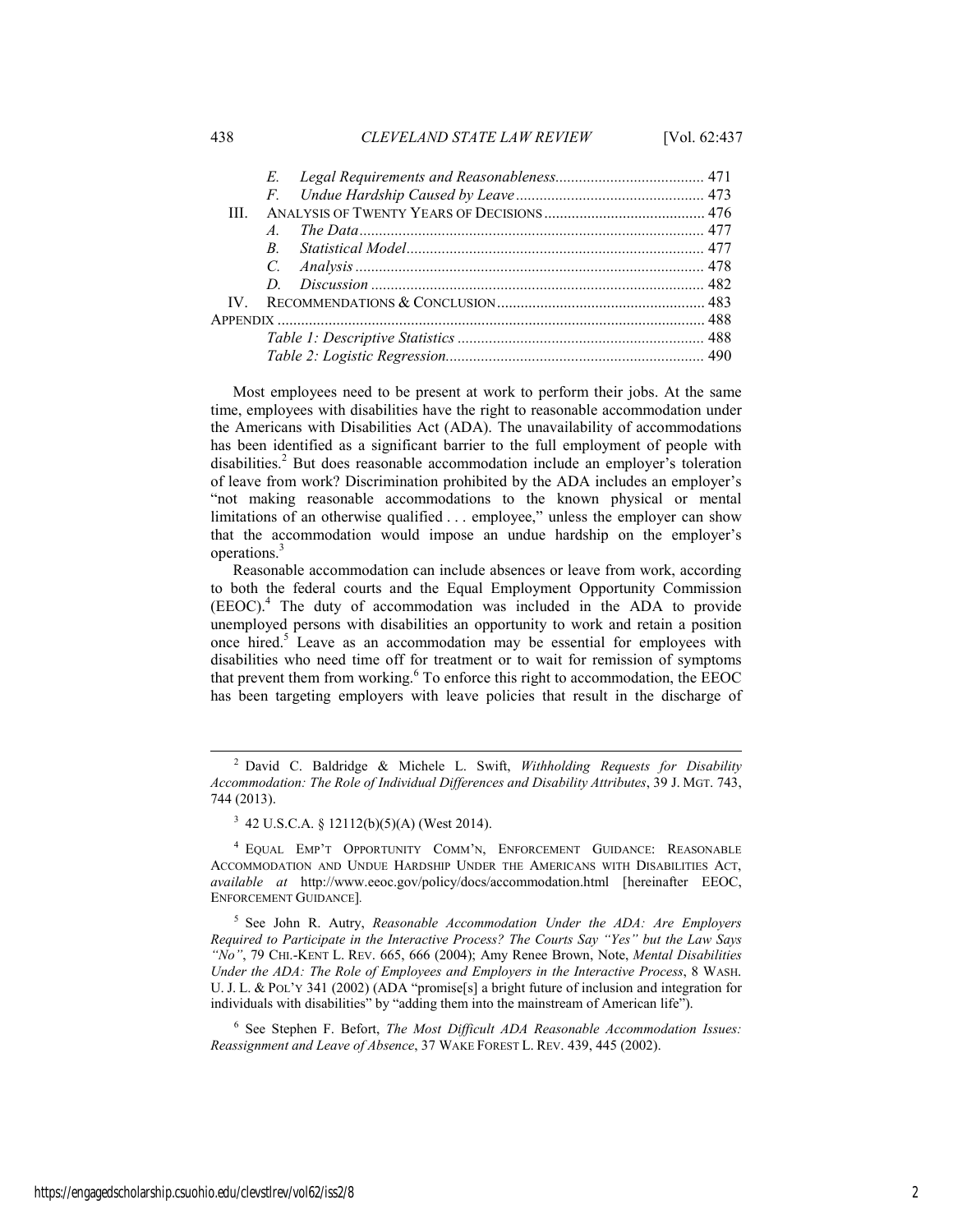employees with disabilities without individual consideration of that employee's need for an accommodation.<sup>7</sup>

From the employer's perspective, leave policies and the ability to discharge absent employees are important to overall productivity, since an employee on leave is not performing. In addition to productivity concerns, an employer's reluctance to grant leave as an accommodation may be based on some notion that all employees should be treated the same, or a perceived lack of connection between the request for leave and the employee's disability. $8$  Employers may also be reluctant to grant leave as an accommodation because leave may place a relatively greater burden on both employers and coworkers, compared to other accommodations.<sup>9</sup>

This apparent conflict in interests between employers and employees raises the question of where courts should draw the line on requiring at least some leave as an accommodation for an employee with a disability; i.e., how much leave is reasonable? As one employers' attorney explained, employers need further guidance on "what limitations they may place on leaves they offer and the extent of the duty to hold an employee's position open during the leave, while still effectively running their businesses."10 In addition, employers need guidance as to how to show that leave as an accommodation would impose an undue hardship, thus relieving them of the responsibility of providing the leave.<sup>11</sup>

Since the ADA came into effect for employers in 1992, the law defining reasonable accommodation has been described as "woefully underdeveloped."<sup>12</sup> This lack of guidance from the courts could be due to the imprecise nature of the concepts of "reasonable accommodation" and "undue hardship."13 Experts have called on the

8 Cheryl L. Anderson, *What Is "Because of the Disability" Under the Americans with Disablities Act? Reasonable Accommodation, Causation, and the Windfall Doctrine*, 27 BERKELY J. EMP. & LAB. L. 323, 348, 350-51, 353 (2006) (accommodation should address limitations arising from impairment).

9 Befort, *supra* note 6, at 442, 448-49.

10 Ellen McLaughlin, *Statement before the EEOC Meeting to Examine Use of Leave as Reasonable Accommodation*, EEOC (June 8, 2011), *available at* http://www.eeoc.gov/eeoc/ meetings/6-8-11/mclaughlin.cfm; see also Edward Isler, *Statement before the EEOC Meeting to Examine Use of Leave as Reasonable Accommodation*, EEOC (June 8, 2011), *available at* http://www.eeoc.gov/eeoc/meetings/6-8-11/isler.cfm ("Many aspects of the ADA, particularly those dealing with absences purportedly necessitated by a medical condition that may or may not qualify as a disability, remain as ambiguous and ill-defined (if not more so) than when the law first became effective.").

<sup>11</sup> *See* Peter J. Petesch, *EEOC Moves Toward Guidance Addressing Leave as a Reasonable Accommodation Under the ADA*, BNA Insights (June 23, 2011), *available at*  http://laborandemploymentlaw.bna.com/lerc/display/story\_list.adp?mode=ins&frag\_id=21182 889&prod=dlln (additional guidance would benefit both employees and employers).

12 Grant T. Collins & Penelope J. Phillips, *Overview of Reasonable Accommodation and the Shifting Emphasis from Who is Disabled to Who Can Work*, 34 HAMLINE L. REV. 469, 472, 481 (2011).

13 Befort, *supra* note 6, at 441.

 <sup>7</sup> *See, e.g.*, *EEOC, Truck Firm Settle for \$4.85 Million Nationwide ADA Case Regarding Leave Policy*, BNA LABOR AND EMPLOYMENT LAW RESOURCE CENTER, http:// laborandemploymentlaw.bna.com/lerc/2453/.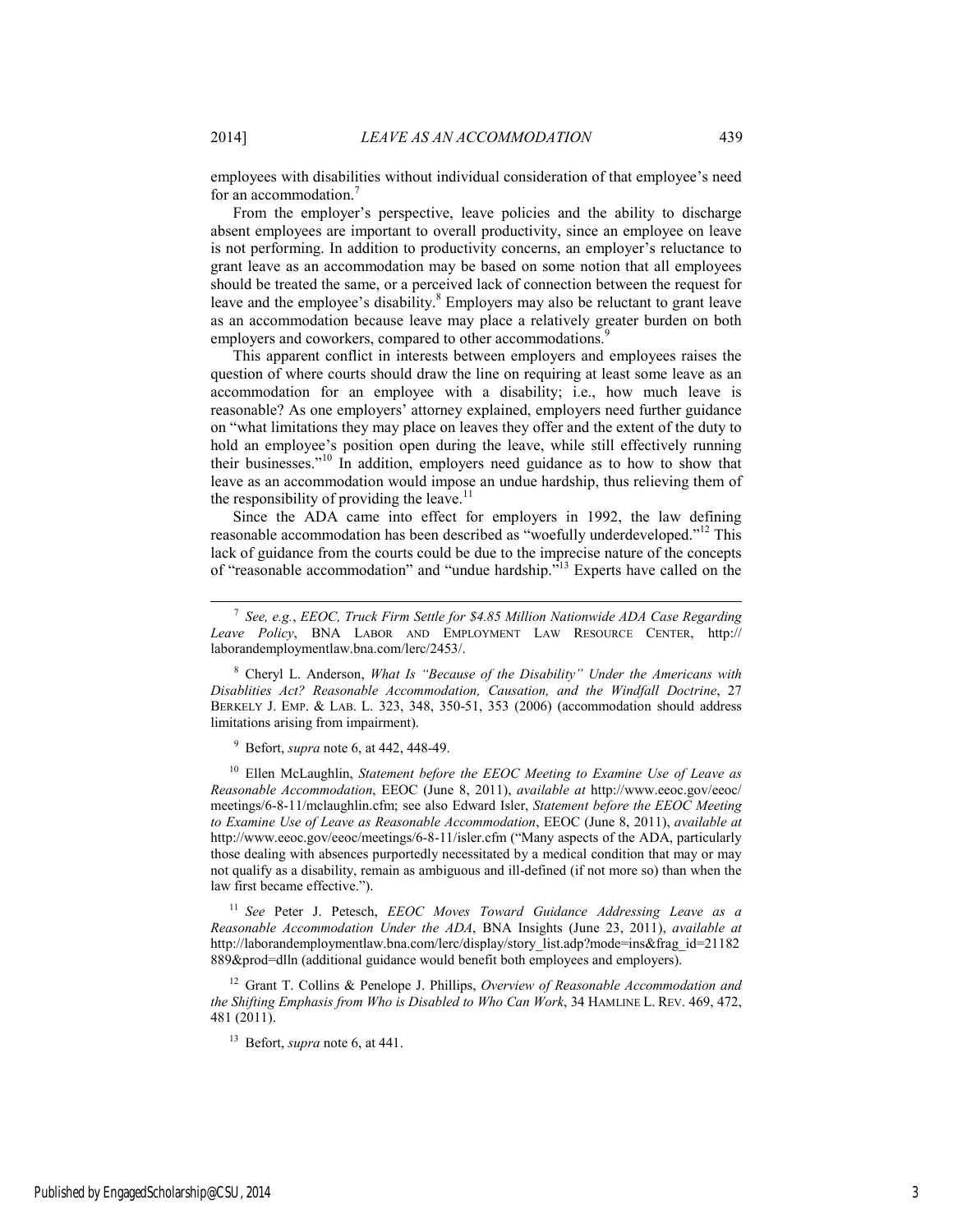EEOC to provide guidelines so that determinations about what accommodations are reasonable can be more consistent and based on concrete, objective factors.<sup>14</sup> Even though EEOC held hearings on the issue of leave as an accommodation in 2011, no specific guidance has been provided.

This lack of guidance has led to an "expectations gap" between an employee requesting an accommodation and his or her employer, due to the ADA's "selfconscious ambiguity about rights and responsibilities."15 To resolve this gap, the parties need to exchange and consider information that is relevant to the reasonableness of the accommodation, which may include "how the impairment operates, how it interacts with the employer's workplace and the worker's job, how it might affect co-workers, and the worker's prognosis" as well as the employer's information regarding production and costs.<sup>16</sup>

This exchange of information is required under the ADA's obligation to engage in the interactive process.17 The process should include a thorough analysis regarding what duties are essential to the position for which an employee seeks accommodations.18 This analysis will help the employer determine whether the accommodation is even reasonable.

Rather than focusing on an employee's ability to perform the essential duties of a position, many appellate courts reviewing the reasonableness of leave as an accommodation have focused on the length or indefiniteness of the leave request, and have given significant deference to employers' leave policies.<sup>19</sup> This approach does not take into consideration the value of a particular employee or the difficulty of "covering" for that employee while he or she is on leave. In contrast, a smaller number of appellate courts require that an employer demonstrate an undue hardship caused by an employee's use of leave, after considering the medical evidence regarding the employee's ability to return to work as well as the specific job duties of the employee. $2$ 

The more individualized approach is supported by labor economists' cost benefit analysis, which supports consideration of an individual employee's value to the employer, as well as the cost of replacing that employee, when determining whether leave is a reasonable accommodation.<sup>21</sup> Thus, employers should provide more leave to employees with higher skills and greater longevity. Such analysis would also

15 Seth D. Harris, *Disabilities Accommodations, Transaction Costs, and Mediation: Evidence from the EEOC's Mediation Program*, 13 HARV. NEGOT. L. REV. 1, 7 (2008).

<sup>16</sup> *Id.* at 9.

<sup>17</sup> *See* 29 C.F.R. §1630.2(o)(3) (2012); Beck v. Univ. of Wis. Bd. of Regents, 75 F.3d 1130, 1134 (7th Cir. 1995).

18 Collins & Phillips, *supra* note 12, at 498-99.

<sup>19</sup> *See infra* notes 108-27 and accompanying text (discussion of length of leave); *infra*  notes 144-99 and accompanying text (discussion on indefinite leave).

<sup>20</sup> *See infra* notes 272-94 and accompanying text (discussion of undue hardship defense).

21 Edward P. Lazear, *Personnel Economics: Past Lessons and Future Directions*, 17 J. OF LAB. ECON. 199, 223 (1999).

 <sup>14</sup> Brian East, *Statement before the EEOC Meeting to Examine Use of Leave as Reasonable Accommodation*, EEOC (June 8, 2011), *available at* http://www.eeoc.gov/eeoc/ meetings/6-8-11/east.cfm.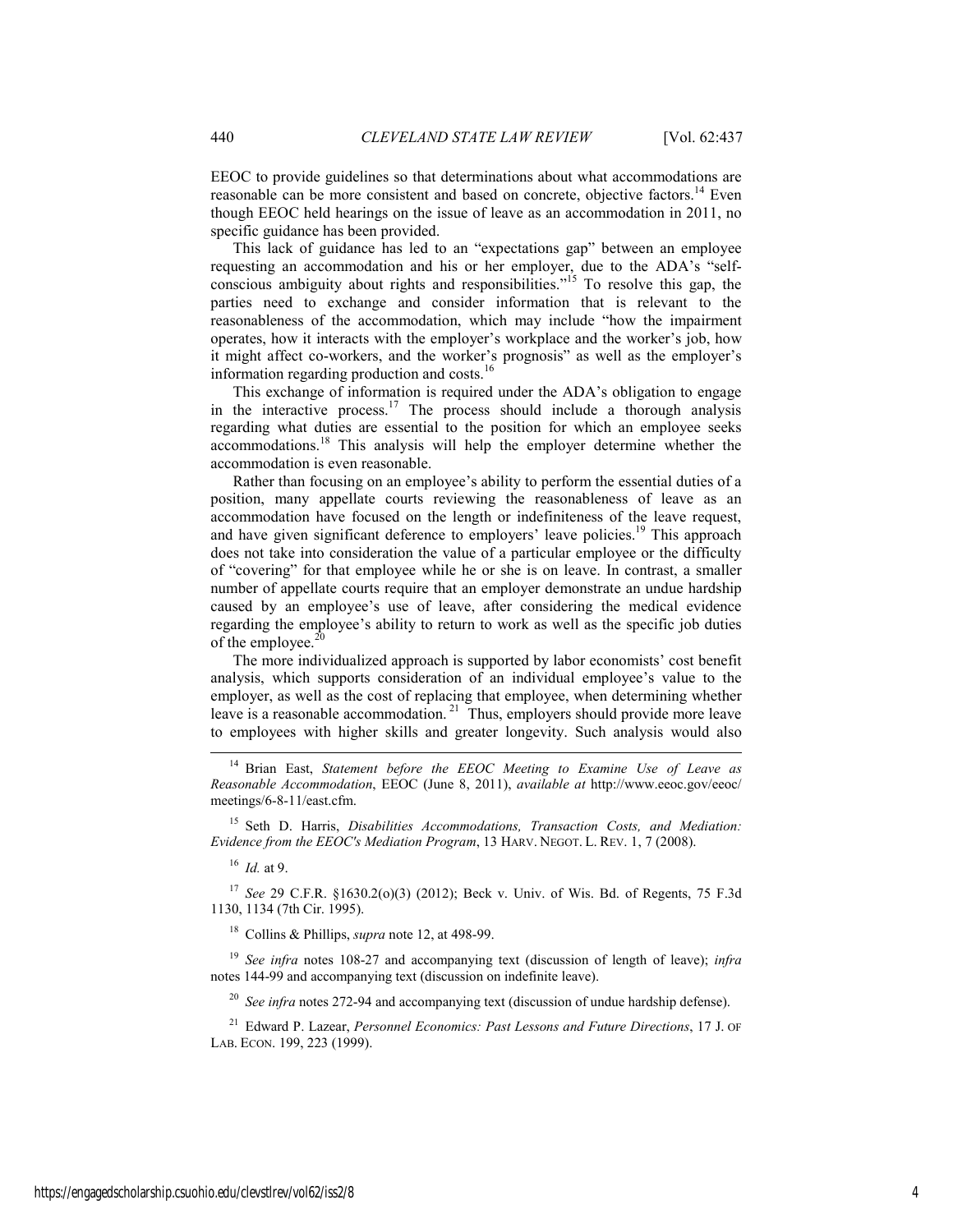support policies regarding the use of leave that are tailored to the needs of that particular workplace, including the size of the workforce and the particular skills and abilities required of the workforce.

This article will demonstrate how appellate courts vary significantly in their approach to reviewing the reasonableness of leave as an accommodation. Some guidance is provided by one Supreme Court decision that allowed deference to an employer's seniority policy that came into conflict with a request for a transfer as an accommodation.<sup>22</sup> Both before and after this decision, appellate courts have taken a variety of approaches in addressing the question of how much leave is reasonable as an accommodation, and when leave imposes an undue hardship on an employer. Some courts only require leave of a definite duration, placing the burden on the employee to provide evidence of when he or she will return to work.<sup>23</sup> Appellate courts also consider an employer's policies to determine what length of leave should be deemed reasonable, while others will require that the employer establish that the leave will impose an undue hardship.<sup>24</sup>

Our analysis of both appellate and trial court opinions since 1992 demonstrates that certain factors emerge as significant determinants of whether leave will be required as a reasonable accommodation. Appellate and trial court decisions since the passage of the ADA are reviewed and analyzed to determine what consideration is given to the employee-related factors that would seem relevant to the questions of reasonableness and undue hardship, including the length of the leave as well as the person's particular job duties, tenure with the employer, type of impairment, skill level, and industry. The significance of the appellate courts' emphasis on the certainty of when the employee can be expected to be able to return to work as well as the significance of medical evidence related to the need for leave are tested. The impact of employers' leave policies and the influence of the Family and Medical Leave Act requirements are also measured. The analysis also tests the significance of an employee's particular job duties or responsibilities. This statistical analysis demonstrates which factors play a significant role in the reasonableness of a particular employee's request for leave as an accommodation.

This detailed review of appellate decisions and analysis of decisions regarding the reasonableness of leave as an accommodation gives employers and courts guidance on what factors have been influential on the success of employees' claims. These influential factors can then be compared to the factors that should be considered from an economic perspective in determining whether an accommodation is reasonable or imposes an undue hardship.

### I. ACCOMMODATIONS UNDER THE ADA

Accommodation is only required if it enables a person with a disability to perform the essential functions of his or her employment position.<sup>25</sup> For an employee seeking leave as an accommodation, this means that the employee will not be protected against discrimination unless the leave would at least eventually enable

 <sup>22</sup> U.S. Airways, Inc. v. Barnett, 535 U.S. 391 (2002).

<sup>&</sup>lt;sup>23</sup> *See infra* notes 144-99 and accompanying text (discussion of indefinite leave).

<sup>24</sup> *See infra* notes 228-58 and accompanying text (discussion of employer policies); *infra*  notes 272-94 (undue hardship defense).

<sup>&</sup>lt;sup>25</sup> 42 U.S.C.A. § 12111(8) (West 2014) (emphasis added).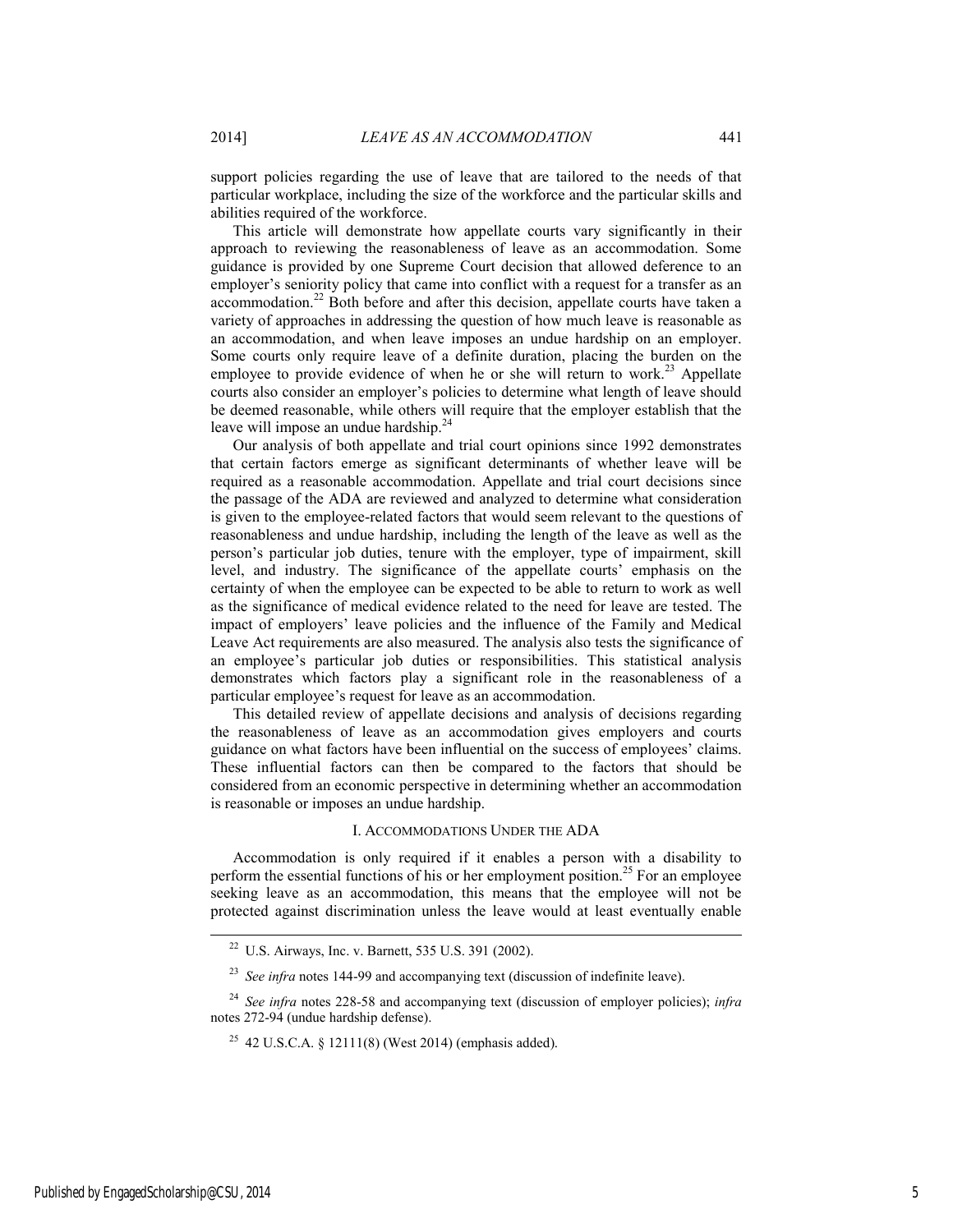that employee to perform his or her essential duties. An employer must take reasonable steps to accommodate an employee's disability unless the accommodation "would impose an undue hardship on the operation of the business" of the employer.<sup>26</sup> Thus, accommodations can be used to preserve the employee's status as a "qualified individual," but reasonableness should be assessed based on "the needs and disability of the employee and the resources and expectations of the employer."<sup>27</sup>

The ADA's accommodation requirement has been characterized as a way for people with disabilities to overcome systemic subordination and oppression.<sup>28</sup> Even though non-discrimination laws generally emphasize equal treatment, the right to reasonable accommodations provides for alterations in conditions of employment to enable persons with disabilities to work. With this duty to accommodate, Congress recognized that "in order to treat some persons equally, we must treat them differently."<sup>29</sup>

Despite this attempt, there is a lack of evidence that the ADA has "substantially improved" the employment opportunities of persons with disabilities.<sup>30</sup> The Bureau of Labor Statistics reports that in 2011, persons with disabilities had a labor force participation rate of 17.8%, compared to a participation rate of  $63.6\%$  for others.<sup>31</sup> This shows a decrease from 2009, where the labor force participation rate for persons with disabilities was 21.5%, compared to a participation rate of 73.7% for others.32 Although not confirmed by research, this lower employment rate logically

27 Carrie Griffin Basas, *Back Rooms, Board Rooms—Reasonable Accommodation and Resistance under the ADA*, 29 BERKELEY J. EMP. & LAB. L. 59, 68 (2008) (referencing EEOC's Interpretive Guidance on Title I of the Americans with Disabilities Act).

28 Samuel R. Bagenstos, *"Rational Discrimination," Accommodation, and the Politics of (Disability) Civil Rights*, 89 VA. L. REV. 825, 829-30 (2003).

29 Stephen F. Befort & Tracey Holmes Donesky, *Reassignment Under the Americans with Disabilities Act: Reasonable Accommodation, Affirmative Action, or Both?*, 57 WASH. & LEE L. REV. 1045 (2000).

30 Scott Burris & Kathryn Moss, *The Employment Discrimination Provisions of the Americans with Disabilities Act: Implementation and Impact*, 25 HOFSTRA LAB. & EMP. L.J. 1, 3 (2007); David C. Stapleton et al., *Has the Employment Rate of People with Disabilities Declined?*, CORNELL U. EMP. & DISABILITY INST., 1 (Dec. 2004), *available at* http://www.ilr. cornell.edu/edi/publications/PB\_EmpDecline.pdf; *see also* Daron Acemoglu & Joshua D. Angrist, *Consequences of Employment Protection? The Case of the Americans with Disabilities Act*, 109 J. POL. ECON. 915, 917 (2001) (noting decline in employment among disabled persons after passage of ADA); Samuel R. Bagenstos, *The Future of Disability Law*, 114 YALE L.J. 1, 19-20 (2004) (noting drop in employment rate for persons with disabilities during the 1990s); Thomas DeLeire, *The Wage and Employment Effects of the Americans with Disabilities Act*, 35 J. HUM. RES. 693, 705 (2000) (noting that statistics show ADA led to relative decrease in employment).

<sup>31</sup> *Persons with a Disability: Labor Force Characteristics—2011*, BUREAU OF LABOR STATISTICS (June 8, 2012), http://www.bls.gov/news.release/archives/disabl\_06082012.htm.

<sup>32</sup> *Persons with a Disability: Labor Force Characteristics—2009*, BUREAU OF LABOR STATISTICS (Aug. 25, 2010), http://op.bna.com/dlrcases.nsf/id/mroe-88nsrh/\$File/Disabilities %20Employment%202009.pdf.

 $^{26}$  *Id.* § 12112 (b)(5)(A).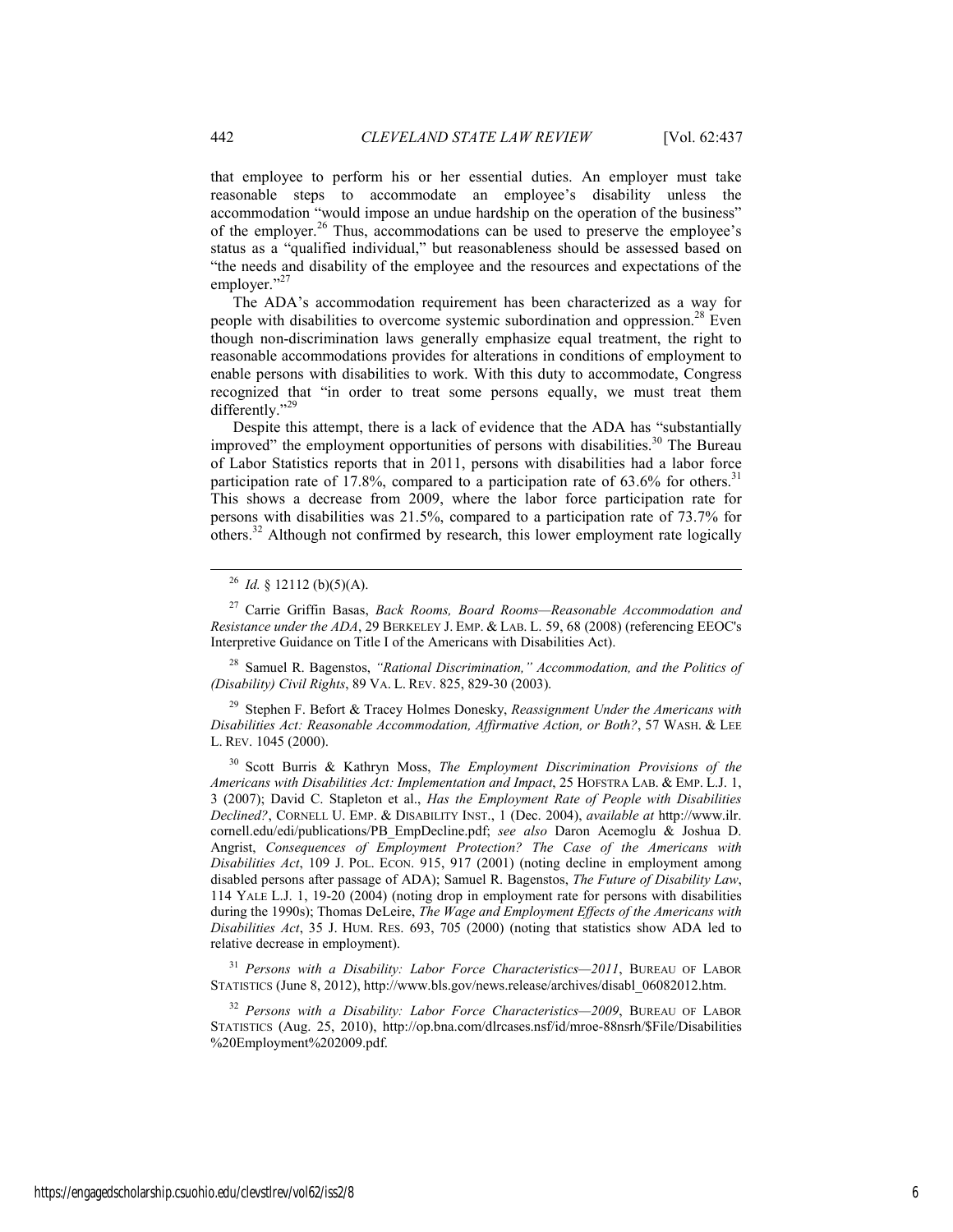may be due at least in part to employers' refusal to provide leave as an accommodation, since discharge is often the alternative to extending leave as an accommodation.

The Supreme Court has recognized the affirmative right to accommodation by placing a fairly low burden on employees to show that a requested accommodation is reasonable, $33$  which is shown if the accommodation "seems reasonable on its face." $34$ An employee may be able to meet this burden by showing that other employers in the industry provide similar accommodations or "some of the more obvious and visible circumstances" of the employer indicating that the accommodation is "facially practicable."<sup>35</sup> An accommodation may have been deemed reasonable in "the run of cases" or in the opinion of the Job Accommodation Network, which provides expert and confidential guidance on accommodations for employers.<sup>36</sup> A strict cost-benefit analysis need not support a request for an accommodation to make it reasonable, but the cost should not be disproportionate to the benefit to the employee with a disability.  $3$ 

Some see accommodation requirements as unwarranted preferential treatment for employees with disabilities.<sup>38</sup> Justice Scalia and other experts argue that the reasonable accommodation requirement unduly restricts the discretion of employers;<sup>39</sup> others believe that the federal courts have narrowly defined the duty to

35 Harris, *Re-Thinking*, *supra* note 33, at 145.

36 East, *supra* note 14. See also Job Accomodation Network's (JAN) extensive *Accommodation and Compliance Series* for both general guidance (EMPLOYERS' PRACTICAL GUIDE TO REASONABLE ACCOMMODATION UNDER THE AMERICANS WITH DISABILITIES ACT (May 15, 2009), *available at* http://askjan.org/ErGuide/ErGuide.pdf) and regarding conditions as diverse as Parkinson's Disease (http://askjan.org/media/PD.html), hepatitis (http://askjan. org/media/hep.html), mental health impairments (http://askjan.org/media/Psychiatric.html), migraine headaches (http://askjan.org/media/Migraine.html), cancer (http://askjan.org/ media/Cancer.html), lupus (http://askjan.org/media/Lupus.html), and arthritis (http:// askjan.org/media/Arthritis.html).

37 Harris, *Re-Thinking*, *supra* note 33, at 149-50; *see also* VandeZande v. Wis. Dep't. of Admin., 44 F.3d 538, 542-43 (7th Cir. 1995) (benefits of accommodation need not exceed its costs for it to be reasonable); Borkowski v. Valley Cent. Sch. Dist., 63 F.3d 131, 138 n.3 (2d Cir. 1995).

38 Stewart Schwab & Steven Willborn, *Reasonable Accommodation of Workplace Disabilities*, 44 WM. & MARY L. REV. 1197, 1204 (2003).

<sup>39</sup> *Barnett*, 535 U.S. at 418-20 (Scalia, J., dissenting) (stating that the majority opinion "incorrectly subjects all employer rules and practices to the requirement of reasonable accommodation" even where the rule or practice does not work to exclude a disabled employee because of the employee's disability); *see also* Thomas F. O'Neil III & Kenneth M. Reiss, *Reassigning Disabled Employees Under the ADA: Preferences Under the Guise of Equality?*, 17 LAB. LAW. 347, 360 (2001) (criticizing the approach of some courts on the

 <sup>33</sup> Seth D. Harris, *Re-Thinking the Economics of Discrimination:* U.S. Airways v. Barnett*, the ADA, and the Application of Internal Labor Market Theory*, 89 IOWA L. REV. 123, 144 (2003) [hereinafter Harris, *Re-Thinking*].

<sup>34</sup> U.S. Airways, Inc. v. Barnett, 535 U.S. 391, 401-02; *see also* Borkowski v. Valley Cent. Sch. Dist., 63 F.3d 131, 138 (2d Cir. 1995) (enough for plaintiff to suggest plausible accommodation).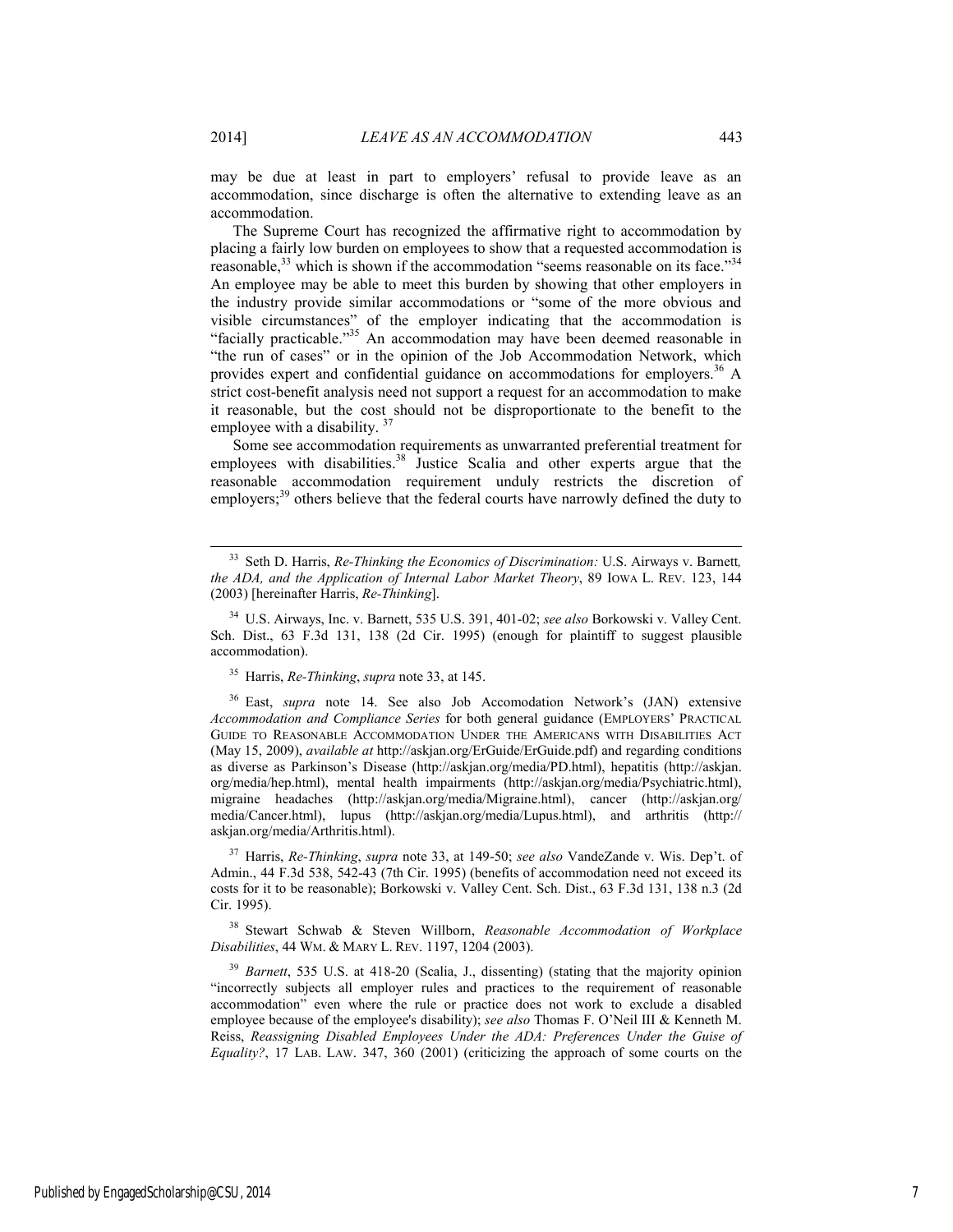accommodate in a way that has favored employers. $40$  Despite some resistance to requiring accommodations, employers have been "reasonably responsive" to employees' requests for accommodation.<sup>41</sup> Accommodations may be required where the cost or disruption is minimal, but many employers may consider leave as a costly and disruptive form of accommodation.

These different outlooks toward accommodation are exemplified in the debate over how much leave should be granted as an accommodation, since an employee obviously is not productive while on leave, but he or she could return to work as a productive employee at the end of the leave. One court noted this quandary: "[T]he idea of unpaid leave of absence as a reasonable accommodation presents a troublesome problem, partly because of the oxymoronic anomaly it harbors—the idea that allowing a disabled employee to leave a job allows him to perform that iob's functions." $4$ 

### *A. Leave as an Accommodation*

If an employee cannot perform the essential duties of his or her position because of the limitations of his or her disability, but could regain that ability in the future, then leave may be a reasonable accommodation. Appellate courts have been consistent in recognizing that some amount of leave may be a reasonable accommodation, at least in some circumstances.<sup>43</sup> This begs the question of how much leave is reasonable.

Leave may be needed as an accommodation for various reasons: obtaining medical treatment, recovering from an illness or episode, or receiving disabilityrelated training.<sup>44</sup> The length of leave available as an accommodation also affects the

40 Ruth Colker, *The Americans with Disabilities Act: A Windfall for Defendants*, 34 HARV. C.R.-C.L. L. Rev. 99, 101, 108 (1999); Cheryl L. Anderson, *"Neutral" Employer Policies and the ADA: The Implications of* US Airways, Inc. v. Barnett *Beyond Seniority Systems*, 51 DRAKE L. REV. 1, 15 (2002) [hereinafter Anderson, *Neutral Policies*] (courts may be reluctant to require that the employer depart from neutral policy "because they cannot get beyond thinking about the ADA in traditional Title VII terms").

41 Sharona Hoffman, *Settling the Matter: Does Title I of the ADA Work?*, 59 ALA. L. REV. 305, 307 (2008).

42 Graves v. Finch Pruyn & Co., 457 F.3d 181, 185 n.5 (2d Cir. 2006).

<sup>43</sup> *See* Criado v. IBM Corp., 145 F.3d 437, 443 (1st Cir.1998); Walton v. Mental Health Ass'n. of Se. Pa., 168 F.3d 661, 671 (3d Cir. 1999) ("unpaid leave supplementing regular sick and personal days might, under other facts, represent a reasonable accommodation"); Haschmann v. Time Warner Ent. Co., 151 F.3d 591, 601 (7th Cir.1998); Brannon v. Luco Mop Co., 521 F.3d 843, 849 (8th Cir. 2008); Nunes v. Wal-Mart Stores, Inc., 164 F.3d 1243, 1247 (9th Cir. 1999); Smith v. Diffee Ford-Lincoln-Mercury, Inc., 298 F.3d 955, 967 (10th Cir. 2002); Hudson v. MCI Telecomms. Corp., 87 F.3d 1167, 1168-69 (10th Cir. 1996); *see also* 29 C.F.R. pt. 1630, app. (2012) (note discussing  $\S$  1630.2(o) and identifying leave as a reasonable accommodation).

44 EQUAL EMP'T OPPORTUNITY COMM'N, A TECHNICAL ASSISTANCE MANUAL ON THE EMPLOYMENT PROVISIONS (TITLE I) OF THE AMERICANS WITH DISABILITIES ACT § 3.10(4) (1992), *available at* http://ia600504.us.archive.org/21/items/technicalassista00unse/technical assista00unse.pdf; EEOC, ENFORCEMENT GUIDANCE*, supra* note 4, at text preceding Q&A 17;

l

grounds that their interpretations of the reasonable accommodation requirement unduly limit employer discretion).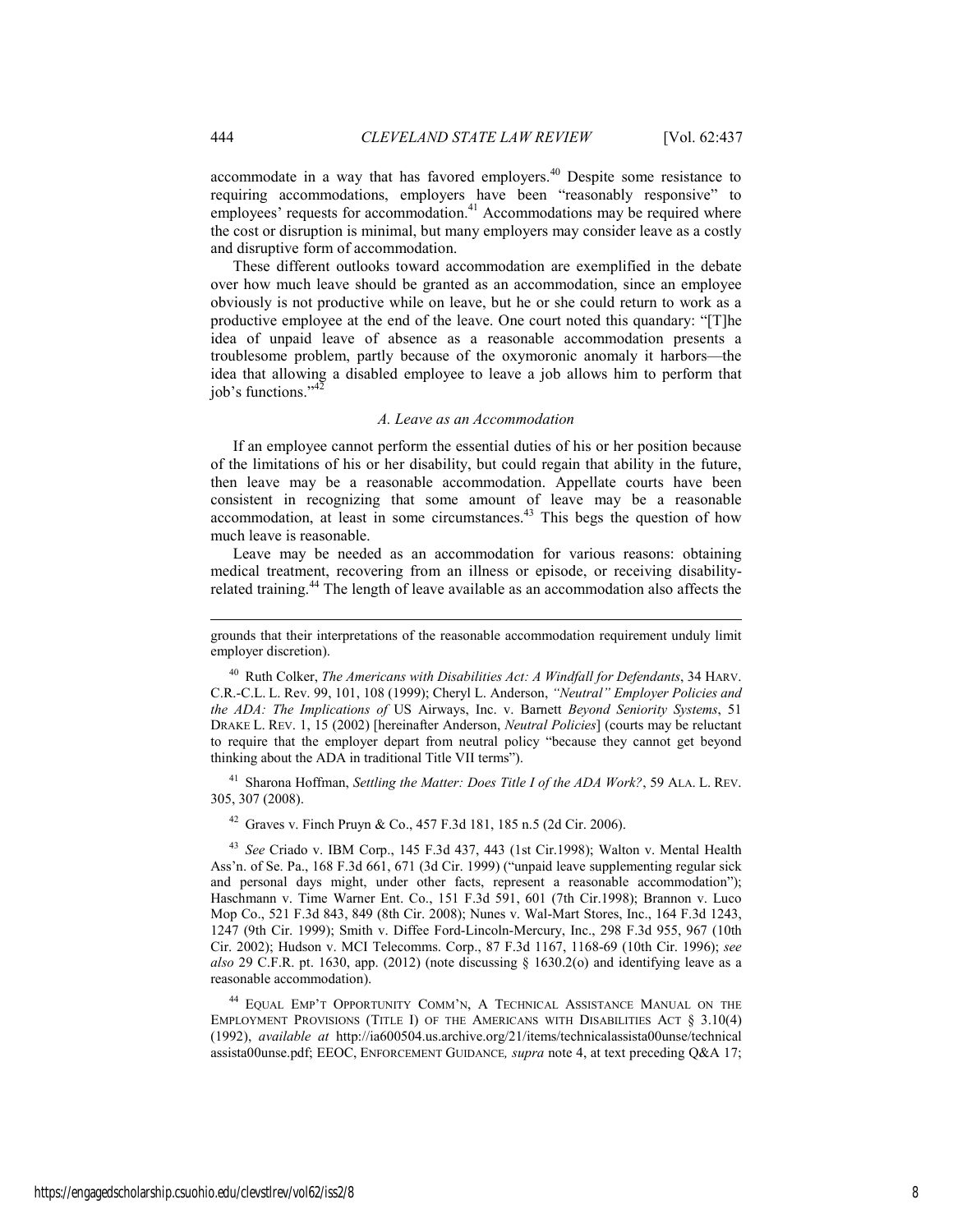opportunity for reassignment as an accommodation, since an employer is only required to consider employees with disabilities for positions which are vacant at the time they seek a transfer. $45$  Even if there is no position available for the employee with a disability at the start of his or her leave, reassignment could still be a reasonable accommodation if a position becomes available while that employee is still out on a reasonable amount of leave.<sup>46</sup>

The reasonableness of leave as an accommodation can also be significant for an employee with a disability who seeks to return to work, but the employer prefers to offer leave as an accommodation. In that situation, the employee may seek to establish that leave would be an unreasonable accommodation so as to force the employer to provide some other accommodation that would enable him or her to return to work.47 Likewise, a reasonable amount of leave could ameliorate a direct threat posed by an employee with a disability.<sup>48</sup> These various reasons behind requests for leave as an accommodation explain why more than three hundred and fifty claims have been litigated on this issue since the ADA came into effect.

### *B. EEOC Guidance*

EEOC Guidelines recognize leave as a reasonable accommodation.<sup>49</sup> Generally, reasonable accommodations include "modifications or adjustments that enable an . . . employee with a disability to enjoy equal benefits and privileges of employment as are enjoyed by its other similarly situated employees without disabilities."<sup>50</sup> An employer should first try to keep the employee in his or her existing job, if a

<sup>45</sup> *See, e.g.*, Rehling v. City of Chi., 207 F.3d 1009, 1015 (7th Cir. 2000).

<sup>46</sup> *See, e.g.*, Rowe v. Aroostook Med. Ctr., No. 1:09-cv-182-DBH, 2010 U.S. Dist. LEXIS 102969, at \*39-40 (D. Me. Aug. 17, 2010) (nurse could have been reassigned to another position in short amount of time if kept on leave); Boykin v. ATC/Vancom of Colo., L.P., 247 F.3d 1061, 1065 (10th Cir. 2001); Lally v. Commonwealth Edison Co., No. 95C4220, 1996 U.S. Dist. LEXIS 19386, at \*64 (N.D. Ill. Dec. 19, 1996) (employer not required to create position as accommodation).

<sup>47</sup> *See, e.g.*, Hankins v. The Gap, 84 F.3d 797, 801 (6th Cir. 1996) (leave was reasonable accommodation instead of transfer to another position); Picinich v. United Parcel Serv., 321 F. Supp. 2d 485, 514 (N.D.N.Y. 2004) (disability leave in lieu of transfer to another position argued by employer to be reasonable accommodation); Baker v. Windsor Republic Doors, No. 1:06-cv-01137, 2009 U.S. Dist. LEXIS 37176, at \*49-50 (W.D. Tenn. May 1, 2009) (leave instead of providing other accommodations at work could be considered adverse action for employee who sought to return to work); Nagel v. Husky Lima Refinery, No. 3:09CV828, 2011 U.S. Dist. LEXIS 30122, at \*23 (N.D. Ohio Mar. 23, 2011) (employer's provision of short and long term disability was reasonable accommodation).

<sup>48</sup> *See, e.g.*, Rose v. Laskey, 110 Fed. Appx. 136, 138 (1st Cir. 2004) (plaintiff argued that leave would reduce threat).

 $49$  29 C.F.R. § 1630.2(o) (2013) (emphasis added).

<sup>50</sup> *Id.*; *see also* 29 C.F.R. pt. 1630, App. § 1630.9, p. 364 (2013) ("reasonable accommodation requirement is best understood as a means by which barriers to . . . equal employment opportunity . . . are removed or alleviated").

l

*see also* Christopher Kuczynski, *Statement before the EEOC Meeting to Examine Use of Leave as Reasonable Accommodation,* EEOC (June 8, 2011), *available at* http://www.eeoc. gov/eeoc/meetings/6-8-11/kuczynski.cfm.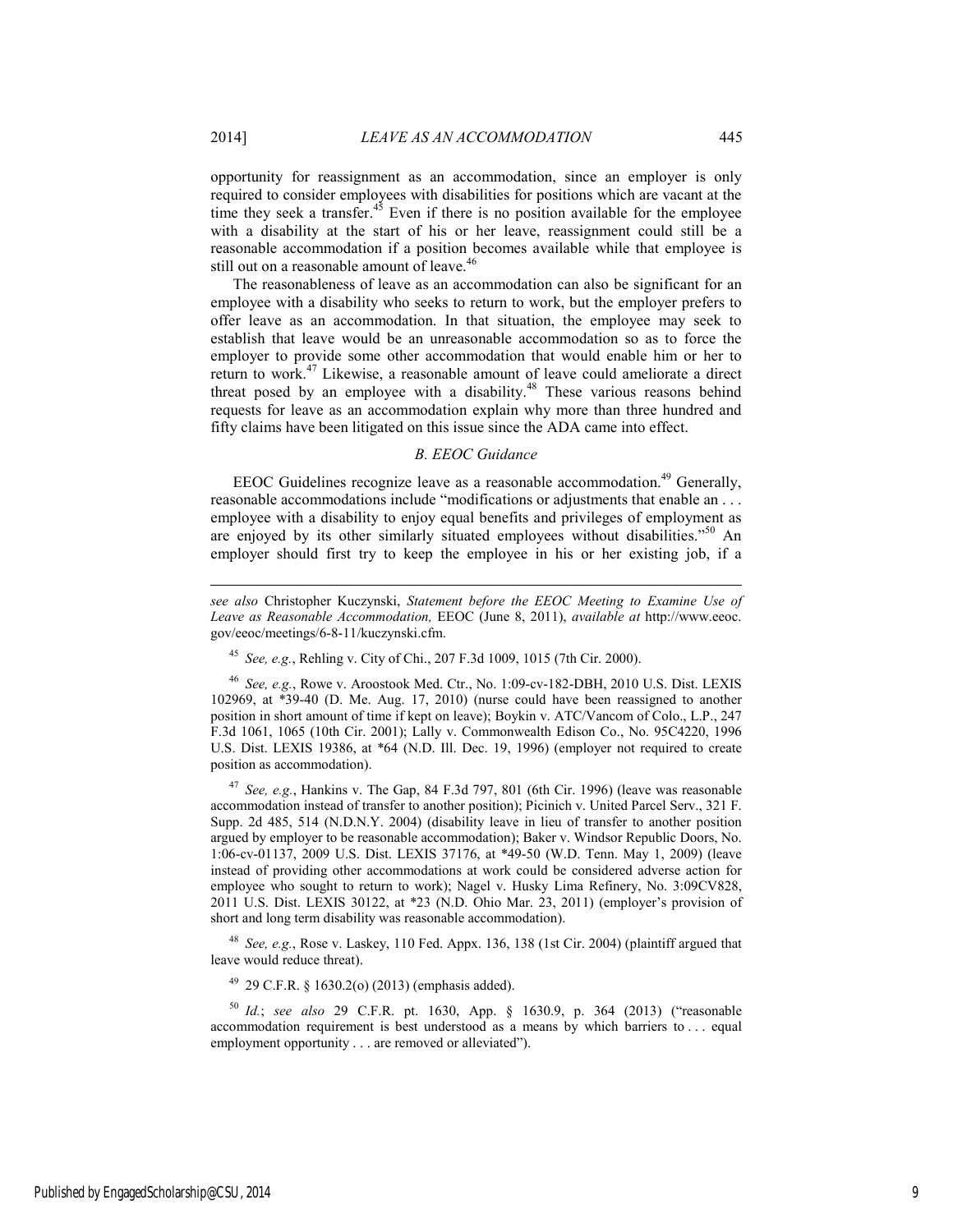reasonable accommodation would enable the employee to perform the essential job duties of that position.<sup>51</sup> If the employee cannot perform the essential job duties, then leave is a form of reasonable accommodation.  $5$ 

If leave is a reasonable accommodation, the burden moves to the employer to show that the proposed accommodation would impose an undue hardship in its particular circumstances.<sup>53</sup> While these guidelines establish the EEOC's position that leave can be a reasonable accommodation if it does not impose an undue hardship, little attention is given to the differences among employees that may affect the reasonableness and relative cost to the employer arising from tolerating leave as an accommodation.

#### *C. Research on Accommodations*

Research on accommodations including leave sheds some light on how employers view their obligations under the ADA and which employees may be benefitting from the ADA's protections. A study of accommodations provided or refused by employers who requested consultation from the Job Accommodation Network (JAN) revealed a lack of significant relationship between employee demographic and employer variables and the provision of an accommodation.<sup>54</sup> Specifically, accommodation decisions were not related to employees' age, gender, education, annual salary or wages, or years with the company.<sup>55</sup> Likewise, direct benefit estimates were not significantly related to company size or calendar year direct costs, but were significantly positively associated with wages.<sup>56</sup> Employees with higher wages likely are more expensive to replace because recruitment, training, and start-up costs may be greater.<sup>57</sup> In providing accommodations, the employer avoids those costs and realizes a greater net benefit.<sup>58</sup>

Almost all employers using JAN reported that providing an accommodation benefited the company through retention (91.6%) and/or promotion (11.3%) of a qualified employee.<sup>59</sup> Other direct benefits reported included eliminating the cost of training a new employee (59.5%), saving on worker's compensation or insurance

<sup>52</sup> *Id.*

53 U.S. Airways, Inc. v. Barnett, 535 U.S. 391, 402.

54 Helen A. Schartz et al., Symposium, *Workplace Accommodations: Empirical Study of Current Employees*, 75 MISS. L.J. 917, 936 (2006).

<sup>55</sup> *Id.*

<sup>56</sup> *Id.* at 940.

<sup>57</sup> *Id.*

<sup>58</sup> *Id.*

<sup>59</sup> *Id.* at 939.

 <sup>51</sup> *See* H.R. REP. NO. 101-485(II), at 63 (1990), *reprinted in* 1990 U.S.C.C.A.N. 303, 345 ("Efforts should be made, however, to accommodate an employee in the position that he or she was hired to fill before reassignment is considered."); 29 C.F.R. Pt. 1630, App. § 1630.2(o) (2013) ("In general, reassignment should be considered only when accommodation within the individual's current position would pose an undue hardship [to the employer]."); EEOC, ENFORCEMENT GUIDANCE, *supra* note 4, at 39 ("Reassignment is the reasonable accommodation of last resort.").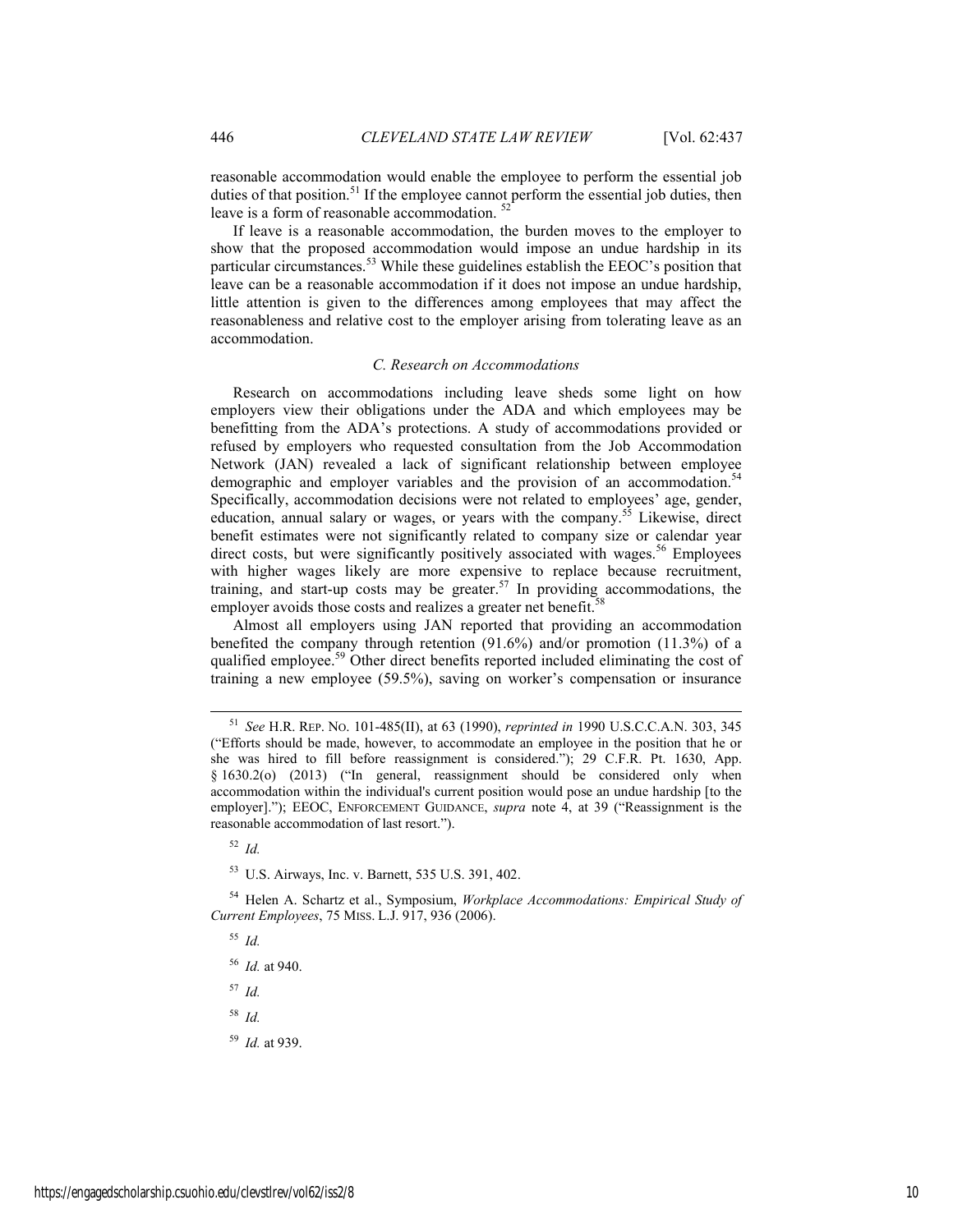costs (43.0%), increasing the accommodated worker's productivity (76.7%), improving the accommodated worker's attendance (53.3%), increasing the diversity of the company (41.4%), and "other" direct benefits  $(20.1\%)$ .<sup>60</sup>

Other related studies have found that employers often benefit from providing accommodations to their incumbent employees. Significantly, the benefits gained by employers frequently outweigh their costs, meaning that accommodations benefit employers as well as their employees with disabilities.<sup>61</sup> An earlier JAN study showed that both employers and individuals reported that a significant level of limitation due to the disability could be mitigated significantly by  $\alpha$  accommodations.<sup>62</sup> Of the employers surveyed who had been requested to provide an accommodation, only 8.4% decided it was not possible to accommodate the individual without creating an undue hardship. $63 \text{ Of two hundred and twelve}$ employers providing cost information regarding the accommodation(s) made, half reported no cost, and another 42.0% reported that the costs incurred were one-time only in nature, for a median cost of six hundred dollars.<sup>64</sup>

In line with these studies, an economic perspective suggests that "rational employers should choose to accommodate their employees with disabilities because employers will often benefit from that choice."<sup>65</sup> Accommodations allow employers to retain members of their internal labor market, which preserves productivityenhancing firm-specific skills and knowledge.<sup>66</sup> This potential led one employer representative to suggest that length of service should be considered favorably in determining whether a leave is a reasonable accommodation.<sup>67</sup> At the same time, an employee with specialized or advanced skills may not be replaced easily, through reassignment or temporary workers, if he or she takes leave as an accommodation.<sup>68</sup> This indispensable employee may arguably be less able to show that his or her leave would not impose an undue burden.

Employers may also benefit from providing accommodations since the provision of an accommodation may increase that employee's commitment to the internal

<sup>64</sup> *Id.*

65 Seth D. Harris, *Law, Economics, and Accommodations in the Internal Labor Market*, 10 U. PA. J. BUS. & EMP. L. 1, 6 (2007) [hereinafter Harris, *Internal Labor*].

<sup>66</sup> *Id.* at 12, 53-54.

67 Isler, *supra* note 10.

68 Claudia Center, *Statement before the EEOC Meeting to Examine Use of Leave as Reasonable Accommodation*, EEOC (June 8, 2011), *available at* http://www.eeoc.gov/eeoc/ meetings/6-8-11/center.cfm.

 <sup>60</sup> *Id.*

<sup>61</sup> Peter David Blanck, *The Economics of the Employment Provisions of the Americans with Disabilities Act: Part I—Workplace Accommodations*, 46 DEPAUL L. REV. 877, 902-04 (1997).

<sup>62</sup> D. J. Hendricks et al., *Cost and Effectiveness of Accommodations in the Workplace: Preliminary Results of a Nationwide Study*, 25 DISABILITY STUD. Q. (2005), *available at*  http://www.dsq-sds.org /article/view/623/800.

<sup>63</sup> *Id.*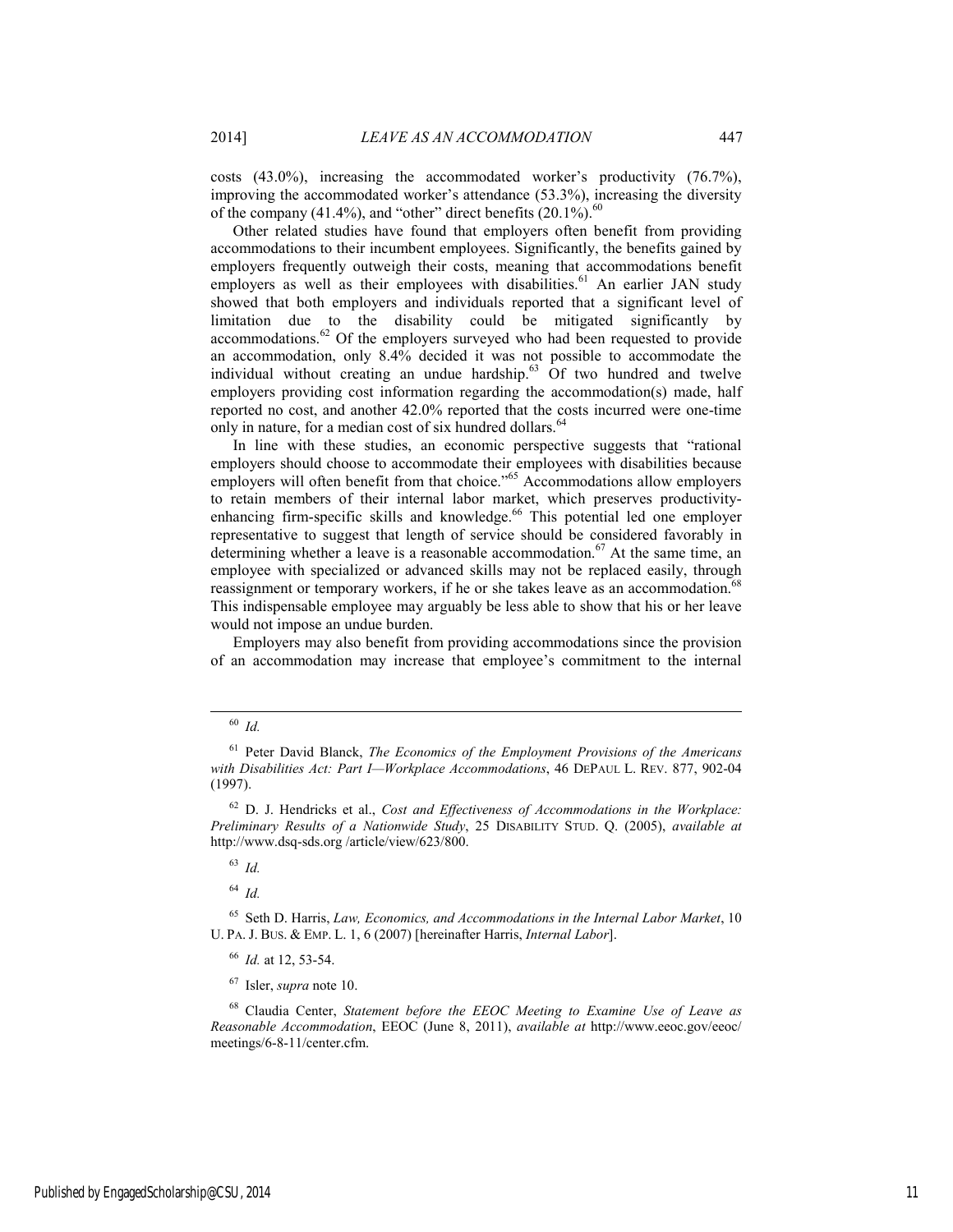labor market, which reduces turnover.<sup>69</sup> Retention of employees through accommodations also avoids the transaction costs associated with replacing employees from the external labor market.<sup>70</sup> These costs would increase if an employer does not provide leave as an accommodation, although there may be some costs associated with finding a temporary replacement.

To determine whether an accommodation is reasonable, economists have suggested the development of a "reasonable accommodation cost continuum," ranging from "wholly efficient accommodations" to "wholly inefficient accommodations," which would be deemed unreasonable.<sup>71</sup> Between those extremes, the reasonableness of a particular accommodation may vary across different employers.<sup>72</sup> Some economists would allow employers to make their own determination regarding the provision of accommodations, assuming that employers would provide accommodations that are "utility-maximizing" under a cost-benefit analysis.73 Others argue that laws requiring accommodations which are not "utility maximizing" for employers may be justified by the redistributive goal of assisting workers with disabilities or the normative goal of results-based equality for all workers.<sup>74</sup>

Reliance on an employer's cost-benefit analysis would only require an accommodation if the burden on the employer were less than the potential of harm to the employee from denying the accommodation.<sup>75</sup> This raises the issue of how to quantify the benefits of an accommodation as well as the difficulty of predicting harm to the employee if the accommodation is not provided.<sup>76</sup> Discrimination can occur when an employer without perfect information about the characteristics of an

71 Michael Ashley Stein, *The Law and Economics of Disability Accommodations*, 53 DUKE L.J. 79, 144-78 (2003).

<sup>72</sup> *Id.* at 179.

73 Rachel Arnow-Richman, *Indenting Flexibility: The Relationship Between Public Law and Voluntary Action in Enhancing Work/Life Balance*, 42 CONN. L. REV. 1081, 1096 (2010) (citing RICHARD A. POSNER, ECONOMIC ANALYSIS OF LAW (7th ed. 2007) ("[E]conomics is the science of rational choice in a world . . . in which resources are limited . . . is to explore the implications of assuming that man is a rational maximizer of his . . . 'self-interest.'"); Russell Korobkin, *A "Traditional" and "Behavioral" Law-and-Economics Analysis of* Williams v. Walker-Thomas Furniture Company, 26 U. HAW. L. REV. 441, 447 (2004) ("[T]he term 'rational choice theory' lacks a single, standard definition. . . . [M]ost versions of [rational choice theory] assume, at a minimum, that individuals will use all available information to select behaviors that maximize their expected utility." (footnotes omitted)).

74 Arnow-Richman, *supra* note 73, at 1098; *see also* Samuel Bagenstos, *The Americans with Disabilities Act as Welfare Reform*, 44 WM. & MARY L. REV. 921, 957-75 (2003) (tracing themes of "welfare reform" and the "cost saving" function of the ADA in the political movement culminating in the statute's adoption); Amy L. Wax, *Disability, Reciprocity, and "Real Efficiency": A Unified Approach*, 44 WM. & MARY L. REV. 1421, 1425 (2003) ("[T]he ADA can be seen as a way for taxpayers to unload some of the costs of supporting the disabled population onto employers.").

<sup>76</sup> *Id.*

 <sup>69</sup> Harris, *Internal Labor*, *supra* note 65, at 35.

<sup>70</sup> *Id.* at 52.

<sup>75</sup> Stein, *supra* note 71, at 113.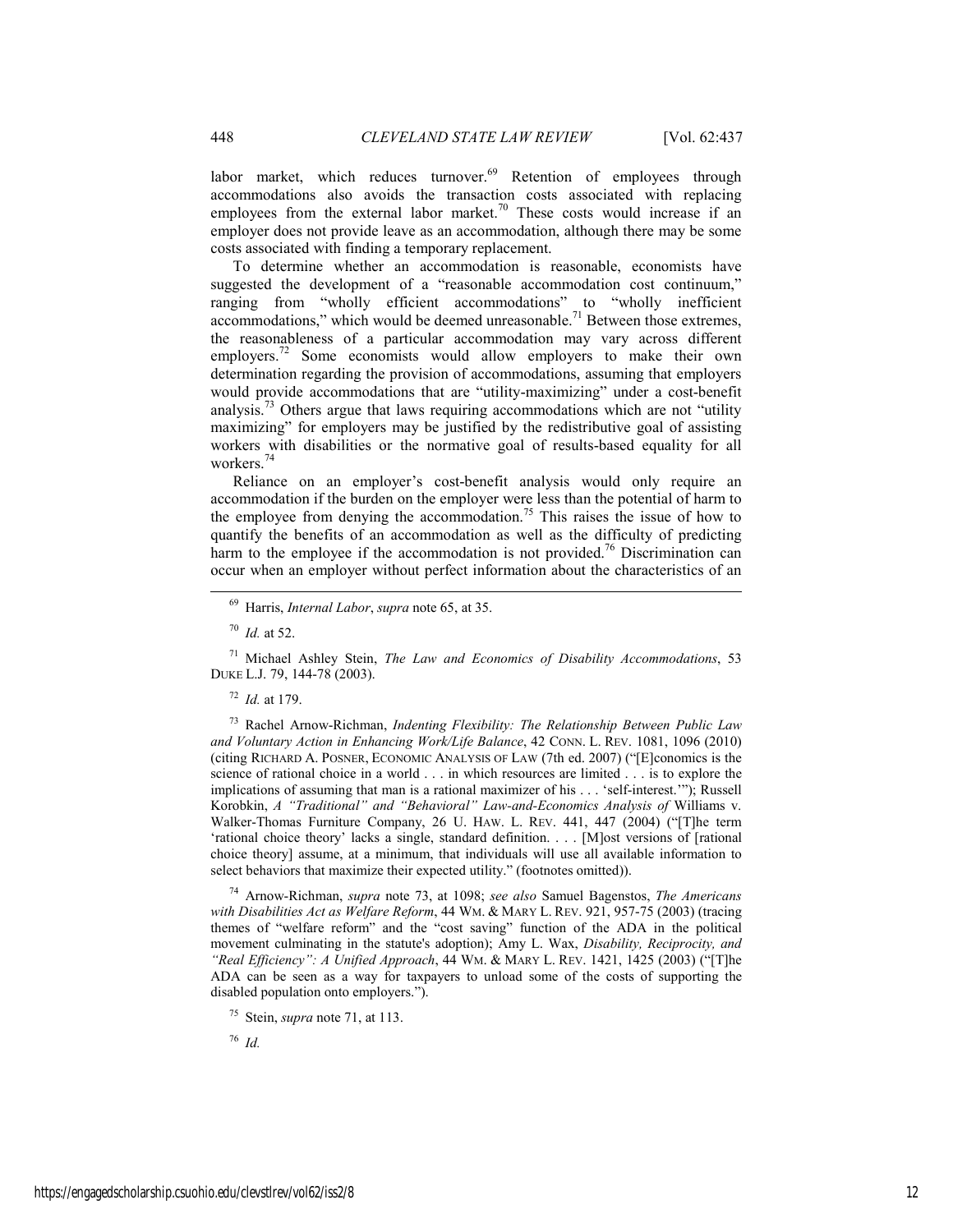employee with a disability bases its assessment on inaccurate "indicators" to evaluate those individuals' present or future performance, especially when combined with the general assumption that employees with disabilities are less productive than nondisabled employees.<sup>77</sup> For an employee requesting leave as an accommodation, the harm of no accommodation may be clear if the employee is discharged without the accommodation, but the probability that the accommodation of additional leave would prevent that harm is much less predictable.

Employers' absence and disability management (ADM) practices have not been effective in the retention of employees with disabilities. Surveyed employers believed, on average, that their ADM practices were only a little better than "slightly effective" in delaying or preventing exits from employment due to health conditions or other impairments, and more than half believed that ADM practices were no more than slightly effective in overall retention.<sup>78</sup> Relevant to the treatment of leave as an accommodation, consistent return to work practices were deemed one of the most important factors in delaying or preventing exit from the workforce and improving retention.<sup>79</sup>

Rather than focusing on individual employee characteristics, employers tend to focus on the overall costs associated with employee absenteeism and use of leave, stressing the real business cost of leave arising from its usage.<sup>80</sup> A study of employee absenteeism conducted in 2010 highlights potential costs which could be associated with leave as an accommodation, including direct costs such as paid time off, overtime for remaining employees covering the work of an absent employee, and costs to engage temporary employees, as well as intangible costs such as (with percentages of employers reporting these costs in parentheses):

- Significant losses in productivity because work is completed by less effective, temporary workers or last-minute substitutes, or overtired, overburdened employees working overtime who may be slower and more susceptible to error (42%)
- **Lower quality and less accountability for quality (59%)**
- Disruption of work of other employees  $(80\%)$
- Increased stress on overburdened co-workers (78%)
- Lower morale  $(63\%)^{81}$

Total costs for extended absences are estimated at 2.9% of an employer's payroll, and a net loss in productivity per day of  $16\%$ .<sup>82</sup> The work of extended leave users is most often covered by co-workers (40-46% of the time, depending on type of work),

<sup>79</sup> *Id.* at 450.

<sup>82</sup> *Id.* at 8.

 <sup>77</sup> *Id.* at 128, 130.

<sup>78</sup> Rochelle Habeck et al., *Employee Retention and Integrated Disability Management Practices as Demand Side Factors*, 20 J. OCCUP. REHABIL. 443, 449 (2010).

<sup>80</sup> McLaughlin, *supra* note 10.

<sup>81</sup> Mercer & Kronos Inc., *Survey on* t*he Total Financial Impact of Employee Absences*, at 15 (June 2010), *available at* http://www.kronos.com/elqNow/elqRedir.htm?ref=http %3a%2f%2fwww.kronos.com%2fworkarea%2fDownloadAsset.aspx%3fid%3d1396%26dd% 3d1.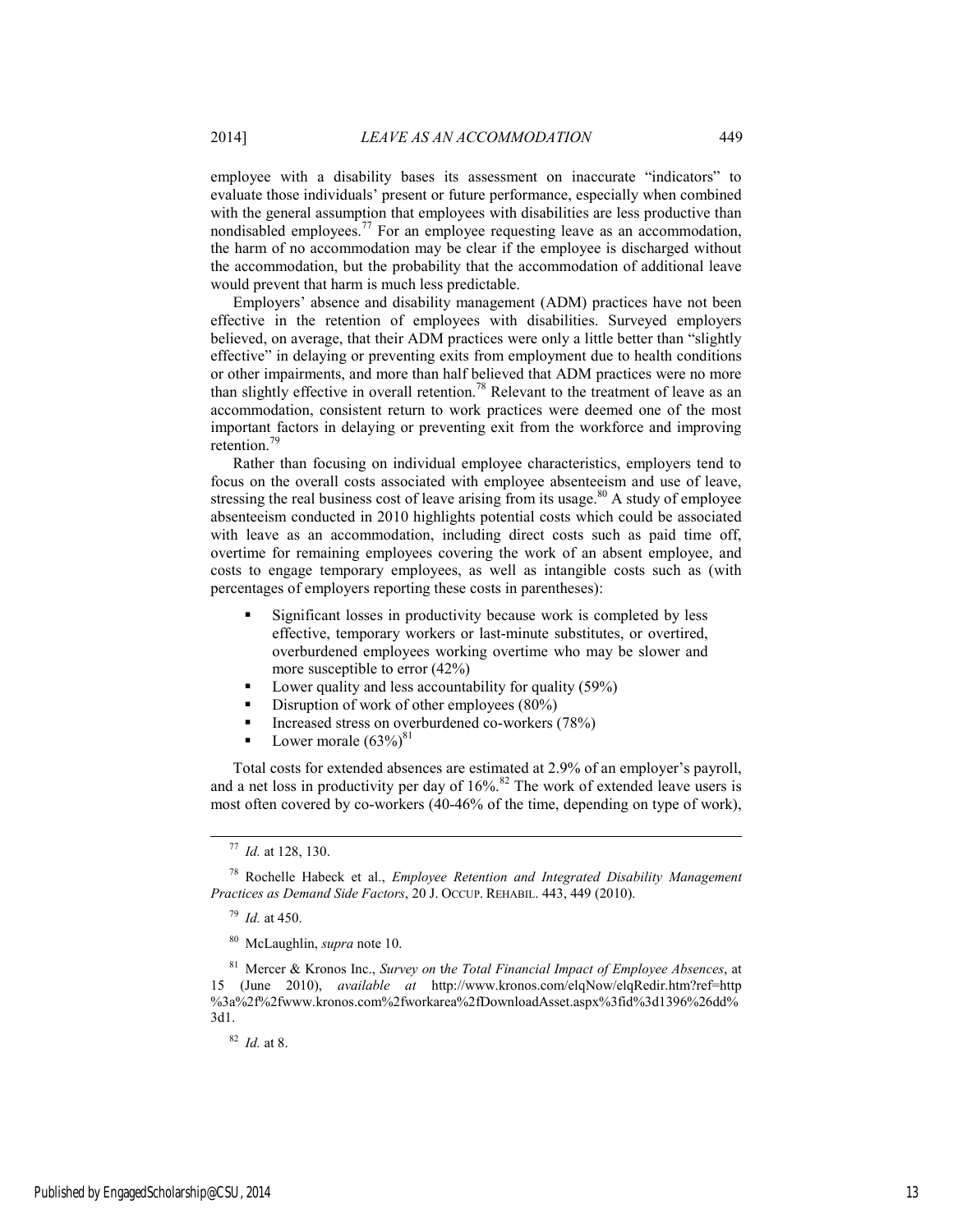followed by supervisors (14-23% of the time), 7-12% by floaters, 15-17% by temps or contractors, and  $0-17\%$  by overtime work.<sup>83</sup> The cost of hiring and training replacement workers has been estimated at 2-4% of payroll.<sup>84</sup> Replacement workers were estimated to be 79% as efficient as the original worker on extended leave.<sup>85</sup>

Generally, such costs may prevent an employer "from operating its business in an efficient and effective manner."86 Indirect costs can lead to higher employee turnover, which can lead to higher training costs, more quality control issues, less accountability for quality, and less reliability. $87$  In particular, sporadic, unplanned absences may create greater costs for employers.<sup>88</sup>

As an additional indirect cost, some argue that the review of requests for accommodation should focus on the effect of accommodations on other employees.<sup>89</sup> Arguably, leave could have some effect on other employees who may be required to handle additional job duties.<sup>90</sup> In several cases, courts have concluded that job restructuring or a proposed modification of a disabled employee's work schedule that would result in other employees having to work longer or harder is not a reasonable accommodation.<sup>9</sup>

To control the costs of absenteeism, many employers offer not more than between twelve and twenty-six weeks of leave; only some specifically provide that additional leave "may be considered as a reasonable accommodation on a case-bycase basis."92 A maximum duration for the leave is often set by policy to provide employers with "some level of control over their ability to manage their headcount and business operations" and as a way to avoid discriminatory decisions.<sup>93</sup> Some would presume that employers choose the amount of leave allowed "based on an analysis of how much absence from work it can bear."94 In line with the use of leave policies to control attendance, one study showed that absence days ranged from 4.0 to 7.2 among employers with such formal policies, whereas absent days at employers with no formal policy ranged from  $3.5$  to  $10.3$  days.<sup>9</sup>

<sup>85</sup> *Id.* at 14.

86 McLaughlin, *supra* note 10.

<sup>87</sup> *Id.*

88 Isler, *supra* note 10.

89 Alex B. Long, *The ADA's Reasonable Accommodation Requirement and "Innocent Third Parties"*, 68 MO. L. REV. 863, 870 (2003).

<sup>90</sup> *Id.* at 871.

<sup>91</sup> *Id.* at 878.

92 McLaughlin, *supra* note 10.

<sup>93</sup> *Id.* 

<sup>94</sup> *Id.*

95 Mercer & Kronos Inc., *supra* note 81, at 17.

 <sup>83</sup> *Id.* at 13.

<sup>84</sup> L. J. Bassi and M.E. Van Buren, *Sharpening the Leading Edge: State of the Industry Report* (Alexandria, VA: Society for Training and Development 1999).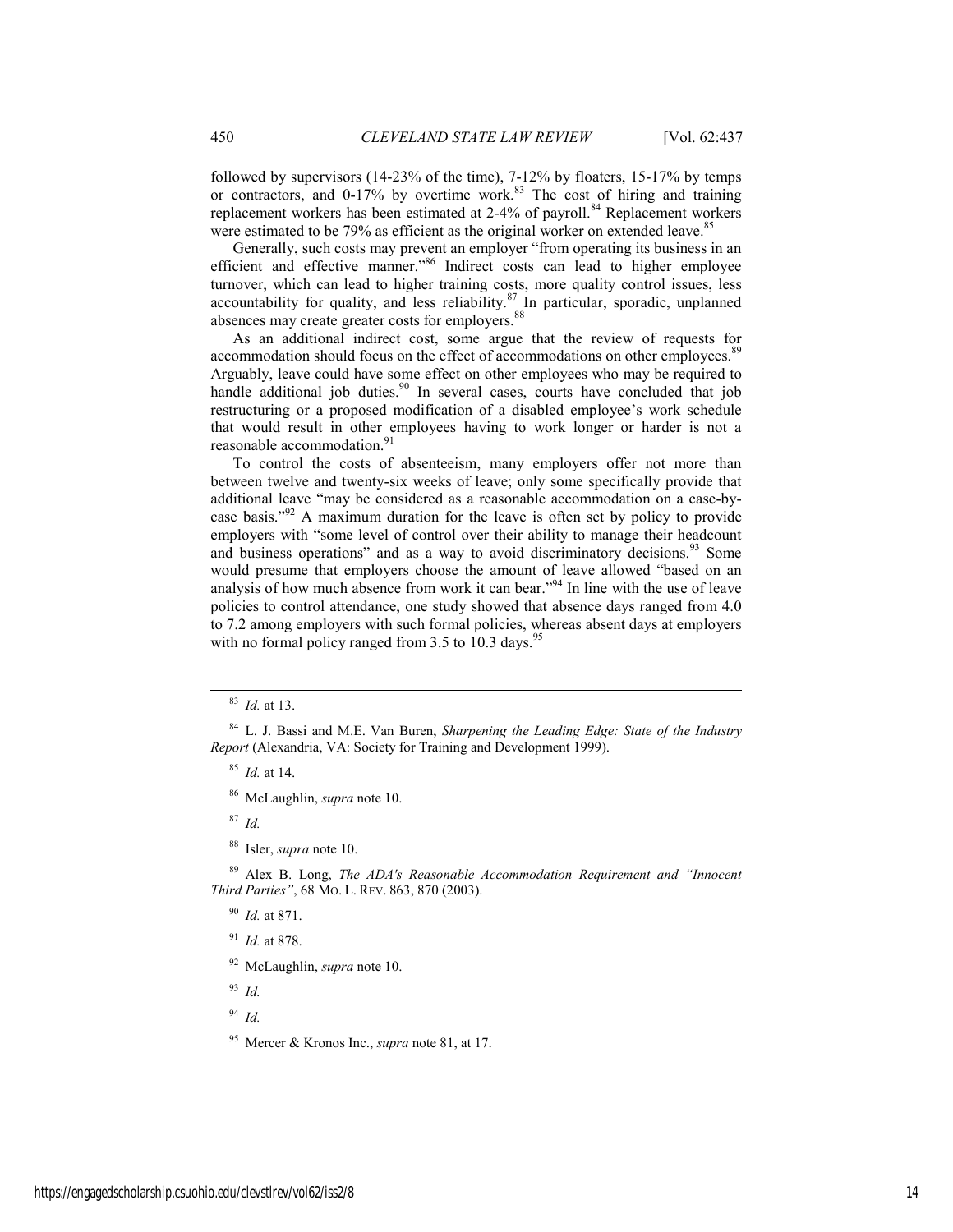Accommodations that call for adjustments in policies may meet greater resistance from employers than other requests for accommodations. One survey found that among private employers who made changes to leave policies to meet the needs of employees with disabilities, 10% reported that it was "very difficult" or "difficult" to make those changes.<sup>96</sup> In a survey of employees who sought accommodations, more than 40% reported requesting leave as an accommodation, and 88.75% reported that the request was granted; however, among those whose request was denied, 51.4% attributed the denial to an inflexible leave policy.<sup>9</sup>

These studies suggest that leave as an accommodation should be considered in terms of the employee's particular characteristics, such as longevity with the company, as well as other circumstances unique to the employer involved, such as the effect of leave usage on overall productivity and other employees. Yet employers may not conduct such an individualized analysis willingly; instead, employers naturally focus on the overall costs of absenteeism.<sup>98</sup> This raises the question of whether courts' enforcement of the right to leave as an accommodation does or should force employers to engage in a more individualized assessment of the effects of leave usage.

#### II. JUDICIAL TREATMENT OF REQUESTS FOR LEAVE AS ACCOMMODATION

Appellate courts take a variety of approaches in reviewing the use of leave as a reasonable accommodation. Some courts do not even reach the question of whether leave can be a reasonable accommodation, instead finding that an absent employee is not ever otherwise qualified.<sup>99</sup> Even if the reasonableness of the leave is addressed, several appellate courts focus only on the amount of leave used or requested, or the definiteness of the amount of leave needed, to determine whether the leave would be a reasonable accommodation.<sup>100</sup> This approach does not consider the particular value of the employee to the employer's operations, or the specific direct or indirect costs associated with that employee's use of leave.

A second group of appellate courts may consider the employer's leave policy or the right to leave under the Family & Medical Leave Act (FMLA) to determine if the

<sup>98</sup> *See* Mercer & Kronos Inc., *supra* note 81.

<sup>99</sup> *See, e.g.*, Kempter v. Mich. Bell Tel. Co., No. 13-1036, 2013 U.S. App. LEXIS 17930, at \*12-15 (6th Cir. Aug. 26, 2013) (focus on inability to perform essential duties & lack of other positions); Cash v. Siegel-Robert, Inc., No. 13-5467, 2013 U.S. App. LEXIS, at \*10-13 (6th Cir. Dec. 3, 2013) (focus on failure to request job transfer).

<sup>100</sup> See infra notes 95-176 and accompanying text.

 <sup>96</sup> Susanne M. Bruyere, *Disability Employment Policies and Practices in Private and Federal Sector Organizations* 15 (Ithaca, NY: Cornell University, Program on Employment and Disability, School of Industrial and Labor Relations 2000), *available at* http:// digitalcommons.ilr.cornell.edu/edicollect/63/.

Sarah von Schrader et al., EMERGING EMPLOYMENT ISSUES FOR PEOPLE WITH DISABILITIES 25-26 (Cornell University 2011), *available at* http://digitalcommons.ilr.cornell. edu/cgi/viewcontent.cgi?article=1288&context=edicollect; *see also* Kevin McGowan, *Statement at EEOC Public Hearing on Leave As Reasonable Accommodation Under ADA*, EEOC (June 13, 2011) (summarizing testimony of Ellen McLaughlin, a partner with Seyfarth Shaw in Chicago, *available at* http://www.bna.com/eeoc-holds-public-n12884902106/ (summarizing testimony of Ellen McLaughlin, a partner with Seyfarth Shaw in Chicago, regarding employer resistance to variation from leave policies).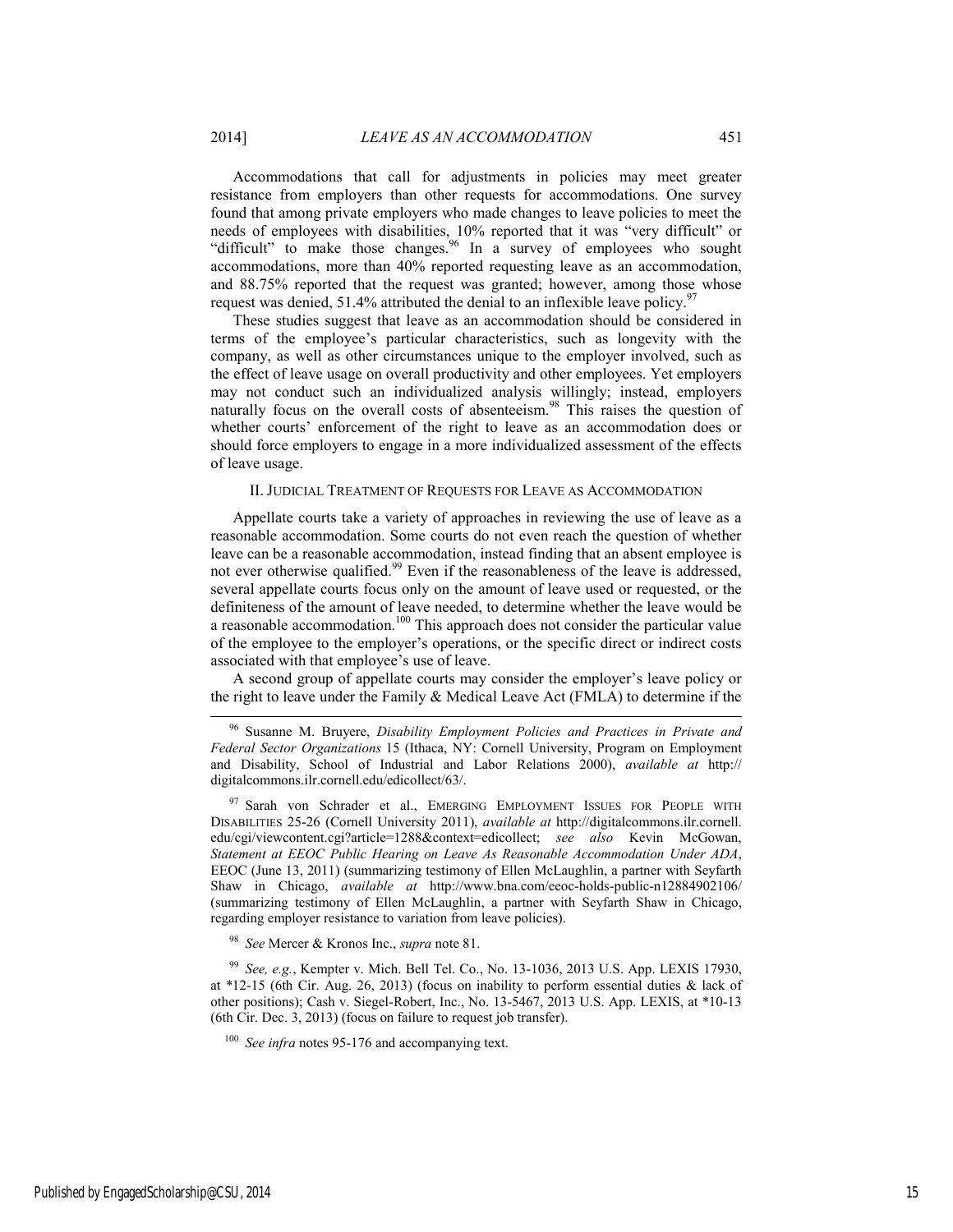leave request is reasonable.<sup>101</sup> Often the determination of reasonableness under these first two approaches is made on a motion for summary judgment without any requirement that the employer demonstrate undue hardship based on the actual or specific costs associated with that use of leave. This focus on reasonableness rather than undue hardship on the employer has been criticized as a way for the "cycle of discrimination" to continue "unchecked," because such a broad basis for denying accommodation could allow the influence of prejudices or biases against people with disabilities.<sup>102</sup>

A third, smaller number of circuit courts focus on the hardship caused by a particular employee's use of leave.<sup>103</sup> These courts may consider the amount of leave requested, but also consider whether that leave would unduly harm the particular employer's operations.<sup>104</sup> These courts may consider an employer's leave policy or FMLA requirements, but also require that an employer demonstrate that leave beyond these requirements would impose an undue hardship.<sup>105</sup> This approach sometimes takes into account the relative value that a particular employee adds to the organization and the costs associated with replacing them.<sup>106</sup>

Neither the Supreme Court nor the appellate courts have provided a formula for determining what accommodations are reasonable.<sup>107</sup> Instead, these different approaches lead to significantly different outcomes for employees seeking leave as an accommodation.

#### *A. Amount of Leave*

Claims of employees seeking leave as an accommodation are often dismissed based on what the court sees as a significant period leave, or if the leave usage has been unscheduled.108 Courts have adopted these "cut offs" even though neither the ADA nor the EEOC guidelines indicate what amount of leave would always be unreasonable or impose an undue hardship.<sup>109</sup> This approach may be based on the notion that all employees should be treated equally, regardless of their particular position or disability. Across different courts using this approach; however, the leave amounts deemed unreasonable may range from one week to eighteen months, without any consideration of expectations regarding ability to return or any undue hardship on the employer.<sup>110</sup> Under this approach, the employer need not show that any additional leave would be costly or even inconvenient.

- <sup>104</sup> *See infra* notes 273-96 and accompanying text.
- <sup>105</sup> *See infra* notes 224-97 and accompanying text.
- <sup>106</sup> *See infra* notes 292-93 and accompanying text.
- 107 Basas, *supra* note 27, at 77.
- <sup>108</sup> *See infra* notes 108-27 and accompanying text.
- 109 East, *supra* note 14; Center, *supra* note 68.

<sup>110</sup> *See* Browning v. Liberty Mut. Ins. Co., 178 F.3d 1043, 1048 (8th Cir. 1999) (more than 1 week deemed unreasonable); Dudley v. Cal. Dept. of Trans., No. 99-15892, 2000 U.S. App. LEXIS 5249, at \*4-5 (9th Cir. Feb. 10, 2000) (6 months of leave unreasonable); Nowak v. St.

 <sup>101</sup> *See infra* notes 231-44, 260-68 and accompanying text.

<sup>102</sup> Basas, *supra* note 27, at 111-12.

<sup>&</sup>lt;sup>103</sup> *See infra* notes 272-94 and accompanying text (discussion of undue hardship).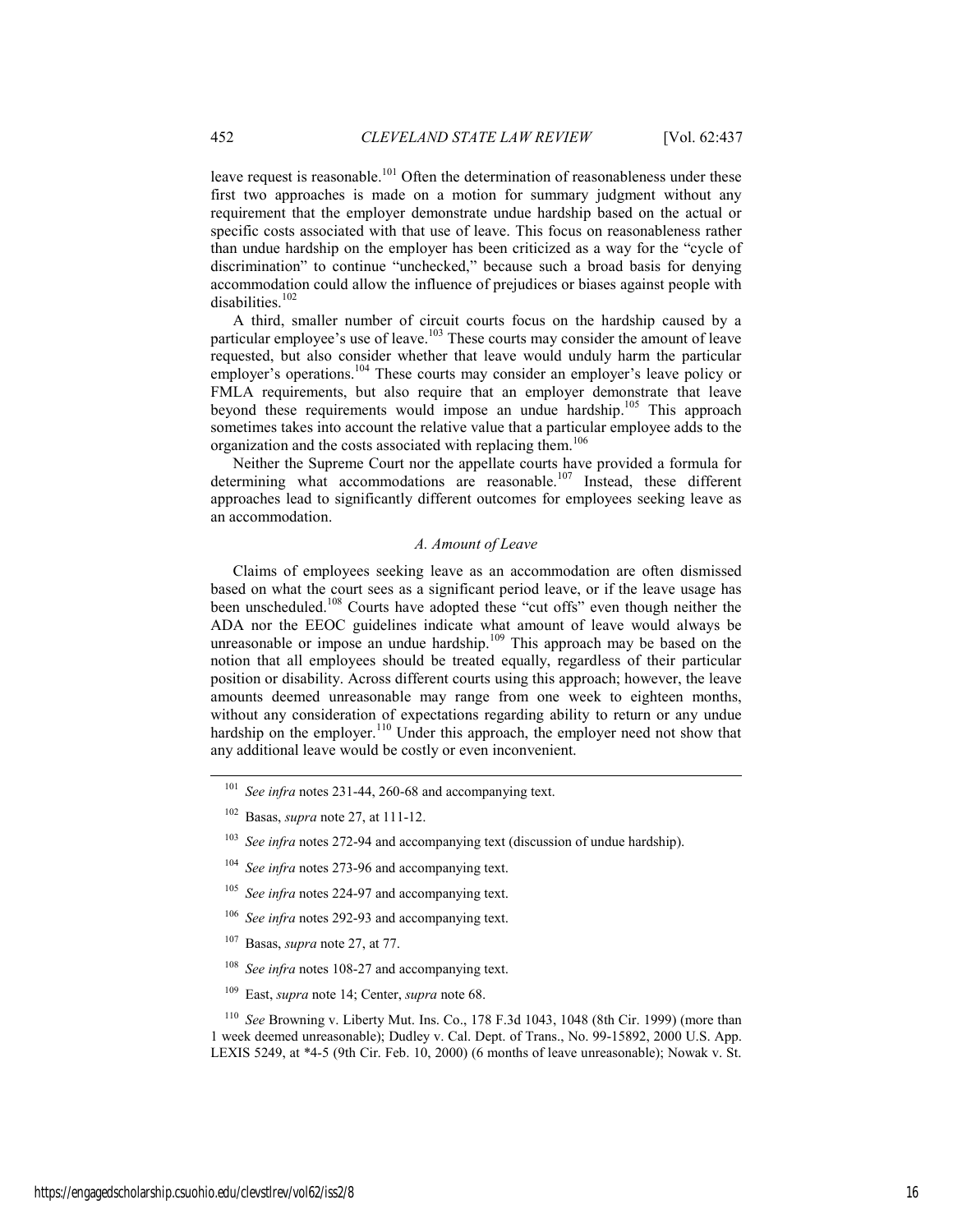The dismissal of claims by employees who have taken a lengthy amount of leave may seem reasonable because of the obvious burden on their employers. However, claims have also been dismissed even where the employee used relatively short amounts of leave, without any proof of the costs associated with that use of leave.<sup>111</sup> For example, the Sixth Circuit dismissed the claim of an employee of a tree service employee who was discharged based on his absence of thirteen days, without any showing that the employer suffered any costs or even inconvenience due to that absence.<sup>112</sup>

As shown by this example, even a short amount of leave has justified the dismissal of an employee who cannot perform his or her essential job duties at the time of discharge.<sup>113</sup> Courts adopting such a "cut off" place the burden on the employee to establish that at the time of discharge, he or she "possessed the necessary skills to perform his job and that he was willing and able to demonstrate these skills by coming to work on a regular basis."114 In an often-cited opinion, the Fifth Circuit held that where an employee was unavailable for work at the time of his discharge, the employer was not required to provide any additional leave as an accommodation.<sup>115</sup>

Relying on this approach, an employer was permitted to discharge an employee after just one week of leave, explaining that she was not a qualified individual at the time of her discharge.<sup>116</sup> Under this strict "otherwise qualified" approach, an employer is not required to establish the costs of allowing additional leave.<sup>117</sup> This approach assumes that any absence requires the reassignment of duties to other employees, which is generally considered to be an unreasonable expectation.<sup>118</sup>

Courts which dismiss accommodation claims based solely on an employee's past use of leave allow employers to assume that an employee's past use of leave because of a disability is indicative of future attendance at work.<sup>119</sup> Based on this assumption,

<sup>111</sup> Denman v. Davey Tree Expert Co., 266 Fed. App'x 377, 380 (6th Cir. 2007).

<sup>112</sup> *Id.*

l

<sup>113</sup> *See Nowak*, 142 F.3d at 1002-3; Rogers v. Int'l Marine Terminals, Inc., 87 F.3d 755, 759 (5th Cir. 1996) (citing Myers v. Hose, 50 F.3d 278, 283 (4th Cir. 1995)).

<sup>114</sup> *Nowak*, 142 F.3d at 1003.

<sup>115</sup> *Rogers*, 87 F.3d at 759.

116 Browning v. Liberty Mut. Ins. Co., 178 F.3d 1043, 1048 (8th Cir. 1999); *see also* Waggoner v. Olin Corp., 169 F.3d 481, 483 (7th Cir. 1999) (attendance is requirement of job); Byrne v. Avon Prods., Inc., 328 F.3d 379, 381 (7th Cir. 2003), *appeal after remand*, 125 Fed. App'x 704 (7th Cir. 2004) (request for additional leave to treat mental illness seen as admission of inability to work at time of discharge).

<sup>117</sup> *Nowak*, 142 F.3d at 1048.

*Id.*; see also Duello v. Buchanan Co. Bd. of Supers., 628 F.3d 968, 973-74 (8th Cir. 2010) (employer's ability to cover previous absences does not make excuse of essential job duties reasonable).

<sup>119</sup> *See, e.g.*, Denman v. Davey Tree Expert Co., 266 Fed. App'x. 377, 380 (6th Cir. 2007). *But see* Cehrs v. Ne. Ohio Alzheimer's Research Ctr., 155 F.3d 775, 782 (6th Cir. 1998) (no per se rule that leave of indefinite duration could never be reasonable accommodation);

Rita High Sch., 142 F.3d 999, 1003 (7th Cir. 1998) (teacher took more than 18 months of leave and attendance was essential to performance).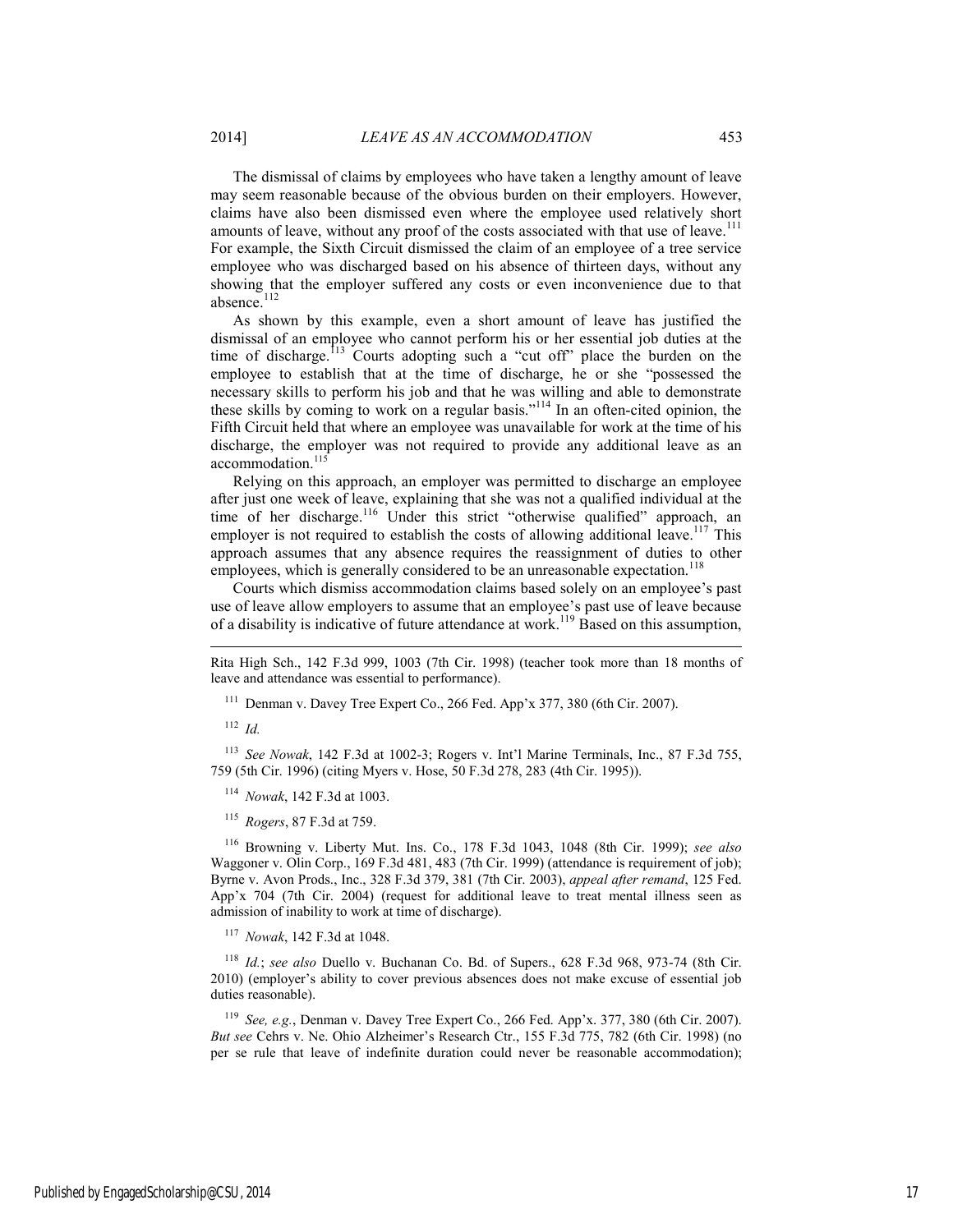the employer can treat any additional leave as an unreasonable accommodation. For example, even where an employee's attendance fell within the parameters of an employer's leave policy, a manufacturing plant could treat a request for one additional week of leave as unreasonable.<sup>120</sup> This employer could assume that the plaintiff was "unable to regularly attend his job" after he had taken seventy weeks of leave over a three year period; therefore, any additional leave would be "an ineffectual gesture."<sup>121</sup> The court sought to protect the employer against any future uncertainty: "[T]he employer never knows when the employee's medical leave will really terminate since the employee is likely to request yet another leave shortly after returning to work following the previous leave," allowing the employer to "compensate for the missing employee's frequent, yet unpredictable absences."<sup>122</sup>

Like courts adopting a leave "cut off," courts also dismiss claims for leave as an accommodation based on plaintiffs' irregular or unscheduled use of leave.<sup>123</sup> Courts take the position that these unscheduled absences need not be tolerated as an accommodation, even for only a few days of work.124 Even the EEOC's Enforcement Guidelines indicate that an employer need not necessarily tolerate frequent and unpredictable absences as an accommodation, if those absences impose a strain on the employer's operations.<sup>125</sup> This strain can be shown by an inability to ensure a sufficient number of employees to accomplish the work required, a failure to meet work goals or to serve customers/clients adequately, a need to shift work to other employees, and/or incurring significant additional costs due to overtime or hiring temporary workers<sup>126</sup> Similarly, courts have explained that unpredictable absences leave an employer unable to rely on its schedule to efficiently run its operations.<sup>127</sup>

These decisions demonstrate the low threshold that employers must meet in many appellate courts to justify the discharge of an employee who is on a "significant" period of leave because of his or her disability. In these courts, leave of just a few weeks need not be provided even without any showing by the employer

l

<sup>122</sup> *Id.*; *see also* Teague v. Las Vegas Sands, Inc., No. 96-15401, 1997 U.S. App. LEXIS 7618, at \*2 (9th Cir. Feb. 12, 1997) (use of 7 months of leave indicated inability to return to work after any additional leave).

<sup>123</sup> Waggoner v. Olin Corp., 169 F.3d 481, 485 (7th Cir. 1999) (unpredictable days off need not be accommodated); Wilson v. State Ins. Fund *ex rel.* Okla., No. 96-6100, 1997 U.S. App. LEXIS 602, at \*6 (10th Cir. Jan. 15, 1997) (frequent, unauthorized, & prolonged absences made plaintiff unqualified); Berkey v. Henderson, 120 F. Supp. 2d 1189, 1192 (S.D. Iowa 2000) (burdensome for employer to assign another employee to compensate for unpredictable tardiness).

124 Fisher v. Vizioncore, Inc., 429 Fed. App'x 613, 615-16 (7th Cir. 2011).

125 EEOC, ENFORCEMENT GUIDANCE, *supra* note 4.

<sup>126</sup> *Id.*

Garcia-Ayala v. Lederle Parenterals, Inc., 212 F.3d 638, 650 (1st Cir. 2000) ("These are difficult, fact intensive, case-by-case analyses, ill-served by per se rules or stereotypes.").

<sup>120</sup> Amadio v. Ford Motor Co., 238 F.3d 919, 928-29 (7th Cir. 2001).

<sup>121</sup> *Id.* at 929.

<sup>127</sup> Maziarka v. Mills Fleet Farm, Inc., 245 F.3d 675, 682 (8th Cir. 2001).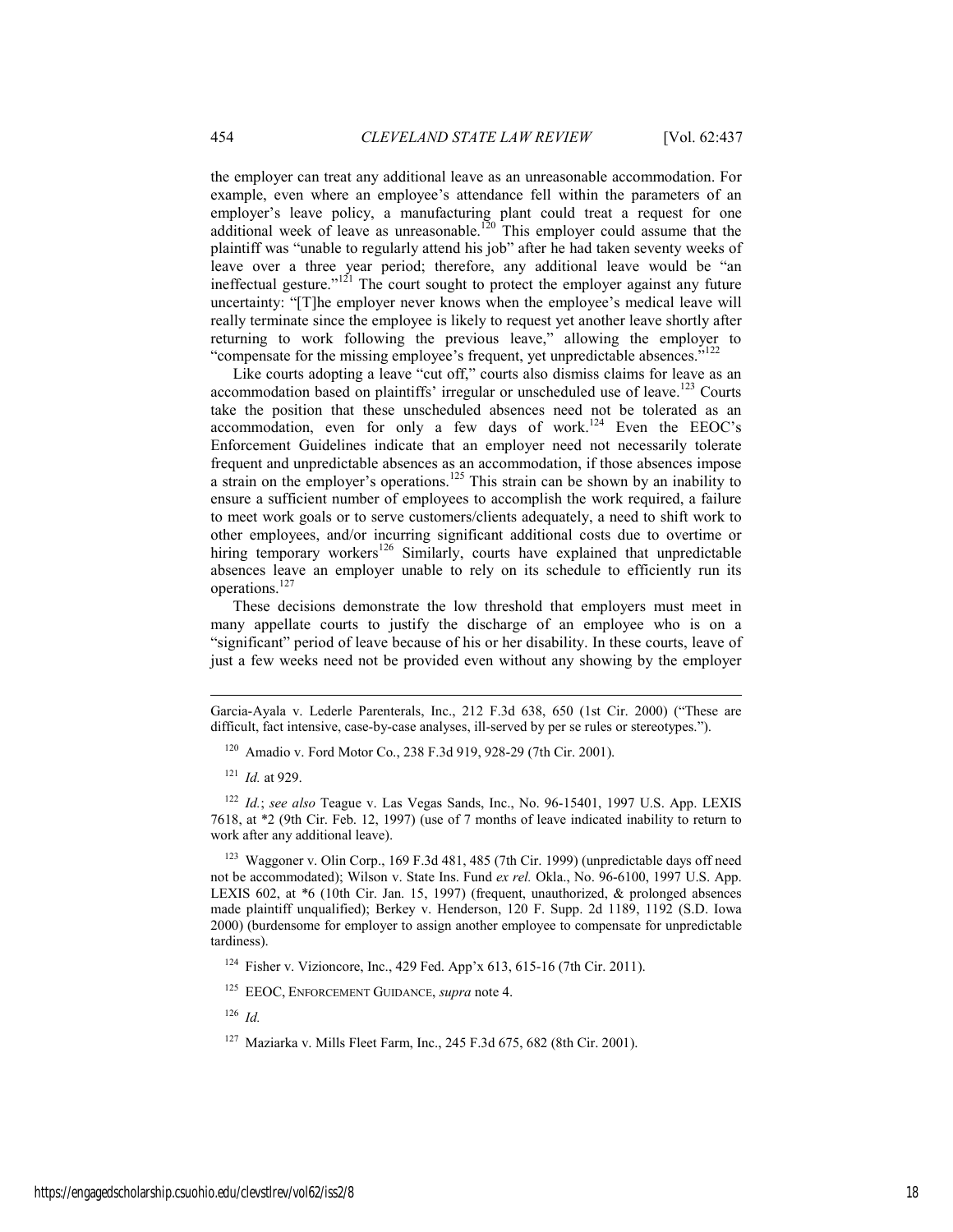that the leave would interfere with its operations or otherwise impose any specific costs on the employer. It is also noteworthy that none of these courts considered the tenure of the employee with the employer or their specific skills, which would have a direct relationship to the indirect costs on the employer due to extending the leave compared to retaining the employee for some additional period of time.

# *B. Leave Would Not Result in Qualification*

Under the ADA's requirement that a claimant be otherwise qualified for the position in question, employers are expected to provide alterations of the work environment that will facilitate performance of the person's essential work duties.<sup>128</sup> This means that leave may be a reasonable accommodation for an employee who is unable to perform his or her essential job duties for a limited period of time.<sup>129</sup> Yet courts will not require that an employer provide leave as an accommodation if the employee cannot provide any assurance that he or she will be able to return anytime in the future.<sup>130</sup>

Past use of leave has been used by an employer or a court to predict that an employee will be unable to return to work even if leave were provided as an accommodation, rendering any additional leave unreasonable.<sup>131</sup> For example, the claim of a municipality employee was dismissed based in large part on her absence from 19-56% of her scheduled work time over a period of three years.<sup>132</sup> The absences forced the employer to change her work schedule and reassign some of her work, but the use of leave did not impose any direct costs on the municipality since the leave was unpaid after she exhausted her sick and annual leave.<sup>133</sup> Without any evidence of the specific indirect costs the municipality incurred due to those

 <sup>128</sup> Schartz et al., *supra* note 54, at 936.

<sup>129</sup> *See, e.g.*, Haschmann v. Time Warner Entm't Co.*,* 151 F.3d 591, 600-01 (7th Cir. 1998) (finding that leave of additional 2-4 weeks, based on physician's opinion that symptoms would be "short lived," could be reasonable); Humphrey v. Mem'l Hosp. Ass'n, 239 F.3d 1128, 1136 (9th Cir. 2001); Garcia-Ayala v. Lederle Parenterals, Inc., 212 F.3d 638, 647 (1st Cir. 2000).

<sup>130</sup> *See, e.g.*, Duckett v. Dunlop Tire Corp., 120 F.3d 1222, 1226 (11th Cir. 1997) (finding that plaintiff was unable to assure that he "likely would have been able to work" at the end of that period).

<sup>131</sup> *See, e.g.*, Trujillo v. U.S. Postal Serv., 330 F. App'x 137, 139 (9th Cir. 2009) (finding that past use of leave had not improved attendance); Brannon v. Luco Mop Co., 521 F.3d 843, 848-49 (8th Cir. 2008) (dismissing claim of employee with 40 absences within 70 days of scheduled work after she suffered an injury at work but was expected to return 27 days later); Tubbs v. Formica Corp., 107 F. App'x 485 (6th Cir. 2004) (finding that 14 leaves of absence over 23 years of employment showed that additional leave would not allow future return to work); Vice v. Blue Cross & Blue Shield of Okla., 113 F. App'x 854, 856 (10th Cir. 2004) (finding that no additional leave was required beyond 9 months to treat anxiety  $\&$  depression); Tyndall v. Nat'l Educ. Ctrs., Inc., 31 F.3d 209, 211-14 (4th Cir. 1994) (finding that previous leaves had not improved attendance).

<sup>132</sup> Colon-Fontanez v. Mun. of San Juan, 660 F.3d 17, 43-44 (1st Cir. 2011).

<sup>133</sup> *Id.* at 24.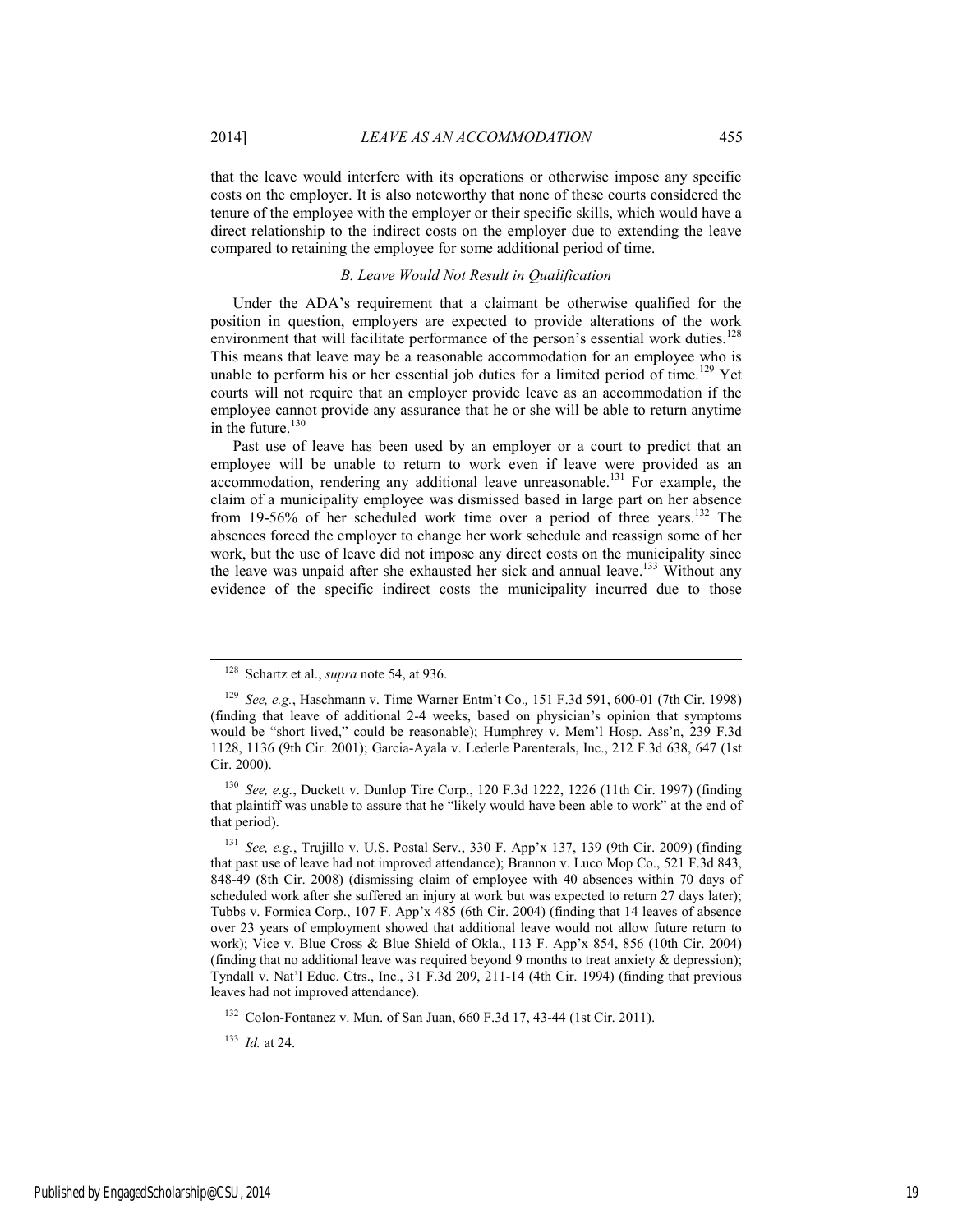absences, the court dismissed her claim because her past use of leave had not led to any improvement in her attendance.<sup>134</sup>

Even short periods of leave may be enough to deny further leave as an accommodation, based on predictions about the employee's inability to return to work at the end of the leave.<sup>135</sup> Under this approach, employees could not show that one and two months of leave, respectively, were reasonable.136 An additional month of leave was not required for additional addiction treatment where the first treatment was unsuccessful, since the employer was only "judged on what it knew at the time or could reasonably foresee" at the time of the employee's discharge.137 Similarly, an employee with cancer could not show that he would have been able to return to work at the end of an additional two months of leave, $138$  while the employer was not required to show that his additional absence from work would impose any particular costs on that large employer.<sup>139</sup> Accordingly, courts have dismissed claims of employees seeking leave despite their assurances that the leave would enable them to work in the future.<sup>140</sup>

These decisions demonstrate that employers are free to make assumptions about an employee's future recovery. For example, additional leave was unreasonable for an employee who had refused to follow her treatment recommendations in the past, based on the employer's assumption that no accommodation would assist in managing her mental illness so as to prevent future absences from work.<sup>141</sup>

This approach places the entire burden of producing evidence of an ability to return to work on the employee seeking an accommodation. A much more limited number of courts require that the employer show that some limited amount of leave would not enable the person to return to work.<sup>142</sup> This approach prevents an employer from relying solely on its assumption that the employee will not be able to perform his or her job duties after the leave.<sup>143</sup> These courts recognize the reality that

- <sup>136</sup> *Evans*, 133 F.3d at 140; *Hamm*, 223 F. App'x at 508.
- <sup>137</sup> *Evans*, 133 F.3d at 140; *Hamm*, 223 F. App'x at 508.

<sup>138</sup> *Evans*, 133 F.3d at 140 (citing Haschmann v. Time Warner Entm't Co.*,* 151 F.3d 591, 601 (7th Cir. 1998)); *Hamm*, 223 F. App'x at 508 (citing *Haschmann*, 151 F.3d at 601); *see also* Halperin v. Abacus Tech. Corp., 128 F.3d 191 (4th Cir. 1997) (noting that employee was unable to work 46 days in 6 month period as well as 5 months after discharge date); Jovanovic v. In-Sink-Erator Div. of Emerson Elec. Co., 201 F.3d 894, 899 (7th Cir. 2000) (finding that employee who missed 24 days in 12 months could not show that he was qualified to meet attendance requirements of position).

<sup>139</sup> *Evans*, 133 F.3d at 140; *Hamm*, 223 F. App'x at 508.

140 Corder v. Lucent Tech., Inc., 162 F.3d 924, 926-28 (7th Cir. 1998) (noting that employee had taken 18 months of leave).

141 Tubbs v. Formica Corp., 107 F. App'x 485, 488 (6th Cir. 2004).

<sup>142</sup> *See infra* notes 272-94 and accompanying text (discussion of undue burden).

143 Befort*, supra* note 6, at 461.

 <sup>134</sup> *Id.* at 43; *see also* Paleologos v. Rehab Consultants, Inc., 990 F. Supp. 1460, 1467 (N.D. Ga. 1998) (finding 6 weeks of leave unlikely to enable to return to work where plaintiff alleged that management style caused stress reaction).

<sup>135</sup> Evans v. Fed. Express Corp., 133 F.3d 137, 140 (1st Cir. 1998); Hamm v. Exxon Mobil Corp., 223 F. App'x 506, 508 (7th Cir. 2007).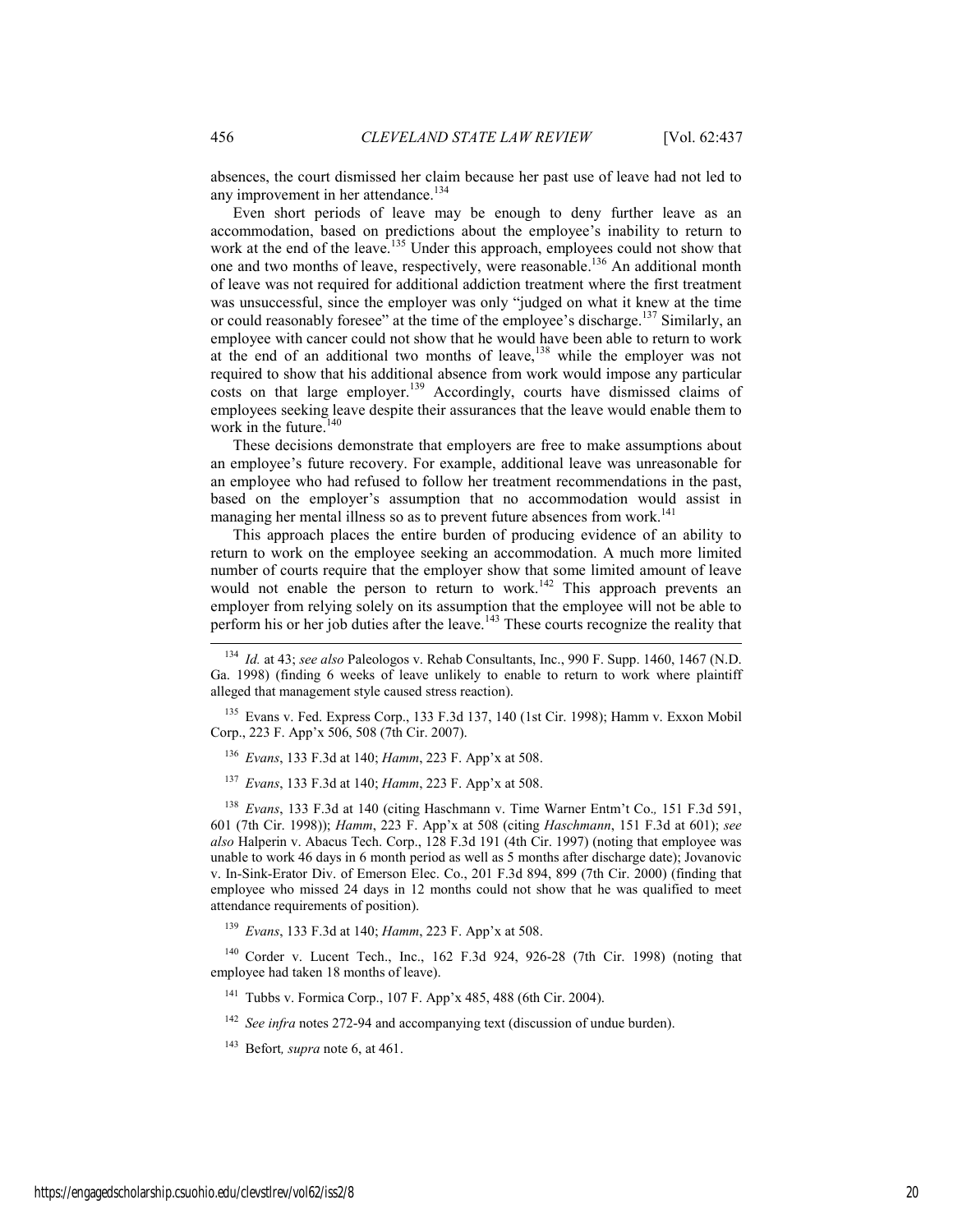leave may be necessary to give the employee time to show that, in the future, he or she will become able to perform his or her duties again.

### *C. Indefinite Leave is Unreasonable*

Employees with disabilities who cannot predict the amount of leave needed find it difficult, if not impossible, to establish that any additional leave would be a reasonable accommodation. Like the employee who cannot establish that leave will ever enable his or her future return to work, this indefiniteness regarding the length of leave needed will often doom a request for leave, even if the employee has not used significant amounts of leave in the past.<sup>144</sup> The EEOC agrees that an employer has no obligation to provide leave of an indefinite duration as an accommodation.<sup>145</sup> Even if the leave is deemed reasonable, an employer can establish an undue hardship if the indefinite nature of the leave of absence would not allow the employer to plan for the employee's return or permanently fill the position.<sup>146</sup> Indefinite leave is distinguished by the EEOC from a leave request with an approximate date of return, which could be considered reasonable and could be reconsidered if that date changes or becomes less definite.<sup>147</sup>

Under this approach, courts typically will not require that an employer establish that an indefinite period of leave would impose any specific costs or inconvenience for that organization.<sup>148</sup> Instead, the indefiniteness of the leave request itself makes the request for leave unreasonable.<sup>149</sup> Like the courts adopting a "cut off" for leave usage, these courts profess that an accommodation must enable the employee to perform either presently or in the "immediate future," because any additional requirement would place employers in an "untenable business position."<sup>150</sup>

Uncertainty as to a date of return typically obviates the need for an employer to show undue hardship. The Eighth Circuit, for example, has explained that "employers are not qualified to predict the degree of success of an employee's

145 EQUAL EMP'T OPP. COMM'N, THE AMERICANS WITH DISABILITIES ACT: APPLYING PERFORMANCE AND CONDUCT STANDARDS TO EMPLOYEES WITH DISABILITIES (Oct. 14, 2008), http:www.eeoc.gov/facts/performance-conduct.html.

146 EQUAL EMP'T OPP. COMM'N, SMALL EMPLOYERS AND REASONABLE ACCOMMODATION (Oct. 21, 2009), http://www.eeoc.gov/facts/accommodation.html.

<sup>147</sup> *Id.*

148 Befort, *supra* note 6, at 463.

<sup>149</sup> *See* S. Elizabeth Wilborn Malloy, *The Interaction of the ADA, the FMLA and Workers' Compensation: Why Can't We Be Friends?*, 41 BRANDEIS L. J. 821, 839 (2003); John E. Matejkovic & Margaret E. Matejkovic, *What Is Reasonable Accommodation under the ADA? Not an Easy Answer; Rather a Plethora of Questions*, 28 MISS. C. L. REV. 67, 88 (2009).

<sup>150</sup> *See* Rascon v. U.S. W. Commc'ns, 143 F.3d 1324, 1334 (10th Cir. 1998) (finding that prognosis of employee with PTSD was good so leave of 4 months to complete treatment was reasonable accommodation); Fogleman v. Greater Hazleton Health Alliance, 122 F. App'x 581, 585-86 (3d Cir. 2004) (finding no evidence that leave would enable her to perform duties within reasonable time where no duration given by plaintiff).

 <sup>144</sup> *See* Oestringer v. Dillard Store Servs., Inc., 92 F. App'x 339, 348 (7th Cir. 2004) (finding that employee who had only taken several short absences of 1-2 weeks each and one 6 week period was not entitled to any additional leave because she did not request specific period of additional leave).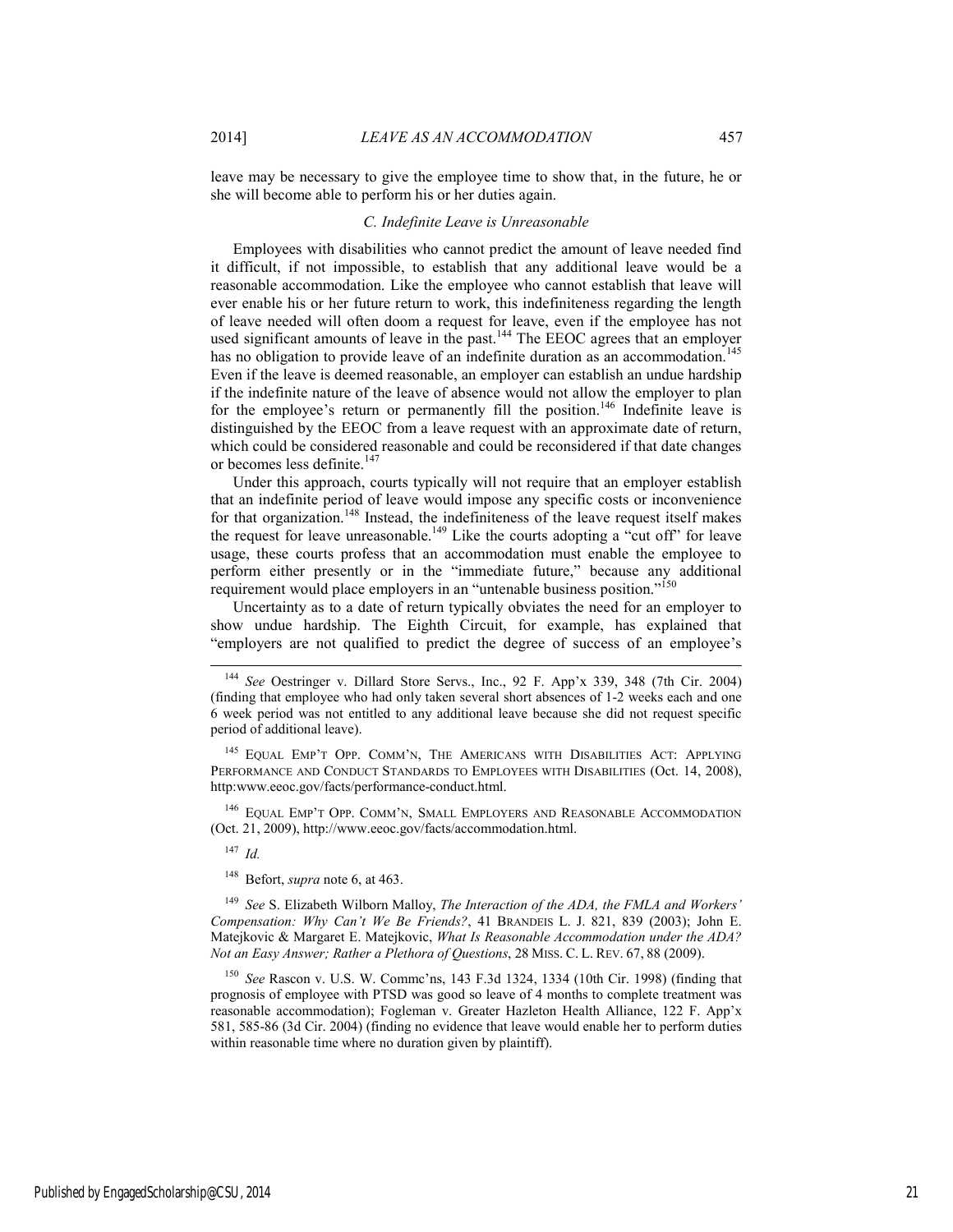recovery from an illness or injury."151 Providing an employee with ADA protection during her indefinite period of recovery would burden the employer with "the duty to see into the future," which the court did not see as "the intent of Congress in passing the ADA."152 As a court explained in a claim arising under the Rehabilitation Act, if the date of return is not certain, "an employee could conceivably forestall dismissal indefinitely."153 If the request for leave is considered to be indefinite, courts often do not go farther to consider the circumstances surrounding the request that would affect the burden imposed on the employer. Instead, courts confronted with a request for an indefinite amount of leave routinely deny the reasonableness of such an accommodation.<sup>154</sup>

An indefinite amount of leave may be deemed unreasonable because an employer should not be required to assign the work of the person with a disability to someone else for an indefinite period of time, rather than filling the position on a permanent basis.155 In rejecting the reasonableness of an indefinite amount of leave, one appellate court noted that other employees performed the plaintiff's work during his absences but did not explain why unlimited leave was too burdensome for this employer, even for an employee who had received favorable yearly evaluations despite his previous absences.<sup>156</sup>

Appellate courts have consistently put the onus on the employee with a disability to provide a specific date of return before an employer is required to provide any amount of leave as an accommodation.<sup>157</sup> In a 1995 decision often cited for the proposition that leave of an indefinite duration is an unreasonable accommodation, the Fourth Circuit refused to require that an employer provide leave for an employee who sought time off to control his blood sugar and hypertension.<sup>158</sup>

153 Fuller v. Frank, 916 F.2d 558, 562 (9th Cir. 1990).

<sup>154</sup> Reed v. Petroleum Helicopters, Inc., 218 F.3d 477, 481 (5th Cir. 2000) (noting 9 months of leave taken over 14 month period).

155 Wood v. Green, 323 F.3d 1309, 1311 (11th Cir. 2003) (finding that accommodation must allow employee to perform job duties in present or immediate future); *see also* Roddy v. City of Villa Rica, 536 F. App'x 995, 1001 (11th Cir. 2013) (finding no certain date for police officer's return to work without restrictions).

<sup>156</sup> *Wood*, 323 F.3d at 1311.

<sup>157</sup> *See, e.g.*, Mitchell v. Washingtonville Cent. Sch. Dist.*,* 190 F.3d 1, 9 (2d Cir. 1999) (plaintiff did not indicate intention to return to work at any time in the future without restructuring of his position); *Reed*, 218 F.3d at 481 (finding employer not required to retain pilot after using all paid and 9 months additional leave); Hudson v. MCI Telecomms. Corp., 87 F.3d 1167, 1169 (10th Cir. 1996) (finding that plaintiff failed to present any evidence of expected duration of her impairment as of the date of her termination); Duckett v. Dunlop Tire Corp., 120 F.3d 1222, 1226 (11th Cir. 1997) (finding that plaintiff could not represent that he likely would have been able to work within a month or two).

158 Myers v. Hose, 50 F.3d 278, 283-84 (4th Cir. 1995).

 <sup>151</sup> Browning v. Liberty Mut. Ins. Co., 178 F.3d 1043, 1046-47 (8th Cir. 1999).

<sup>152</sup> *Id.* at 1049; *see also* Peyton v. Fred's Stores of Ark., Inc., 561 F.3d 900, 903 (8th Cir. 2009) (finding employee able to work after 6 months treatment for cancer); Crano v. Graphic Packaging Corp., 65 F. App'x 705, 708 (10th Cir. 2003) (finding that one sentence stating that maintaining an employee on indefinite leave is not a reasonable accommodation).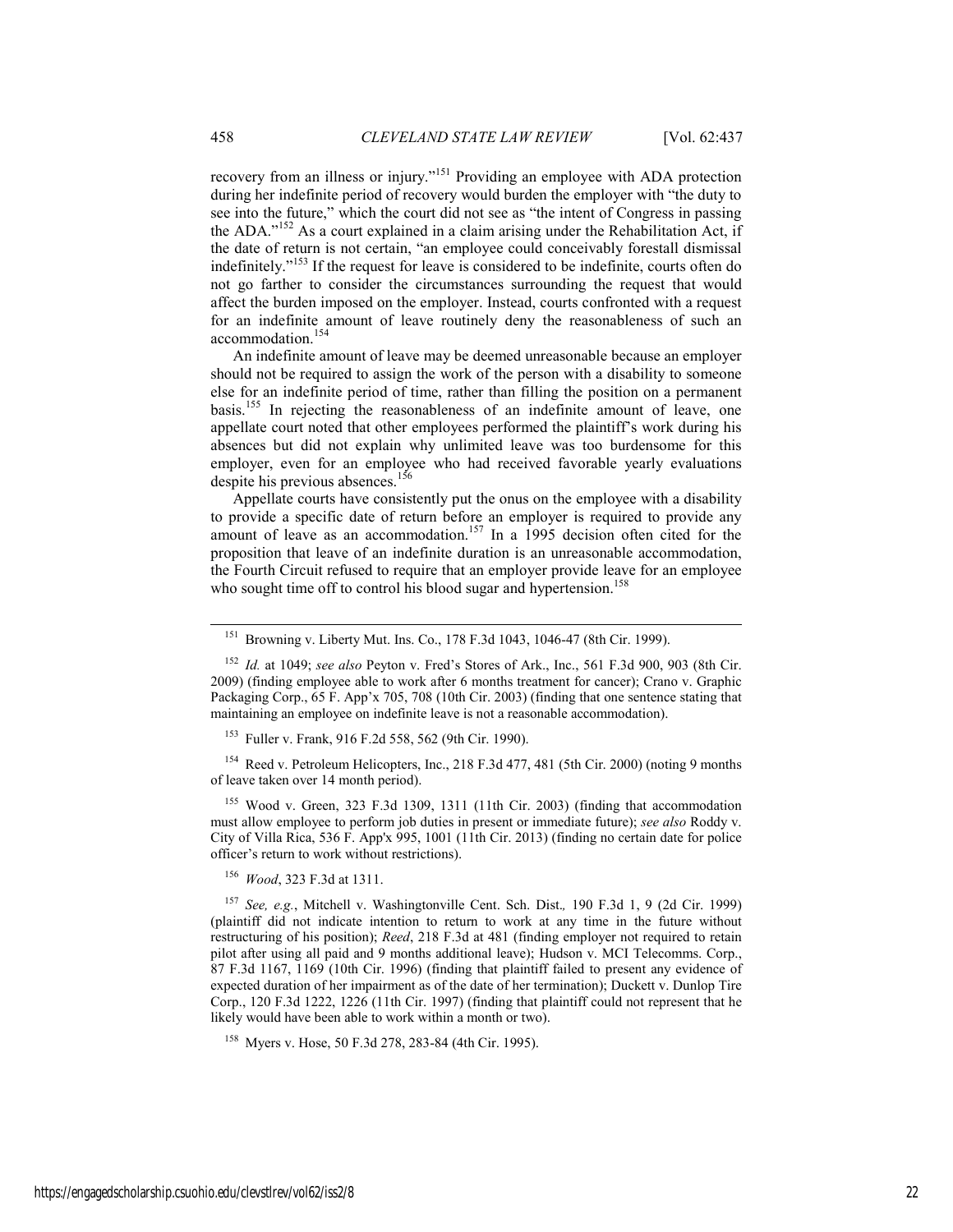To its credit, the Fourth Circuit did go on to explain why unlimited leave would be unreasonable for that particular employer.<sup>159</sup> The employee was a driver for the county's transit system, and the court explained that "every business day, there are routes to be serviced and passengers to be transported," so it would be unreasonable for the county to keep his position vacant.<sup>160</sup> Requiring the employer to hire temporary help was found to be an unreasonable requirement, only noting that the treatment was not certain of success.<sup>161</sup> In addition, the court noted that "requiring paid leave in excess of an employee's scheduled amount would unjustifiably upset the employer's settled budgetary expectations."<sup>162</sup>

Other appellate courts have followed the Fourth Circuit's lead in rejecting the reasonableness of an indefinite amount of leave.<sup>163</sup> The Seventh Circuit gave some consideration to the employee's particular duties in determining the reasonableness of a request for an indefinite amount of leave, even while noting that "the absence of employees is disruptive to any work environment."<sup>164</sup>

In many cases, the Fourth Circuit's logic regarding indefinite leave requests has been adopted without requiring a showing of undue hardship on a particular employer.<sup>165</sup> These courts have looked for a definite medical opinion indicating when the employee will be able to return to work to justify the leave as an accommodation. Without such an opinion, the leave request is deemed

- <sup>160</sup> *Id.*
- <sup>161</sup> *Id.*
- <sup>162</sup> *Id.* at 283.

<sup>163</sup> *See* Pickens v. Soo Line R.R. Co., 264 F.3d 773, 777 (8th Cir. 2001) (reversing jury verdict for plaintiff where he sought leave until he was able to return to work); Mack v. State Farm Mut. Auto. Ins. Co., No. 99-2315, 2000 U.S. App. LEXIS 1012, at \*14 (7th Cir. Jan. 21, 2000) (finding that plaintiff's physician could not predict when he would be able to return to work); Corder v. Lucent Tech., Inc., 162 F.3d 924, 928 (7th Cir. 1998) (finding that 18 months of leave required by employer showed lack of ability to work in future).

164 Equal Emp't Opp. Comm'n v. Yellow Freight Sys., 253 F.3d 943, 950-51 (7th Cir. 2001).

<sup>165</sup> *See* Lara v. State Farm Fire & Cas. Co., 121 F. App'x 796, 800-01 (10th Cir. 2005) (noting lack of reliable information in hand regarding date of return despite testimony that plaintiff needed 3-6 weeks of leave); Cisneros v. Wilson, 226 F.3d 1113, 1129 (10th Cir. 2000) (leave request unreasonable without expected duration of impairment, where employee thought she could return in 4 months but doctor stated that duration of illnesses were unknown); Taylor v. Pepsi-Cola Co., 196 F.3d 1106, 1110 (10th Cir. 1999) (plaintiff gave no indication of when he could return after 1 year of leave); Vice v. Blue Cross & Blue Shield of Okla., 113 F. App'x 854, 856 (10th Cir. 2004) (employee failed to notify employer of when she could return during 9 months of leave); Walsh v. United Parcel Serv., 201 F.3d 718, 727 (6th Cir. 2000) (reasserting requirement for individualized analysis but not requiring accommodation because even after one year's paid leave, followed by five months unpaid leave, plaintiff's homeopathic physician only offered the vague possibility of returning in one to three more years, and suggested no other work he could do).

 <sup>159</sup> *Id.* at 283-84.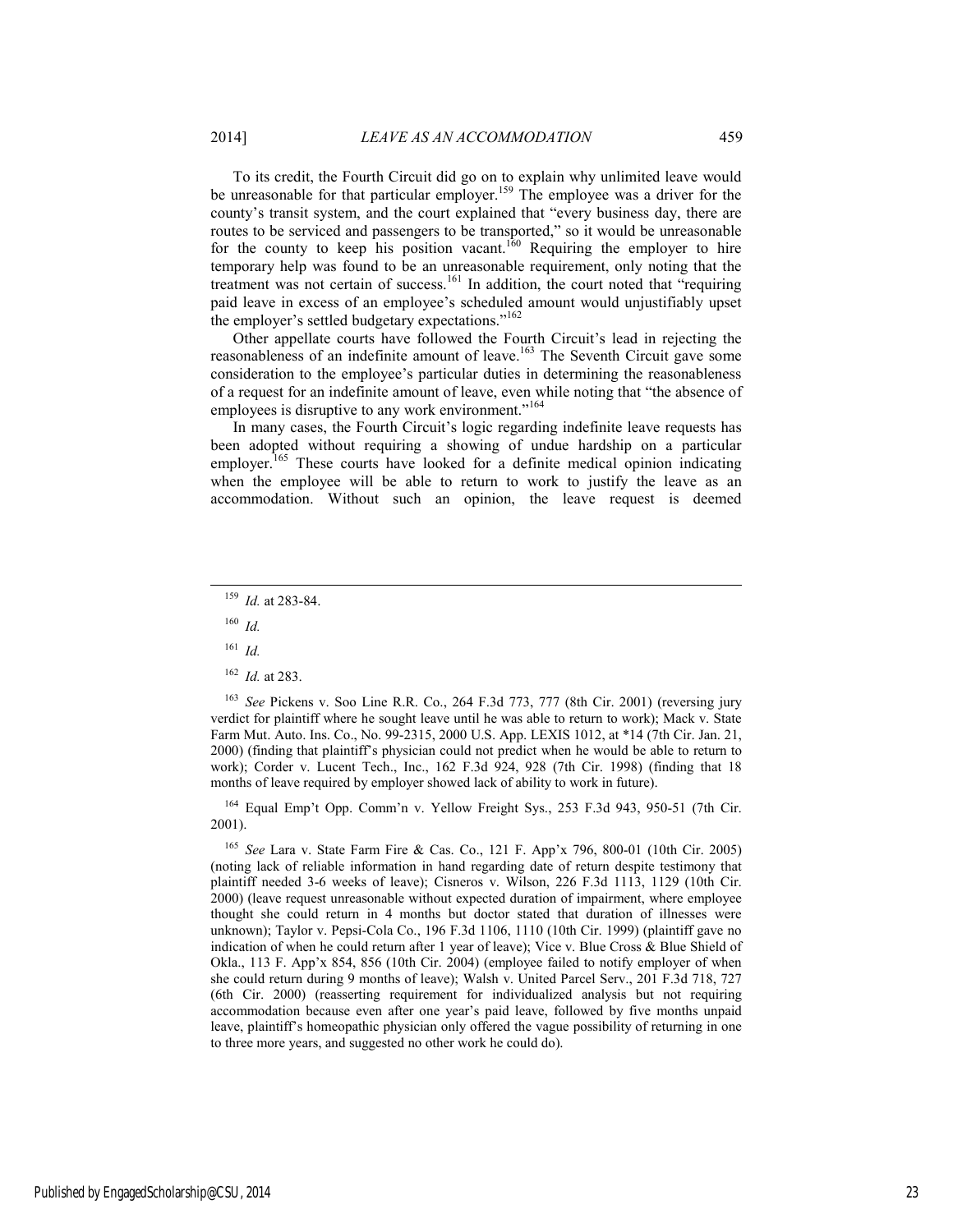unreasonable.<sup>166</sup> These employees are not given an opportunity to show that their absence would not impose an undue hardship on their particular employer.<sup>167</sup>

The Tenth Circuit exemplified this approach in its dismissal of a claim on behalf of an employee who was diagnosed with cancer and had taken just fifteen days of leave, after having taken approved intermittent leave prior to that time.<sup>168</sup> The employee was not expected to be able to return to work for at least another twenty days, and his diagnosis remained unchanged.<sup>169</sup> The court explained that whenever an employee is "uncertain if or when he will be able to return to work," a leave of absence is unreasonable.<sup>170</sup> It is noteworthy that this court based this finding of "uncertainty" regarding the plaintiff's ability to return to work on just two months of leave, one of which occurred two years earlier, and its concern that the plaintiff could not prove that the impairment itself, the cancer, could not be "resolved" at the end of the requested leave. $171$ 

Generally, the lack of qualification for a position resulting from a person's disability must be based on a reliable medical opinion. For example, an employee suffering from paranoia raised issues of fact regarding her ability to perform essential job duties based on the supportive opinions of two physicians.172 A court reviewing a claim that the employee is not otherwise qualified to perform the essential duties of his or her position may challenge the reliability of a medical opinion that qualification is lacking, but that challenge may raise issues of fact that will defeat an employer's motion for summary judgment. Requests for leave as an accommodation are typically based on an employee's medical condition. Such medical conditions inherently often carry some amount of uncertainty as to the time necessary for treatment and/or recovery. Most courts put the burden of that uncertainty on the employee seeking leave as an accommodation.<sup>173</sup>

- $169$  *Id.* at \*3.
- <sup>170</sup> *Id.* at \*9.

<sup>171</sup> *Id.*

<sup>172</sup> Fredenburg v. Contra Costa Cnty. Dept. of Health Servs., 172 F.3d 1176, 1179 (9th Cir. 1999); *see also* Gillen v. Fallon Ambulance Serv. Inc., 283 F.3d 11, 19 (1st Cir. 2002) (no direct threat shown where doctor failed to conduct testing of applicant's strength or lifting mechanics before finding that she failed pre-employment examination); Quinney v. Swire Coca-Cola, USA, No. 2:07-cv-788-PMW, 2009 U.S. Dist. LEXIS 42098, at \*3-4 (D. Utah May 18, 2009) (lack of qualification shown by Medical Review Officer opinion that employee should not operate company a vehicle while taking narcotic pain medication).

<sup>173</sup> *See, e.g.*, Valdez v. McGill, 462 F. App'x 814, 818-19 (10th Cir. 2012) (summary judgment for employer even though employee submitted two doctors' notes regarding expected date of return, discharged just 1 day after FMLA expired and 3 weeks before second expected date of return); Weigel v. Target Stores, 122 F.3d 461, 468 (7th Cir. 1997) (opinion that employee had good chance of returning after leave was insufficient); Cisneros v. Wilson, 226 F.3d 1113, 1126 (10th Cir. 2000) (letter from physician stated it was "uncertain" when she might be able to return to work and second physician's letter stated that duration of her

 <sup>166</sup> *Id.*

<sup>167</sup> *Id.*

<sup>168</sup> Valdez v. McGill, 462 F. App'x 814, No. 11-2051, 2012 U.S. App. LEXIS 2783, at \*2- 4, \*9-10 (10th Cir. Feb. 13, 2012).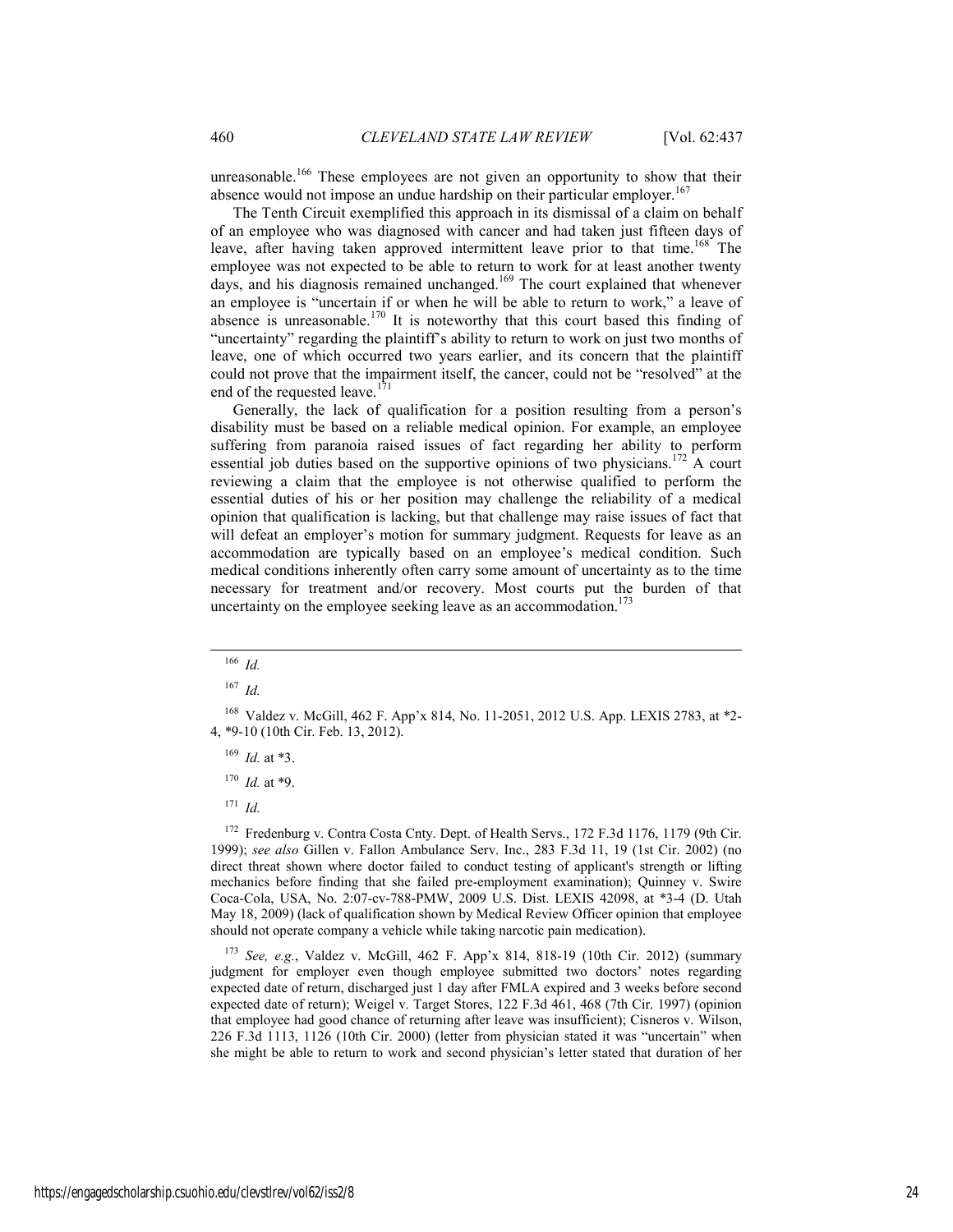Under this approach, employees who need an undetermined amount of additional leave face a heavy, if not impossible, burden of production. For example, the Second Circuit expected a seventeen-year employee to produce factual information regarding his medical condition that did not exist, and consequently approved his discharge, based on the expiration of six months of disability leave.<sup>174</sup> That court had originally remanded the claim because the employee alleged that he only needed two additional weeks of leave to obtain a doctor's release to return to work.<sup>175</sup> Yet the claim was ultimately dismissed on summary judgment because the employee failed to show that "the accommodation would likely result in his return to work" and because any further absences would have caused the employer a "business hardship."<sup>176</sup> Citing the Fourth Circuit, the court opined that "the employee must make a showing that the reasonable accommodation would allow him to do so at or around the time at which it is sought."<sup>177</sup>

This employee could not establish even a factual question regarding whether two additional weeks of leave would be a reasonable accommodation.<sup>178</sup> To survive a motion for summary judgment, the court expected that at the time of the request for leave, the employee should have provided his employer with "assurance" that the accommodation would allow him to perform.<sup>179</sup> The court made the factual determination to rely on a doctor's report sent to the employer on the day his leave was denied, which stated that it was unlikely that he would be able to return to his previous job, and stated that it could take two to three months of recovery before he could return to any employment.<sup>180</sup> The employee could not avoid summary judgment despite a report issued six days later by the same doctor, who stated that he "would not be able to return to his job 'in the foreseeable future'" and stating that he was "totally incapable of performing his job."<sup>181</sup> Summary judgment was granted despite the court's conclusion that a reasonable jury could find that this second report "did not accurately state whether [the employee] was 'qualified' to 'perform the essential functions' of his job with a reasonable accommodation," because it was prepared in support of his claim for disability benefits.<sup>182</sup> This set of decisions illustrates the lengths to which some courts will go to grant summary judgment in favor of an employer seeking to avoid leave as an accommodation. At least some courts demand this very specific level of proof in response to a motion for summary judgment to preserve the employee's claim for a reasonable accommodation.

<sup>176</sup> *Graves*, 353 F. App'x at 560.

<sup>177</sup> *Id.*

l

- <sup>178</sup> *Id.* at 560-61.
- <sup>179</sup> *Id.* at 561.

<sup>180</sup> *Id.*

- <sup>181</sup> *Id.*
- <sup>182</sup> *Id.*

illnesses were "unknown," even though plaintiff gave expected date of return just 2 months after employer refused to extend leave).

<sup>174</sup> Graves v. Finch Pruyn & Co., 353 F. App'x 558 (2d Cir. 2009).

<sup>175</sup> Graves v. Finch Pruyn & Co., 457 F.3d 181 (2d Cir. 2006).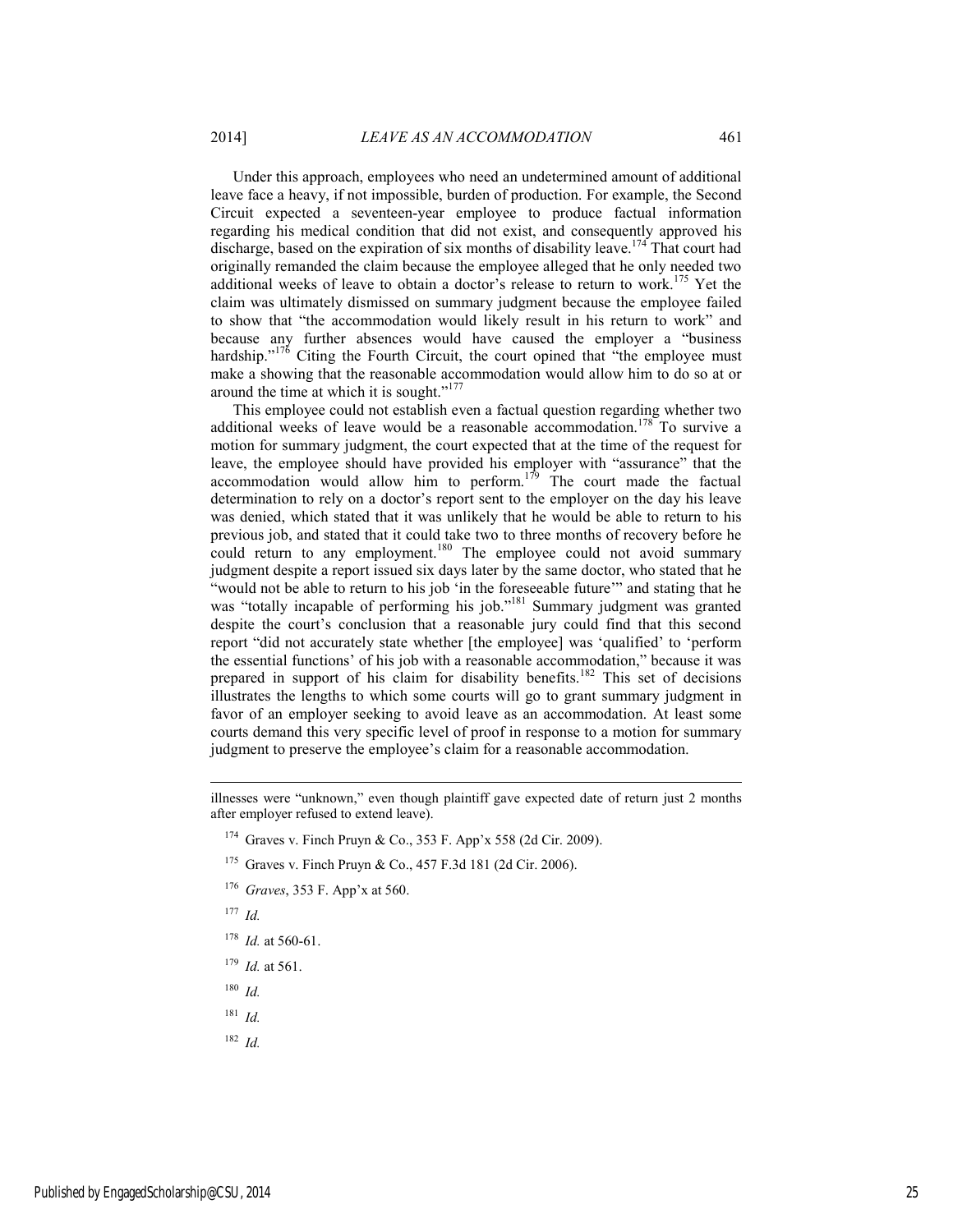In stark contrast to the heavy burden placed on a plaintiff seeking leave as an accommodation by these above-referenced courts, other appellate courts have been reluctant to require that an employee provide a specific, firm date for his or her return to work.<sup>183</sup> These appellate courts have been leery of a per se rule that any leave of an indefinite duration is unreasonable.<sup>184</sup> Under this approach, the court considers the reasonableness of an employee's request for leave as "a factual determination untethered to the defendant employer's particularized situation."<sup>185</sup>

These courts stress that an individualized assessment must be used to determine if the leave would constitute a reasonable accommodation.186 One of these courts recognized that even though "[s]ome employees, by the nature of their disability, are unable to provide an absolutely assured time for their return to employment," each case must be reviewed individually rather than requiring a definite date of return in each situation.<sup>187</sup> In this claim, the plaintiff had requested a specific two-month period of leave as an accommodation, and the employer failed to show that the additional leave would impose an undue hardship.<sup>188</sup> Yet even under a more individualized approach, the indefiniteness of the employee's expected date of return to work may show the unreasonableness of a request for additional leave, particularly if the treating physician cannot give a time frame regarding a return to work. $189$ 

Like the approach of these courts, but in contrast to the EEOC's guidance described above, the EEOC's technical assistance states that leave may be a reasonable accommodation even if he or she cannot provide a fixed date of return.<sup>190</sup> At the same time, the EEOC advises that the lack of a fixed return to work date may constitute an undue hardship if the employer cannot plan for the employee's return or permanently fill the position.<sup>191</sup> The EEOC makes a distinction between an indefinite amount of leave, which is unreasonable if it involves situations in which an employee can give no indication of if or when he or she will be able to return to work, and situations where the employee is able to give an approximate date of

<sup>184</sup> Cehrs v. Ne. Ohio Alzheimer's Research Ctr., 155 F.3d 775, 782 (6th Cir. 1998); *Humphrey*, 239 F.3d at 1136; Garcia-Ayala v. Lederle Parenterals, Inc., 212 F.3d 638, 647 (1st Cir. 2000); *Dark*, 451 F.3d at 1090 (89 days of sick leave could be reasonable accommodation to give employee time to adjust to new medication to control seizures).

185 Walsh v. United Parcel Serv., 201 F.3d 718, 726 n.3 (6th Cir. 2000).

<sup>186</sup> *Garcia-Ayala*, 212 F.3d at 647.

<sup>187</sup> *Id.* at 648; *see also* Haschmann v. Time Warner Entm't Co., 151 F.3d 591, 600-01 (7th Cir. 1998) (leave of additional 2-4 weeks, based on her physician's opinion that the symptoms would be "short lived," could be reasonable).

<sup>188</sup> *Id.* at 648-49.

<sup>189</sup> *Walsh*, 201 F.3d at 726-27.

190 EEOC, ENFORCEMENT GUIDANCE, *supra* note 4.

<sup>191</sup> *Id.*

 <sup>183</sup> *See* Dark v. Curry Cnty., 451 F.3d 1078, 1090 (9th Cir. 2006); Humphrey v. Mem'l Hosp. Ass'n, 239 F.3d 1128, 1136 (9th Cir. 2001) (ADA does not require employee to show that leave of absence is certain or even likely to be successful to prove that it is a reasonable accommodation).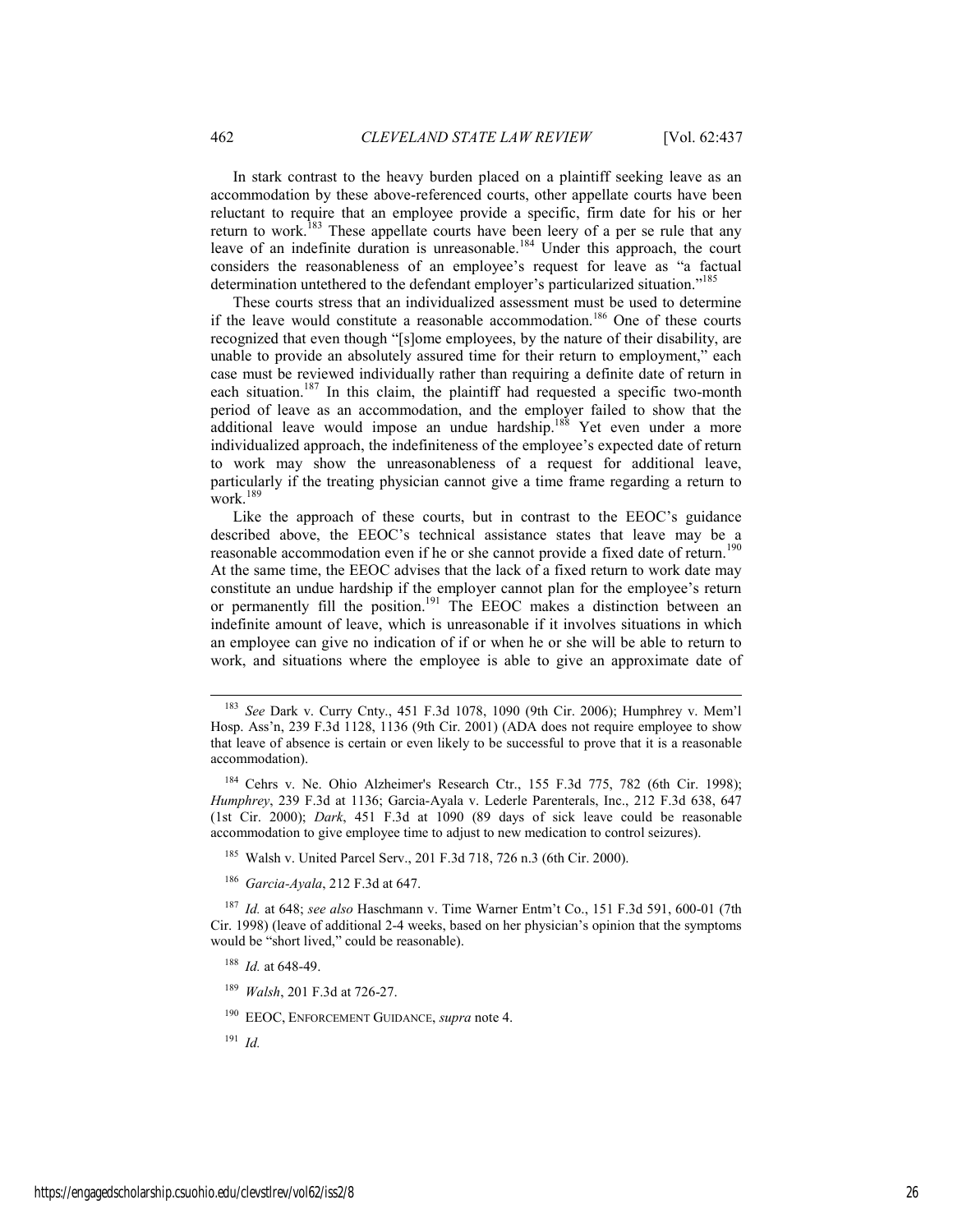return or a range of possible return dates.<sup>192</sup> The EEOC does not suggest that an employer must grant leave as an accommodation where an employee can give no indication of whether he or she will ever be able to return to work.<sup>193</sup>

The EEOC's Guidance on Performance and Misconduct responds to the question "Do employers have to grant indefinite leave as a reasonable accommodation to employees with disabilities?" with the answer "No . . . they have no obligation to provide leave of indefinite duration."<sup>194</sup> This guidance provides inconsistent information to both employers and employees seeking leave.<sup>195</sup> This inconsistency may underlie employers' criticism of the EEOC's guidance as providing "very little assistance in determining when a request for leave stops being definite and reasonable and becomes indefinite and unreasonable."<sup>196</sup>

The per se rule adopted by many appellate courts regarding leave of an indefinite duration places a heavy burden on the employee with a disability and his or her health care providers to determine with some certainty not only the length of leave that is needed, but also the expected duration of the impairment which is causing the need for leave. This burden may result in a loss of employment for people with disabilities, since no one can predict with "total certainty" the time required for future medical treatment and recovery.197 In other appellate courts, professional evidence that some additional leave is necessary may be sufficient to demonstrate the reasonableness of that leave request, even if neither the employee nor the health care provider can predict with certainty when the employee will be able to return.<sup>198</sup>

This deference to employers who discharge employees who need an indefinite amount of leave gives employers a strong incentive to discharge earlier rather than later. As exemplified by the decisions described above,<sup>199</sup> an employee is unlikely to know a definite date of return shortly after diagnosis or even during treatment. Thus, an employer can discharge an employee with a disability at that early stage without fear of liability for any failure to accommodate.

# *D. Consideration of Leave Policies*

An employer's leave policies have been considered and sometimes afforded controlling weight in determining whether a leave request is reasonable.<sup>200</sup> In many circumstances where the leave requested exceeds the amount provided by an

# 192 *Id.*

- 195 East, *supra* note 14.
- 196 McLaughlin, *supra* note 10.
- 197 Center, *supra* note 68.

<sup>198</sup> *See, e.g.*, Garcia-Ayala v. Lederle Parenterals, Inc., 212 F.3d 638, 648 (1st Cir. 2000); Haschmann v. Time Warner Entm't Co., 151 F.3d 591, 600-01 (leave of additional 2-4 weeks, based on her physician's opinion that the symptoms would be "short lived," could be reasonable).

<sup>199</sup> Peyton v. Fred's Stores of Ark., Inc., 561 F.3d 900, 903 (8th Cir. 2009); Hudson v. MCI Telecomm. Corp., 87 F.3d 1167, 1169 (10th Cir. 1996).

<sup>193</sup> Kuczynski, *supra* note 44; East, *supra* note 14.

<sup>194</sup> EEOC, ENFORCEMENT GUIDANCE, *supra* note 4.

<sup>200</sup> Befort, *supra* note 6, at 461-62.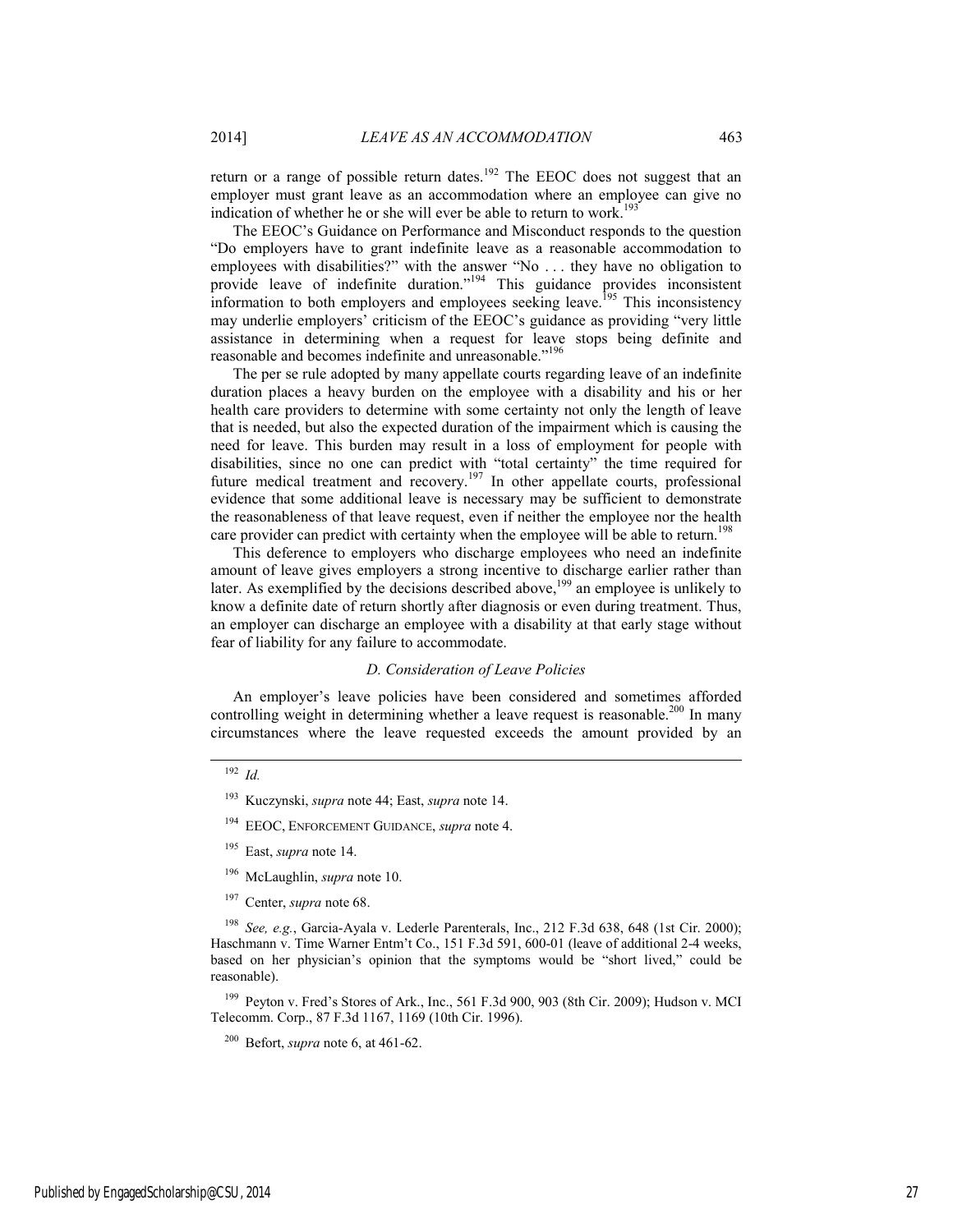employer's policy or even just past practice, the employer is not required to show that additional leave would impose an undue hardship.201 Instead, the policy itself is enough to establish that the leave requested is unreasonable. At the same time, experts have contended that an employer's policies or practices are not a complete defense to the requirement to provide reasonable accommodation.<sup>202</sup> In other words, even "neutral rules are not sacrosanct."203 The role of employer policies in determining what accommodations are reasonable was addressed by the Supreme Court with respect to seniority policies, but the Court's reasoning may not translate well to determine the reasonableness of requests for leave.

### 1. Supreme Court Consideration of Employer Policies

The Supreme Court considered the significance of employer seniority policies in determining whether a transfer to another position would be a reasonable accommodation, in one of only a few decisions concerning the reasonableness of accommodations.204 Under this 2002 decision, an employer's leave policy is relevant but not conclusive as to whether a transfer would be a reasonable accommodation, even where another employee may seek that same position under an employer's seniority policy.<sup>205</sup> For the reasons outlined below, an employer's policy regarding leave should not be given the same weight as a seniority policy in determining whether the amount of leave is reasonable.

The Supreme Court reviewed the claim of an employee who sought a transfer to a position to which another employee was entitled under the employer's seniority policy and concluded that an employer's seniority system was entitled to a presumption of deference to support a conclusion that the transfer was an unreasonable accommodation.<sup>206</sup> At the same time, the Court also recognized that accommodation sometimes requires differential treatment $^{207}$  and therefore refused to find that an employer's neutral policy created an automatic exemption from any requirement to provide reasonable accommodation.<sup>208</sup> Such an automatic exemption would not allow the ADA's reasonable accommodation provision to accomplish its intended objective.<sup>209</sup>

The Court reasoned that an employer's seniority policy may justify the denial of an accommodation based on "the importance of seniority to employee-management relations."210 Seniority systems have been given special consideration under all non-

<sup>203</sup> *Id.* 

204 U.S. Airways, Inc. v. Barnett, 535 U.S. 391, 404 (2002).

<sup>205</sup> *Id.*

<sup>206</sup> *Id.* at 397.

207 Weber, *supra* note 202, at 1161.

<sup>208</sup> *Barnett*, 535 U.S. at 398.

<sup>209</sup> *Id.* at 397.

<sup>210</sup> *Id.* at 403.

 <sup>201</sup> *See infra* notes 228-58 and accompanying text.

<sup>202</sup> Mark C. Weber, *Unreasonable Accommodation and Due Hardship*, 62 FLA. L. REV. 1119, 1152 (2010).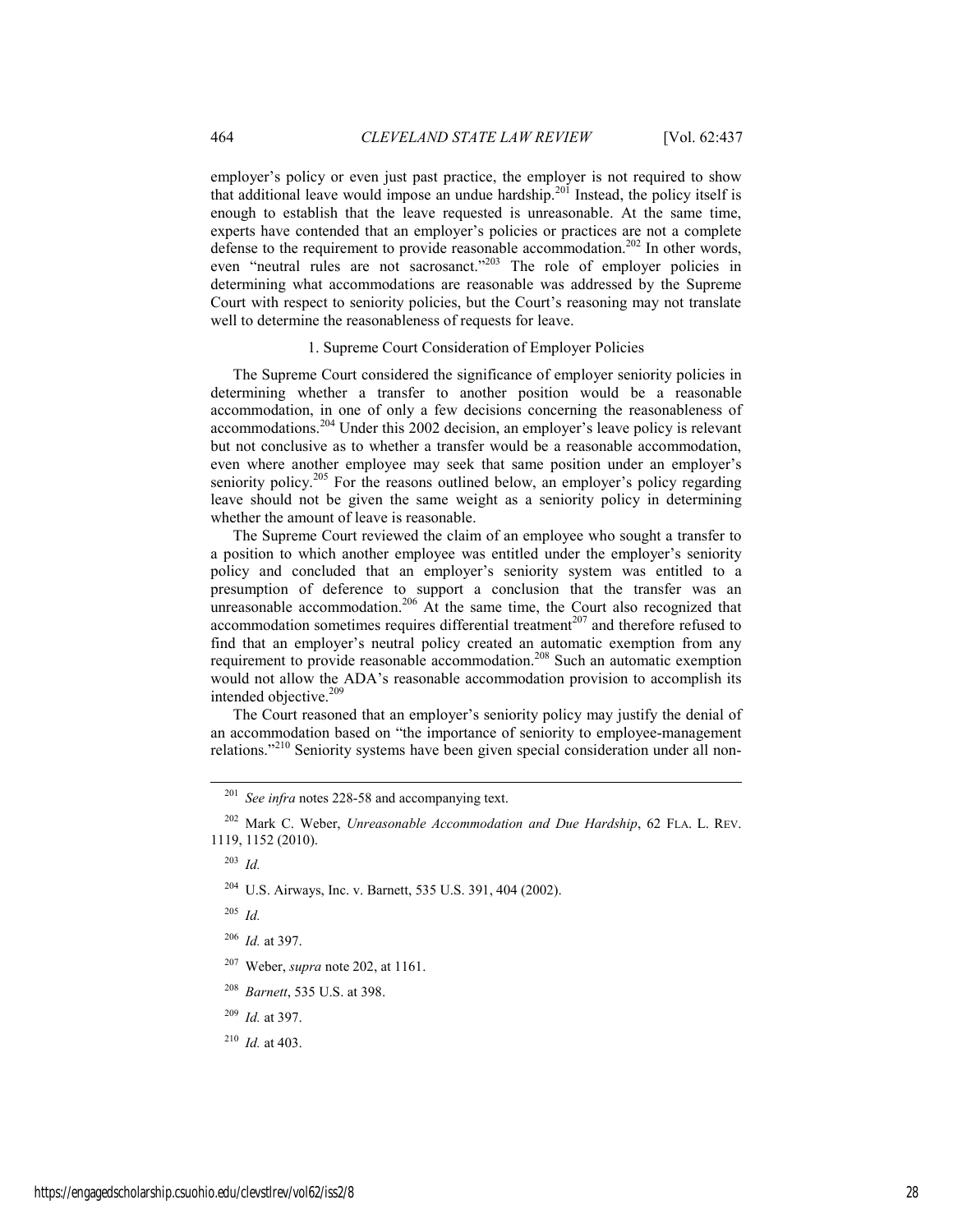discrimination statutes because the typical seniority system creates and fulfills employee expectations of fair, uniform treatment.<sup>211</sup> To require an employer to prove undue hardship, rather than just the existence of a seniority system, could undermine those expectations as well as a seniority system as a whole.<sup>212</sup>

This respect for seniority systems should not give employers' leave policies the same influence in determining whether leave is a reasonable accommodation. Overall, a broad application of the Supreme Court's reasoning to other employer policies could lead to the discharge of productive employees with disabilities.<sup>213</sup> In fact, the Court's reasoning regarding seniority systems has been criticized since it does not consider the costs of failing to provide an accommodation, including the departure costs associated with losing the employee with a disability who cannot remain employed without the accommodation.<sup>214</sup>

In addition, nondiscrimination statutes and decisions interpreting the ADA have not recognized an employer's right to determine an appropriate amount of leave, in contrast to their specific deference to seniority policies.<sup>215</sup> Moreover, unlike seniority, leave policies are not closely tied to employment relations or employment decisions such as reassignment or promotion, and do not represent a system of "delayed benefits" as does a seniority system.

More specifically, the Court's deference to seniority policies should not be directly applied to accommodation requests for leave that exceed the amount of leave provided under an employer's policies because the interests created or protected by a seniority policy are much more distinct than any coworkers' interests affected by extension of leave as an accommodation beyond what is required under an employer's policy. In respecting an employer's seniority policy, the Court specifically aimed to protect the particular coworker interests in enforcement of a seniority policy, based on the expectations created by such a policy.<sup>216</sup> Since leave would not trample on such clearly defined interests of other employees, the deference to seniority policies shown by the Supreme Court should not necessarily be extended to other employer policies. $21$ 

<sup>216</sup> *Id.* at 403-05.

<sup>&</sup>lt;sup>211</sup> *Id.* at 404. At least one expert has suggested that an employer should be required to present evidence of loss, such as damage to co-workers' expectations under a seniority system, since the employer alone has this information. Harris, *Re-Thinking*, *supra* note 33, at 171.

<sup>212</sup> *Barnett*, 535 U.S. at 404-05.

<sup>213</sup> Nicole B. Porter, *Reasonable Burdens: Resolving the Conflict Between Disabled Employees and their Coworkers*, 34 FLA. ST. U.L. REV. 313, 324 (2007); *see also* Anderson, *Neutral Policies*, supra note 40, at 35-36.

<sup>214</sup> Harris, *Re-Thinking*, *supra* note 33, at 183-84. These costs include the disabled employee's loss of his investments in skills and knowledge specific to that employer and the remaining dividends from his sunk investments/delayed dividends contract, while facing the prospect of lower wages and uncertain employment prospects in the external labor market. *Id.*  at 189.

<sup>215</sup> *Barnett*, 535 U.S. at 403.

<sup>217</sup> Weber, *supra* note 202, at 1164.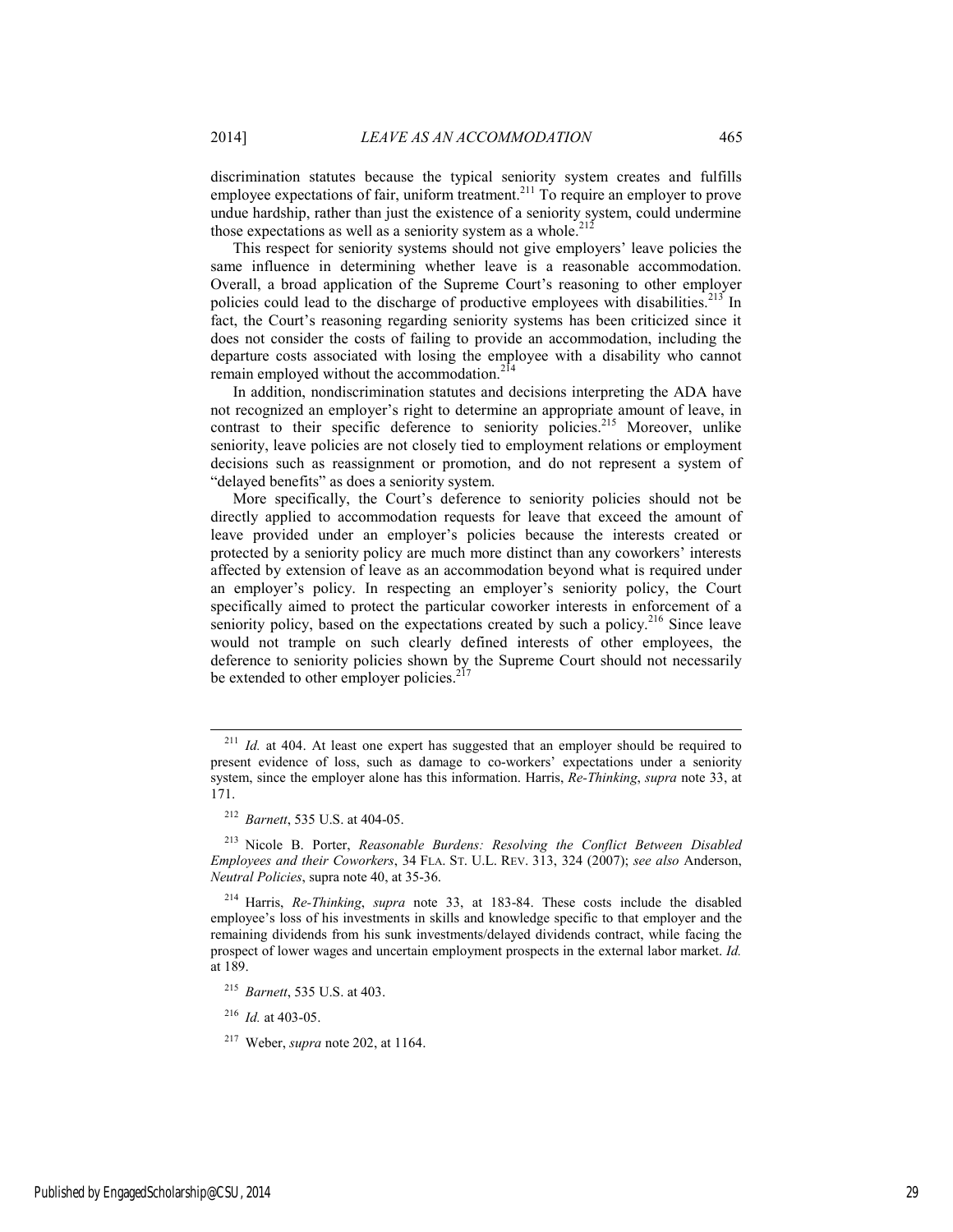Even though it could be argued that other employees may be required to perform extra work if a coworker's leave is extended, that interest is much less distinct than a coworker who expects to benefit from his or her seniority. Rather, leave as an accommodation may not greatly interfere with the interests of other employees.<sup>218</sup> When one employee takes leave, a coworker may experience at most minimal adverse consequences, particularly where work can be distributed among several employees, compared to the harm to a coworker losing out on a transfer to which he or she is entitled based on seniority. In addition, any effects on coworkers caused by leave taken by an employee with a disability can be minimized by the employer much easier than the effects of ignoring rights existing under a seniority system.<sup>219</sup>

Seniority policies are also worthy of greater deference than employer leave policies because a seniority system is typically well publicized and understood by all affected employees.<sup>220</sup> In contrast, an employer's leave may be granted on an ad hoc basis. In fact, any policies can and should be read so as to imply an exception for accommodations. Leave policies can be seen as providing a floor above which an employer has promised to stay, rather than a ceiling on benefits to be provided to employees. Leave policies generally apply to all employees, not just those with disabilities, including those who may be using leave for a variety of reasons that provide no benefit to the employer. Since the ADA does require that employers provide different accommodations based on employees' disabilities, it may not be unreasonable to expect employers to vary from leave policies, particularly if the employer cannot show that such a variation would impose an undue hardship.

Lastly, leave policies are not worthy of as much deference as seniority systems because of the strong connection between use of leave and an employee's disability. An exception to an employer's leave policy is often sought because of limitations imposed by the person's disability.<sup>221</sup> Therefore, a blanket policy of discharging employees after a certain period of leave screens out or tends to screen out individuals with disabilities at a disproportionate rate compared to other employees. Since uniformly applied leave policies are not subject to challenge under disparate impact theory, $^{222}$  it is particularly important for employees to be able to request a variation from such a leave policy as an accommodation.

The impact of employer's leave policies on reasonable accommodation determinations should also be limited by the Supreme Court's reluctance to give absolute deference to an employer's seniority policy. Under its decision, an employee can still show that a transfer is a reasonable accommodation even though it conflicts with an employer's seniority system, if "special circumstances" alter the expectations of other employees under that seniority system.<sup>223</sup> These circumstances include an employer's past exceptions to that policy, or different application of that

 <sup>218</sup> Porter, *supra* note 213, at 355.

<sup>219</sup> *Id.* at 359.

<sup>220</sup> Harris, *Re-Thinking*, *supra* note 33, at 148.

<sup>221</sup> Carlos A. Ball, *Preferential Treatment and Reasonable Accommodation under the Americans with Disabilities Act*, 55 ALA. L. REV. 951, 954 (2004) (discussing the "sameness" model of equality).

<sup>222 29</sup> C.F.R. pt. 1630, app. § 1630.15(b) and (c).

<sup>223</sup> U.S. Airways, Inc. v. Barnett, 535 U.S. 391, 405 (2002).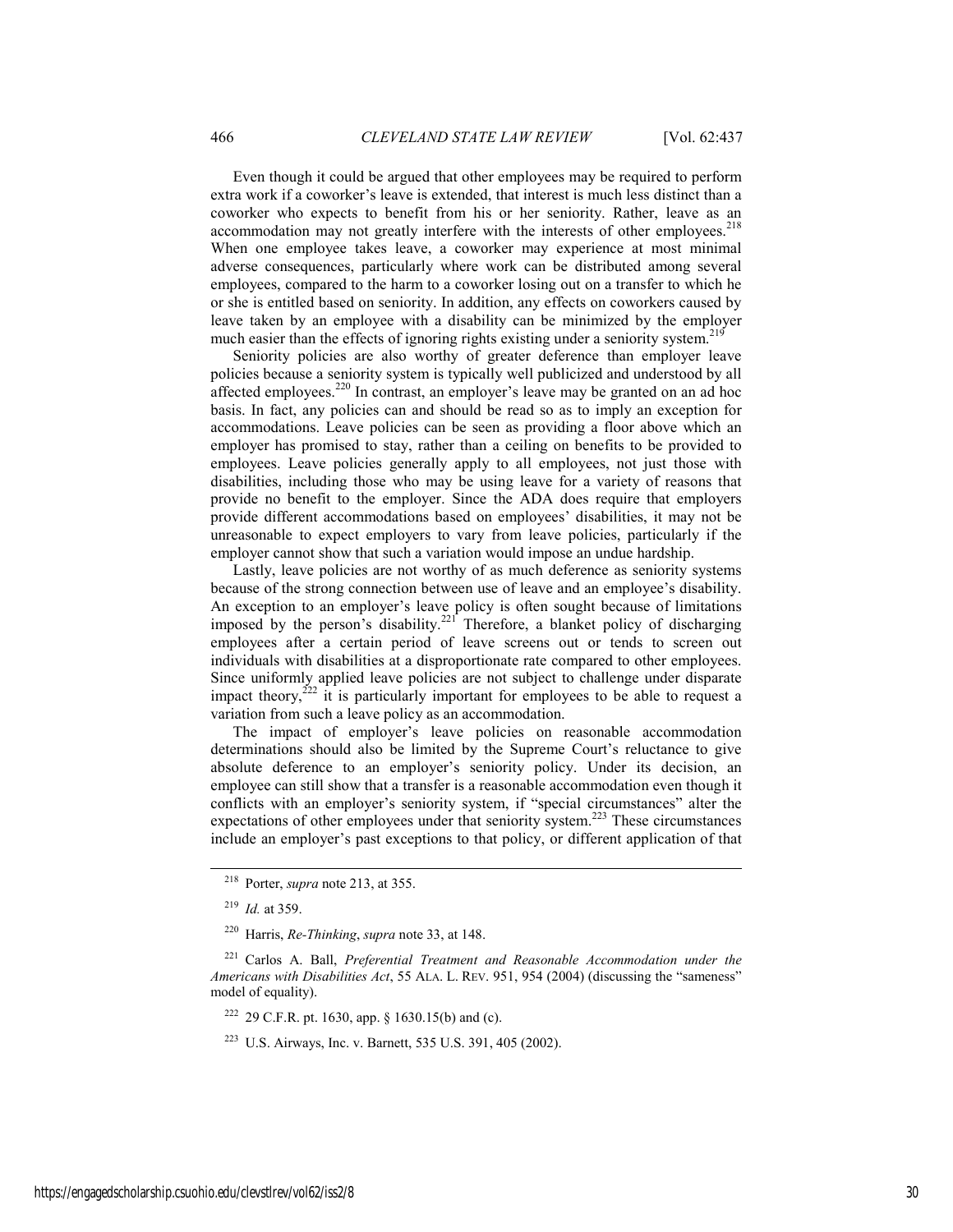policy to other employees.<sup>224</sup> Under these circumstances, the employee with a disability could show that such a policy should not be used to establish the unreasonableness or even the undue hardship caused by his or her use of leave.<sup>225</sup>

This consideration of "special circumstances" demonstrates that if a policy is not enforced consistently, then it may not be sufficient basis for denying a particular accommodation. Therefore, the emphasis in reviewing requests for leave that goes beyond an employer's policies should focus on whether that employer has made exceptions for other employees without disabilities.<sup>226</sup> Courts should also consider whether a greater burden is being placed on employees with disabilities who are seeking leave compared to other employees whose requests for leave are granted without the concrete medical evidence that is often required to justify leave as an accommodation.<sup>227</sup>

For these reasons, appellate courts should not give unlimited deference to employers who rely on their own policies in denying leave as an accommodation. Instead, both the past application of that policy and the individual circumstances surrounding the request for leave should be considered under the Supreme Court's guidance.

### 2. Courts' Deference to Leave Policies

Appellate courts have taken two distinct approaches when considering the reasonableness of leave that exceeds an employer's policies. In line with an equal treatment approach, several appellate courts have consistently given deference to an employer's policies as the upper limit on how much leave is reasonable.<sup>228</sup> This deference gives considerable flexibility to employers who have developed policies for all employees, without requiring that those employers justify those policies by establishing undue hardship in the face of a claim for reasonable accommodation. A second, smaller group of appellate courts do not give complete deference to an employer's leave policies in determining the reasonableness and undue hardship caused by a leave request; instead, those courts focused on whether a variance from that policy would negatively affect the employer.<sup>229</sup>

 <sup>224</sup> *Id.*

<sup>225</sup> *Id.*

<sup>226</sup> Petesch, *supra* note 11.

<sup>227</sup> *See supra* notes 99-101 and accompanying text (discussion of evidence required to justify leave requests).

<sup>228</sup> *See* Equal Emp't Opp. Comm'n v. Yellow Freight Sys., 253 F.3d 943, 950-51 (7th Cir. 2001) (allowing employer to rely heavily on its five-step progressive discipline procedure regarding employee absences to justify denial of leave); Denman v. Davey Tree Expert Co., 266 F. App'x 377, 380 (6th Cir. 2007) (discharge for absence of 16 days upheld under policy that "The availability to work the normal workday is a condition of employment and good attendance is a job requirement that all . . . Employees are expected to meet."); Greer v. Emerson Electric Co., 185 F.3d 917, 921-22 (8th Cir. 1999) (upholding employee discharge based on employer's policy and progressive discipline practice regarding absenteeism); Crano v. Graphic Packaging Corp., 65 F. App'x 705 (10th Cir. 2003) (discharge after 1 year approved under employer's policy).

<sup>229</sup> *See infra* notes 243-48 and accompanying text.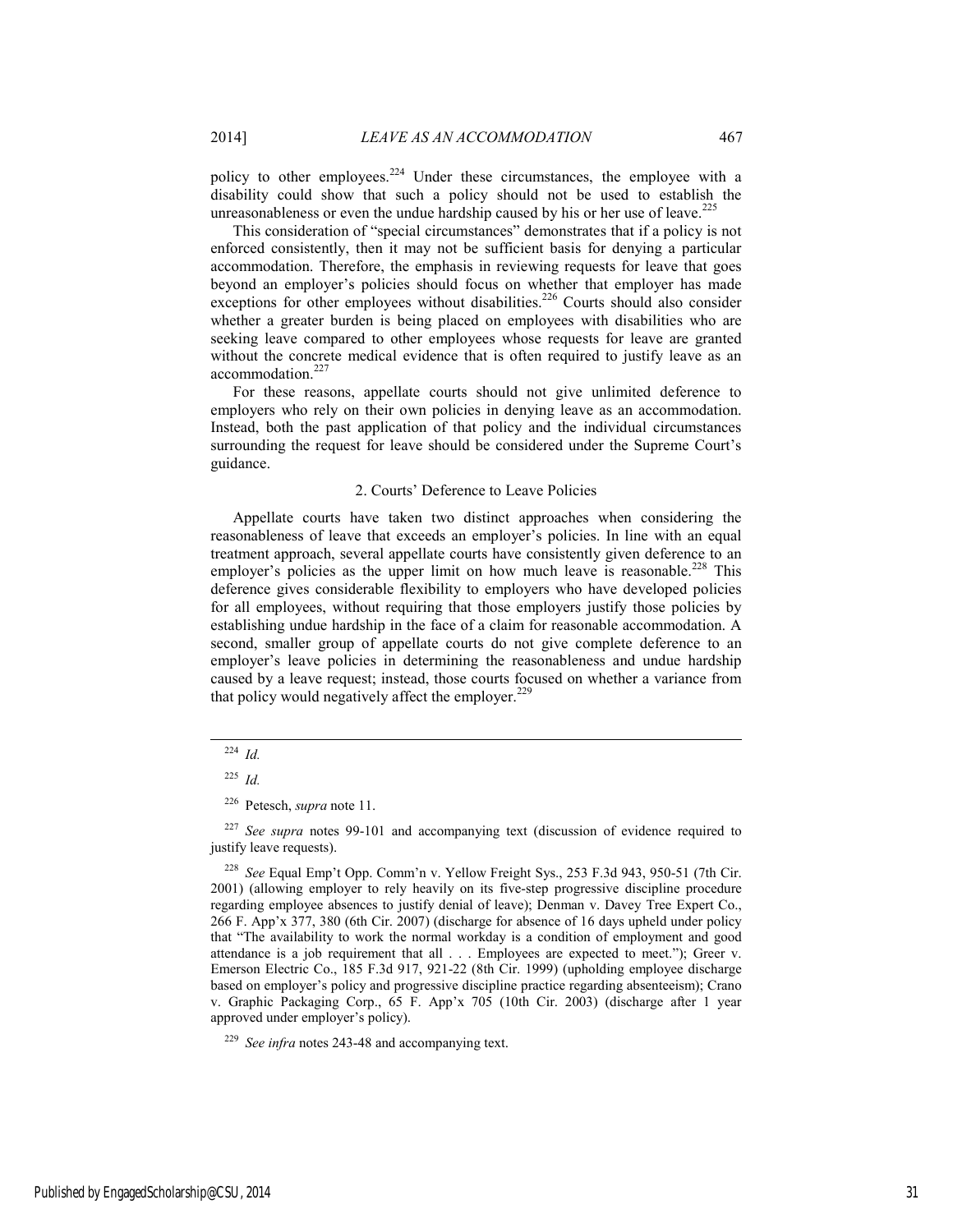In many decisions, a leave request has been deemed unreasonable because it exceeds the amount of leave allowed under the employer's policies.<sup>230</sup> Such deference to an employer's policies allows employers to define the amount of leave that is reasonable as an accommodation. In addition, many of these courts have not considered how the leave policy has been applied or interpreted in the past, <sup>231</sup> despite the importance of these factors recognized by the Supreme Court.<sup>232</sup> Such blind deference to employer's policies undermines an employee's ability to show that he or she is being treated less preferentially than other employees, even those without disabilities.

This deference to employer's policies foregoes courts' statutory obligation under the ADA to consider whether leave as an accommodation in a particular situation would place an undue hardship on the employer. Consequently, courts and employers are not considering the relative costs associated with keeping the position open for an employee with a disability who may be difficult to replace because of his or her tenure with that employer and the skills and abilities held by that employee.

In these policy-deferential courts, employees have not been successful in using leave policies or past practices to establish the reasonableness of their requests for leave that is allowed under those policies.<sup>233</sup> The Fourth Circuit explained that leave is not necessarily reasonable even if it is required by an employer's policy, which "are not the definitive source of the standard by which reasonable accommodation is measured under federal law."<sup>234</sup> These courts have not addressed the significant policy considerations which were relied upon by the Supreme Court in giving considerable deference to an employer's seniority policy which do not apply to a leave policy, as discussed above. $235$ 

If an employer does not have a set policy in place, a past practice of allowing unpaid absences does not necessarily establish that future leave is a reasonable accommodation. 236 The Third Circuit held, for example, that an obese employee failed to show that an additional four days of unpaid leave would be a reasonable accommodation, even though the employer had granted past leave to her in excess of its eighteen days of paid sick leave per year.<sup>237</sup> Any additional leave would have created an undue burden for this employer where it had already granted her extensive unpaid leave in the past.<sup>238</sup> The court was not influenced by the employer's policy of

232 U.S. Airways, Inc. v. Barnett, 535 U.S. 391, 405 (2002).

<sup>233</sup> Myers v. Hose, 50 F.3d 278, 283 (4th Cir. 1995); *see also* Buckles v. First Data Res., Inc., 176 F.3d 1098, 1100-01 (8th Cir. 1999) (use of all leave allowed by policy at start of year made additional leave unreasonable); Waggoner v. Olin Corp., 169 F.3d 481, 485 (7th Cir. 1999) (request to use leave whenever needed was unreasonable).

<sup>234</sup> *Id.*

- <sup>235</sup> *See supra* notes 214-27 and accompanying text.
- <sup>236</sup> *See supra* notes 214-27 and accompanying text.
- 237 Walton v. Mental Health Ass'n, 168 F.3d 661, 664-65 (3d Cir. 1999).
- <sup>238</sup> *Id.* at 671.

 <sup>230</sup> *See infra* cases at note 241.

<sup>231</sup> *See, e.g.*, Colón-Fontánez v. Municipality of San Juan, 660 F.3d 17, 43-44 (1st Cir. 2011) (absences in excess of 90 days provided for sick leave deemed unreasonable regardless of past application of policy).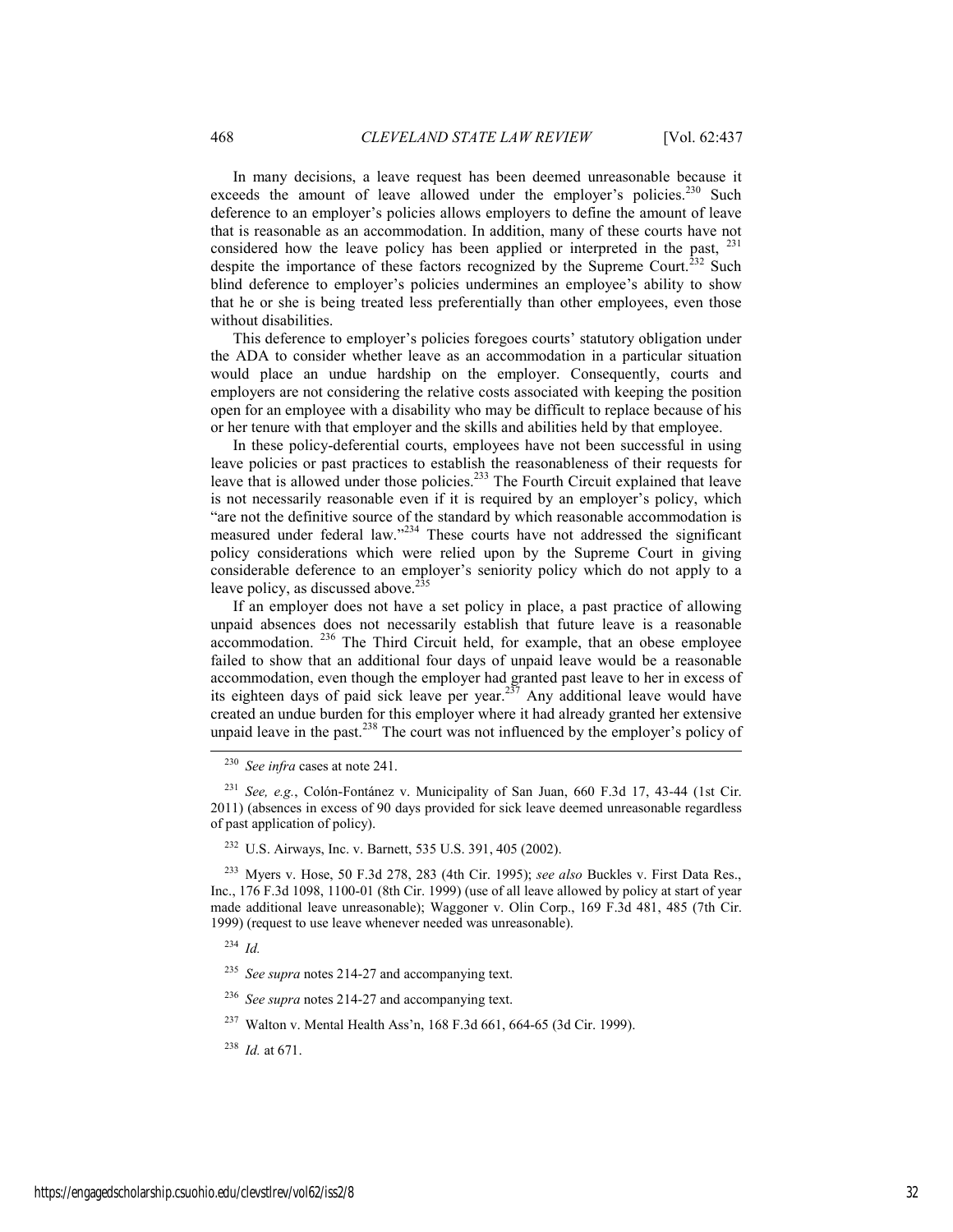allowing up to six months on leave without pay.<sup>239</sup> Note that the court used the "undue burden" language, but the only burden shown by this employer was the amount of leave previously taken by this employee. $240$ 

These decisions show that employers can often take advantage of an established leave policy to establish that leave that exceeds that policy allotment would be unreasonable. At the same time, an employee who seeks leave allowed by an employer's policy may not be able to show that the leave is required as an accommodation, if the court finds that the amount of leave already used or the timing of the leave would be unreasonable for the employer to tolerate.

In contrast to these policy—deferential courts, the EEOC and some appellate courts are more reluctant to use an employer's leave policy as the benchmark for reasonableness. Some courts have refused to find that leave is an unreasonable accommodation even if it would not be required under an employer's policy.<sup>241</sup> In these courts, employers are required to show that leave beyond the requirements of their policies would impose an undue hardship.<sup>242</sup>

Under such a fact-specific, individualized approach, some courts "weigh the risks and alternatives, including possible hardships on the employer, to determine whether a genuine issue of material fact exists as to the reasonableness of the accommodation."243 The First Circuit, for example, has held that an employer cannot justify a discharge solely because the employee had used all leave available under the employer's policy.<sup>244</sup> That employer had a policy of reserving a job for one year when employees had been out on short-term disability and had discharged the plaintiff after her one-year reservation period ended.245 The court made it clear that the ADA can require an employer to grant an accommodation beyond the leave allowed under the company's own leave policy. $246$ 

The limited deference to leave policies shown by these courts is consistent with the legislative history of the ADA, which demonstrates that variation from a neutral employer rule or policy could be required as an accommodation.<sup>247</sup> Similarly, the

<sup>242</sup> Garcia-Ayala v. Lederle Parenterals, Inc., 212 F.3d 638, 648-49 (1st Cir. 2000).

<sup>245</sup> *Id.*

<sup>246</sup> *Id.*

 <sup>239</sup> *Id.*; *see also* Duckett v. Dunlop Tire Corp., 120 F.3d 1222, 1226 (11th Cir. 1997) (2 additional months of leave after 10 months off was unreasonable despite employer's 12 month Salary Continuation Program).

<sup>240</sup> *Id.* at 670-71.

<sup>241</sup> *See, e.g.*, Nunes v. Wal-Mart Stores, Inc., 164 F.3d 1243, 1247 (9th Cir. 1999) (leave of up to 1 year was reasonable accommodation where employer policy allowed for 1 year of unpaid medical leave and employer regularly used temporary help); Rascon v. U.S. W. Commc'n, 143 F.3d 1324, 1334 (10th Cir. 1998) (request for 4 additional months of leave could be reasonable under policy allowing 6 months of disability leave and additional personal leave); Ralph v. Lucent Tech., 135 F.3d 166, 172 (1st Cir. 1998) (employer may be required to grant leave beyond the 52 weeks provided by the employer's policy).

<sup>243</sup> *Nunes*, 164 F.3d at 1247.

<sup>244</sup> *Garcia-Ayala*, 212 F.3d at 646.

<sup>247</sup> H.R. REP. NO. 101-485, at 62-63 (1990), *reprinted in* 1990 U.S.C.C.A.N. 303, 345.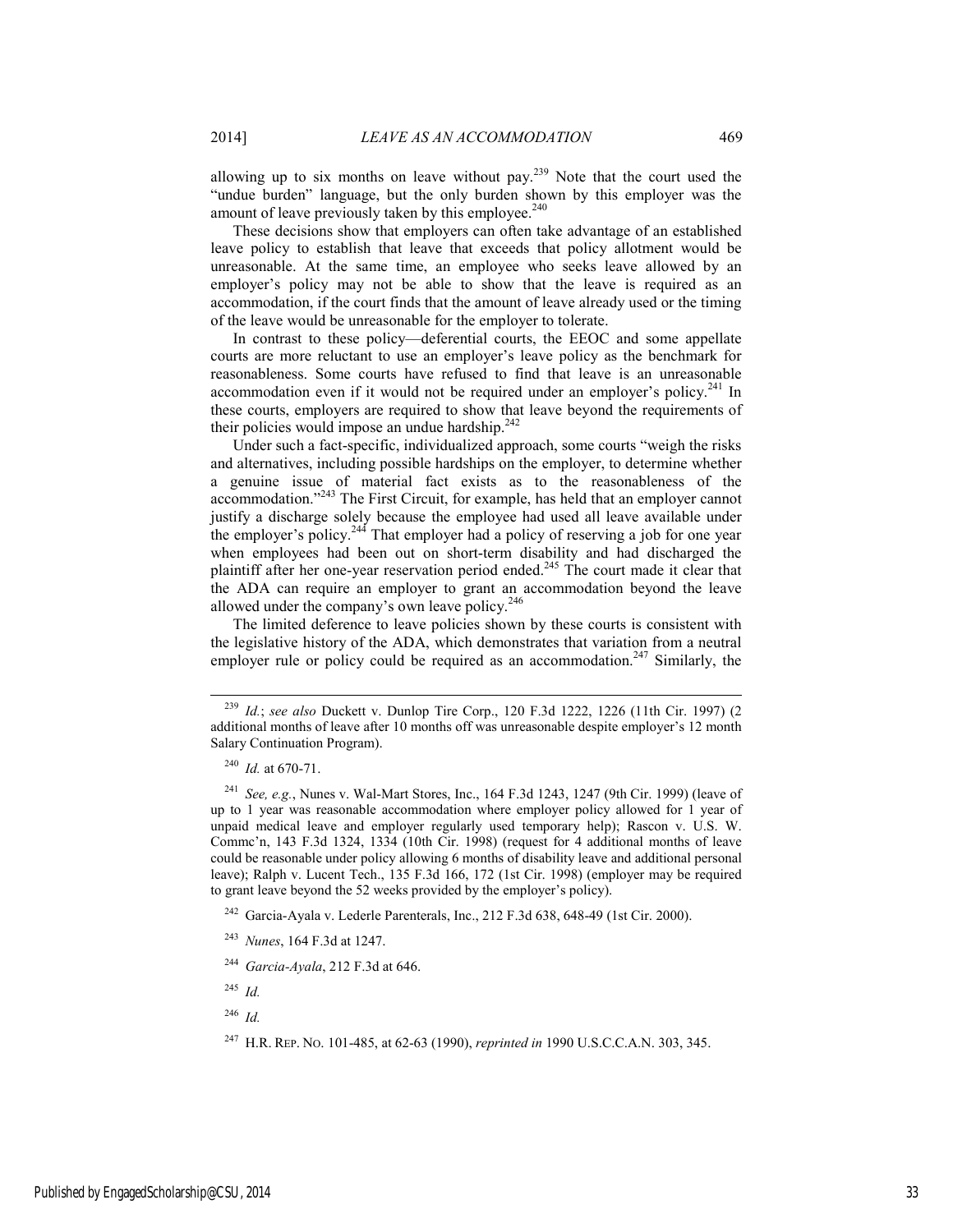EEOC takes the position that if an employee needs leave which exceeds the amount of leave allowed under an employer's "no fault" leave policy, "the employer must modify its 'no fault' leave policy to provide the employee with additional leave," unless the employer can show that another effective accommodation would enable the performance of the essential functions of the employee's position, or additional leave would impose an undue hardship.<sup>248</sup>

Under this guidance, the EEOC recently has settled class action claims against an increasing number of large employers, including both Sears Roebuck (\$6.2 million) and Supervalu supermarkets (\$3.2 million), based on claims that those employers automatically discharged employees who were unable to return to work when their leave "expired" under the employers' policies.<sup>249</sup> The EEOC explained that both employers failed to engage in an individualized analysis or the interactive process required by the ADA.<sup>250</sup> The EEOC has taken the position that " $(1)$  an inflexible leave period, even if it provides a substantial amount of leave, is not sufficient; and (2) individualized analysis on leave accommodations is needed, even with a generous policy. $251$  These guidelines have been criticized as failing to define the scope of the requirement to modify an employer's leave policy.<sup>252</sup> Given such potential liability and the lack of clarity in the EEOC's guidance, employer representatives have called for more detailed and defined examples of situations where maximum leave policies are called into question and provide examples of times when additional leave will be deemed necessary and when it will not.<sup>253</sup>

Some courts are more willing to find that leave which exceeds an employer's policy is reasonable if past practice has allowed or condoned such leave in the past. This approach is consistent with the Supreme Court's reluctance to defer to policies that have not been applied consistently.<sup>254</sup> Thus, an employer's past practice of tolerating absences can establish the reasonableness of tolerating such attendance as an accommodation in certain courts. For example, the Third Circuit has twice considered an employer's own application of its leave policy.<sup>255</sup> In one case, the court refused to conclude that the employee's attendance had "significantly impacted her performance" given the employer's own positive reviews of her performance and the five year tolerance of her absences.<sup>256</sup> In a second claim, the court focused on the consistency of the employer's application of its attendance policies with respect to

250 McGowan, *supra* note 97.

<sup>251</sup> John Hendrickson, Statement at EEOC Meeting to Examine Use of Leave as Reasonable Accommodation, EEOC (Jun. 8, 2011), http://www.eeoc.gov/eeoc/meetings/6-8- 11/hendrickson.cfm; *see also* Petesch, *supra* note 11.

252 McLaughlin, *supra* note 10.

<sup>253</sup> *Id.*

<sup>254</sup> *See supra* Part II.D.1 (discussing the Supreme Court's reasoning on past practice).

<sup>255</sup> Flory v. Pinnacle Health Hosps., 346 F. App'x. 872, 874, 876 (3d Cir. 2009); Miller v. Univ. of Pittsburgh Med. Ctr., 350 F. App'x. 727, 728 (3d Cir. 2009).

<sup>256</sup> *Flory*, 346 F. App'x. at 876.

<sup>&</sup>lt;sup>248</sup> 29 C.F.R. § 1630.2(o)(2)(ii) (2011); EEOC, ENFORCEMENT GUIDANCE, supra note 4.

<sup>249</sup> Sears, 26 Daily Labor Report A-12 (BNA) (Feb. 10, 2010); Supervalu, 3 Daily Labor Report AA-1(BNA) (Jan. 5, 2011).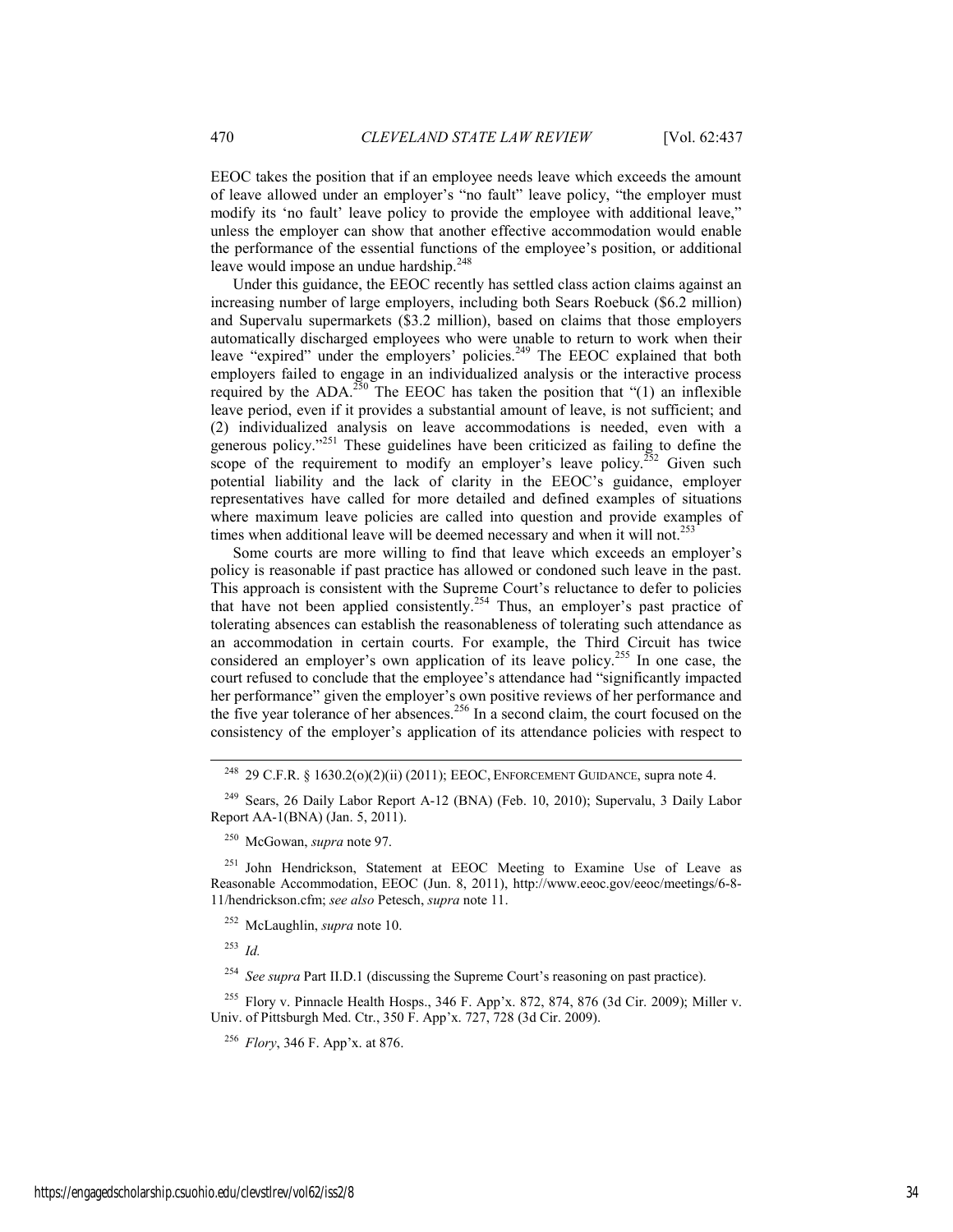non-disabled employees, and the employer's adherence to its progressive discipline policy.<sup>257</sup> At the same time, consistent application of an employer's policy helps establish that leave in excess of that policy would be unreasonable or impose an undue hardship.<sup>258</sup>

These courts are willing to consider the reasonableness of leave as an accommodation separate from the employer's interpretation of what leave would be reasonable for all of its employees. Yet most of the appellate courts, as outlined above, give deference to an employer's leave policies as evidence of what leave would be reasonable, especially if that policy has been applied consistently to employees without disabilities. This deference gives considerable discretion to employers to set leave policies that fit with their overall needs without much fear that the ADA will be interpreted to require additional leave.

### *E. Legal Requirements and Reasonableness*

Employers that meet their legal requirements for granting leave may be able to establish the reasonableness of denying any additional leave as an accommodation. Generally, an employee who takes leave under the Family and Medical Leave Act (FMLA) is only entitled to restoration in the same or an equivalent position if by end of the FMLA leave period, the employee is able to perform the essential functions of the job.259 Yet an employee who has exhausted his or her FMLA leave may still be able to show that he or she is entitled to accommodations under the ADA, including additional leave.<sup>260</sup>

Despite this distinct duty to accommodate, many employers discharge employees who have exhausted their FMLA leave without providing any additional leave as an accommodation under the ADA.<sup>261</sup> In many circuits, these employers have not been required to accommodate by extending additional leave beyond the leave required by the FMLA as an accommodation.<sup>262</sup> For some appellate courts, the provision of

<sup>258</sup> *See* Samper v. Providence St. Vincent Med. Ctr*.*, 675 F.3d 1233, 1235-36 (9th Cir. 2012) (seven unplanned absences by nurse exceeded policy allowing five); Brenneman v. MedCentral Health Sys., 366 F.3d 412, 416, 418-19 (6th Cir. 2004) (employer's attendance point system was uniformly applied to each employee and the employer had discharged other non-disabled employees under that system).

259 29 C.F.R. § 825.214 (2014).

260 EEOC, ENFORCEMENT GUIDANCE, *supra* note 4, at Q&A 21; EQUAL EMP'T OPPORTUNITY COMM'N, THE FAMILY AND MEDICAL LEAVE ACT, THE AMERICANS WITH DISABILITIES ACT, AND TITLE VII OF THE CIVIL RIGHTS ACT OF 1964 (2009), *available at* http:// www.eeoc.gov/policy/docs/fmlaada.html; *see also* Parker v. Columbia Pictures Indus., 204 F.3d 326, 335 (2d Cir. 2000) (summary judgment denied where employee sought to return part time after FMLA leave ended).

261 Center, *supra* note 68; *see, e.g.*, Reed v. Petroleum Helicopters, 218 F.3d 477, 478, 480 (5th Cir. 2000) (helicopter pilot unable to return to work at end of leave); Orta*-*Castro v. Merck Sharpe & Dohme Quimica P.R. Inc*.*, 447 F.3d 105, 112 (1st Cir. 2006).

<sup>262</sup> *See, e.g.*, *Orta-Castro*, 447 F.3d at 112 (employee granted leave required by Puerto Rican law).

 <sup>257</sup> *Miller*, 350 F. App'x at 729; *see also* Carmona v. Sw. Airlines Co., 604 F.3d 848, 851- 52, 859-60 (5th Cir. 2010) (attendants have unlimited discretion in determining when and how often they want to work); Criado v. IBM Corp., 145 F.3d 437, 444 (1st Cir. 1998) (more than 5 weeks leave reasonable where all employees allowed 52 week of paid disability leave).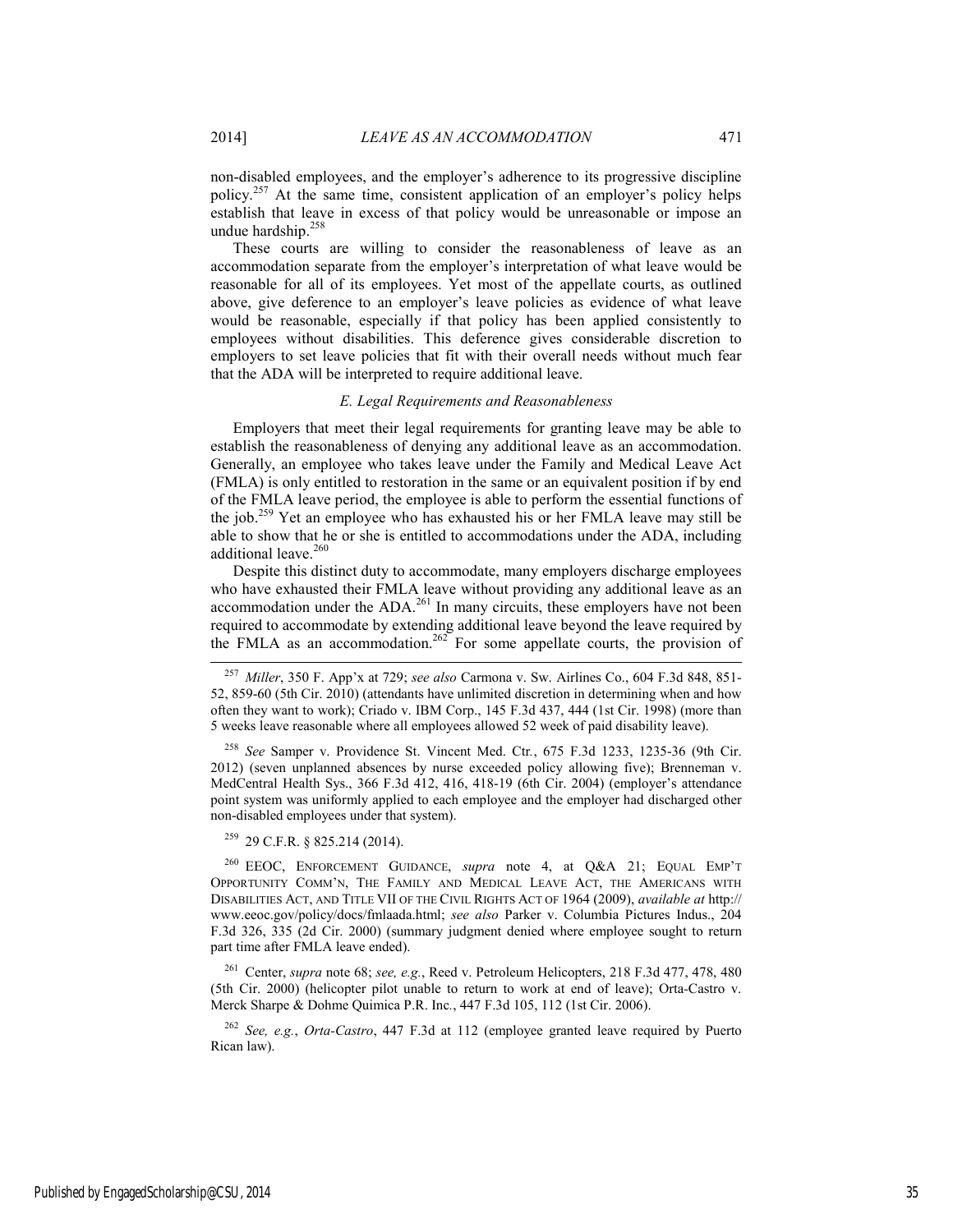leave under federal or state standards is enough to satisfy the duty to accommodate. <sup>263</sup> The Fifth Circuit, for example, dismissed a claim of an employee because she could not show that she could perform the essential duties of her position either while she was on FMLA leave or on the day she was discharged, which was the final day of that leave.<sup>264</sup> Similarly, in denying a claim for leave beyond FMLA requirements, the Seventh Circuit explained that coverage of absences by the FMLA was "irrelevant" in determining whether the leave was a reasonable accommodation, because the ADA only applies to someone who can perform the job.<sup>265</sup> This approach directly nullifies the right to leave as an accommodation as well as an employee's rights under the FMLA.<sup>266</sup>

This deference to an employer's compliance with the FMLA or other leave requirements ignores the substantial policy reasons for providing reasonable accommodation under the ADA in addition to the FMLA's leave requirements. The FMLA itself recognizes that "[n]othing in this Act or any amendment made by this Act shall be construed to discourage employers from adopting or retaining leave policies more generous than any policies that comply with the requirements under this Act."267

There are several reasons why the FMLA should not be seen as the upper limit on leave provided as an accommodation. First, FMLA leave is available to any employees who meet the service requirements and can show a qualifying event, regardless of whether or not they are a person with a disability.<sup>268</sup> Therefore, the concerns about discrimination and job retention that support the reasonable accommodation requirement do not necessarily apply to employees asserting FMLA rights. $^{269}$ 

<sup>266</sup> *See* Watkins v. J&S Oil Co. Inc., 164 F.3d 55, 62 (1st Cir. 1998) (employer was not required by ADA to hold position open until end of the FMLA leave).

267 29 U.S.C.A. § 2653 (West 2014).

<sup>268</sup> The purposes of FMLA include the following:

(1) to balance the demands of the workplace with the needs of families, to promote the stability and economic security of families, and to promote national interests in preserving family integrity; [and] (2) to entitle employees to take reasonable leave for medical reasons, for the birth or adoption of a child, and for the care of a child, spouse or parent who has a serious health condition; . . . .

Family Medical Leave Act of 1993 (FMLA), 29 U.S.C.A. § 2601(b)(1), (2) (West 2014).

<sup>269</sup> *See* Navaro v. Pfizer Corp., 261 F.3d 90, 101 (1st Cir. 2001) ("The ADA and the FMLA have divergent aims, operate in different ways, and offer disparate relief.").

 <sup>263</sup> *Id.*

<sup>264</sup> *Reed*, 218 F.3d at 481.

<sup>265</sup> Perkins v. Ameritech Corp., 161 Fed. Appx. 578, 581 (7th Cir. 2005); *see also* Byrne v. Avon Prods. Inc., 328 F.3d 379, 380 (7th Cir. 2003) (leave for several months not reasonable accommodation despite eligibility for FMLA leave); Spangler v. Fed. Home Loan Bank of Des Moines, 278 F.3d 847, 851 (8th Cir. 2002) (ADA claim based on request for leave dismissed despite right to FMLA leave); Trevino v. United Parcel Serv. Inc., No. 3:08-CV-0889, 2009 U.S. Dist. LEXIS 98738, at \*12 (N.D. Tex. Oct. 23, 2009) (request for FMLA leave cannot establish failure to accommodate).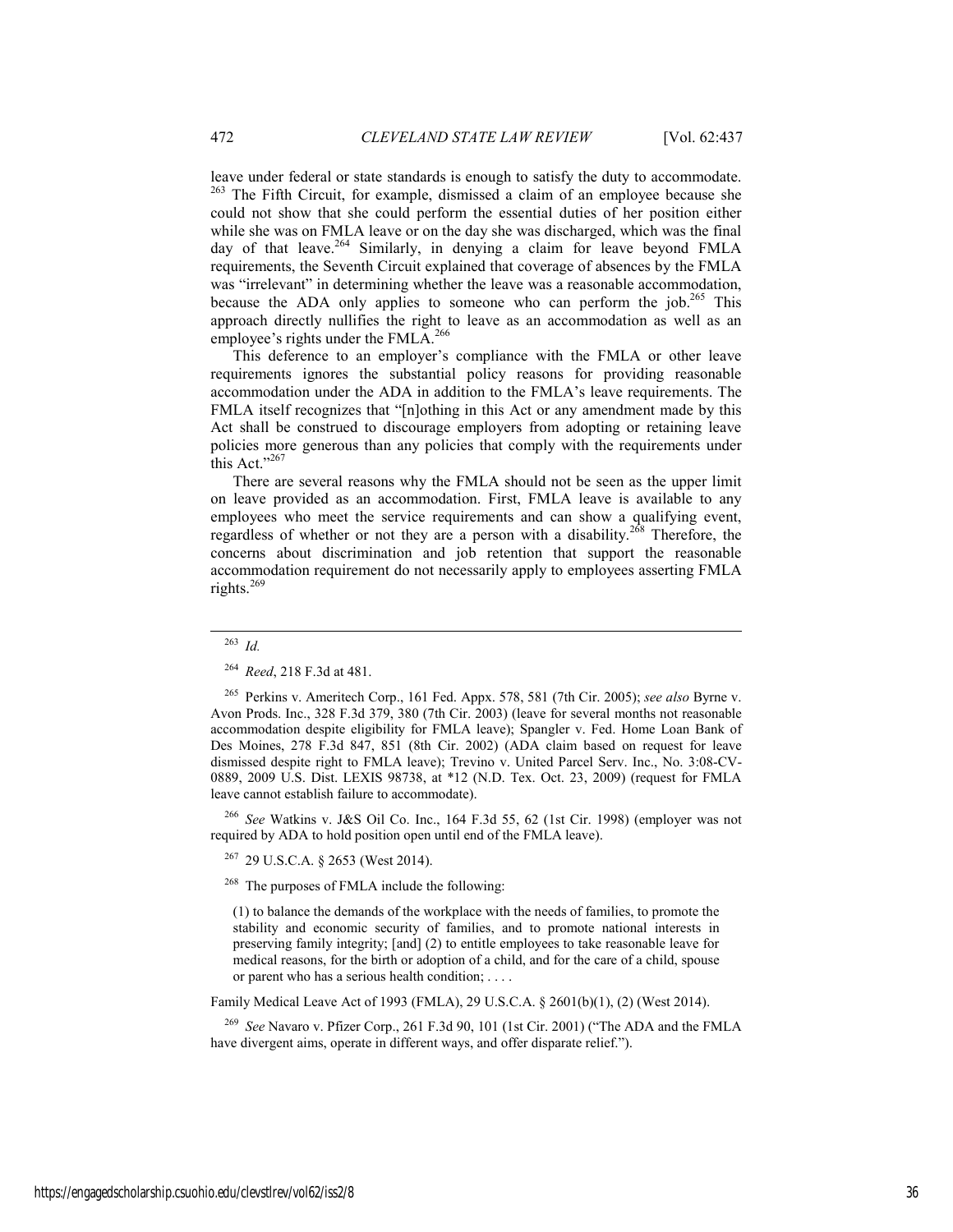Second, the FMLA requires no more than twelve weeks of leave based on an employee's own health condition.<sup>270</sup> Twelve weeks may be insufficient time to enable an employee with a disability to receive treatment or recover from a significant injury or illness, such as cancer. Yet after a relatively short and possibly even certain time beyond the twelve weeks, that employee could return to his or her previous position without causing the employer undue hardship.

Third, the FMLA does not require accommodations.<sup>271</sup> Therefore, if an employer can discharge an employee at the end of his or her FMLA leave, without considering extension of that leave as an accommodation, then the employee foregoes the opportunity to seek other accommodations at the end of his or her accommodation leave which could enable the return to work. For example, with an additional two weeks of leave beyond her FMLA leave, an employee may be able to return to work if she is also provided with periodic breaks or a flexible schedule.

Courts have failed to recognize that leave as an accommodation may exceed the amount of leave available under the FMLA. Instead, many courts conflate the two obligations, while only a few make a separate determination regarding the reasonableness of the leave request.

### *F. Undue Hardship Caused by Leave*

Thus far we have seen the significant evidence that many courts require for a plaintiff employee to show that leave is a reasonable accommodation. Even if a request for leave is considered to be a reasonable accommodation, an employer can still avoid the obligation to accommodation if that accommodation would impose an undue hardship. When considering whether an accommodation imposes an undue hardship, the ADA requires that courts consider various factors, including cost, the effect on an employer's operations, the overall financial resources and size of the employer, and the type of operation involved.<sup>272</sup> These factors should be assessed on a case-by-case basis.<sup>2</sup>

It is noteworthy that these factors provided by the EEOC do not include any effect of the accommodation on other employees.<sup> $274$ </sup> Some have argued that effects on other employees should be compared to the benefit provided by the accommodation to the employee with a disability, and this factor should only be considered if the accommodation would result in the discharge of another employee. $275$ 

270 29 U.S.C.A. § 2612 (West 2014).

271 29 C.F.R. § 825.214(b) (2014); Rinehimer v. Cemcolift, Inc., 292 F.3d 375, 384 (3d Cir. 2002).

272 42 U.S.C.A. §12111(10)(B) (West 2014).

273 US Airways, Inc. v. Barnett, 535 U.S. 391, 404-05 (2002); *see also* Morton v. United Parcel Serv., Inc., 272 F.3d 1249, 1256-57 (9th Cir. 2001), *overruled in part on other grounds sub nom. by* Bates v. United Parcel Serv., Inc., 511 F.3d 974 (9th Cir. 2007) (en banc) ("Undue hardship analysis is thus a fact-intensive inquiry, rarely suitable for resolution on summary judgment."); Smith v. Midland Brake, Inc., 180 F.3d 1154, 1178 (10th Cir. 1999) (en banc) ("[D]efinition [of undue hardship] by necessity requires a case-by-case analysis."); Petesch, *supra* note 11.

274 Porter, *supra* note 213, at 326.

<sup>275</sup> *Id.* at 335-36.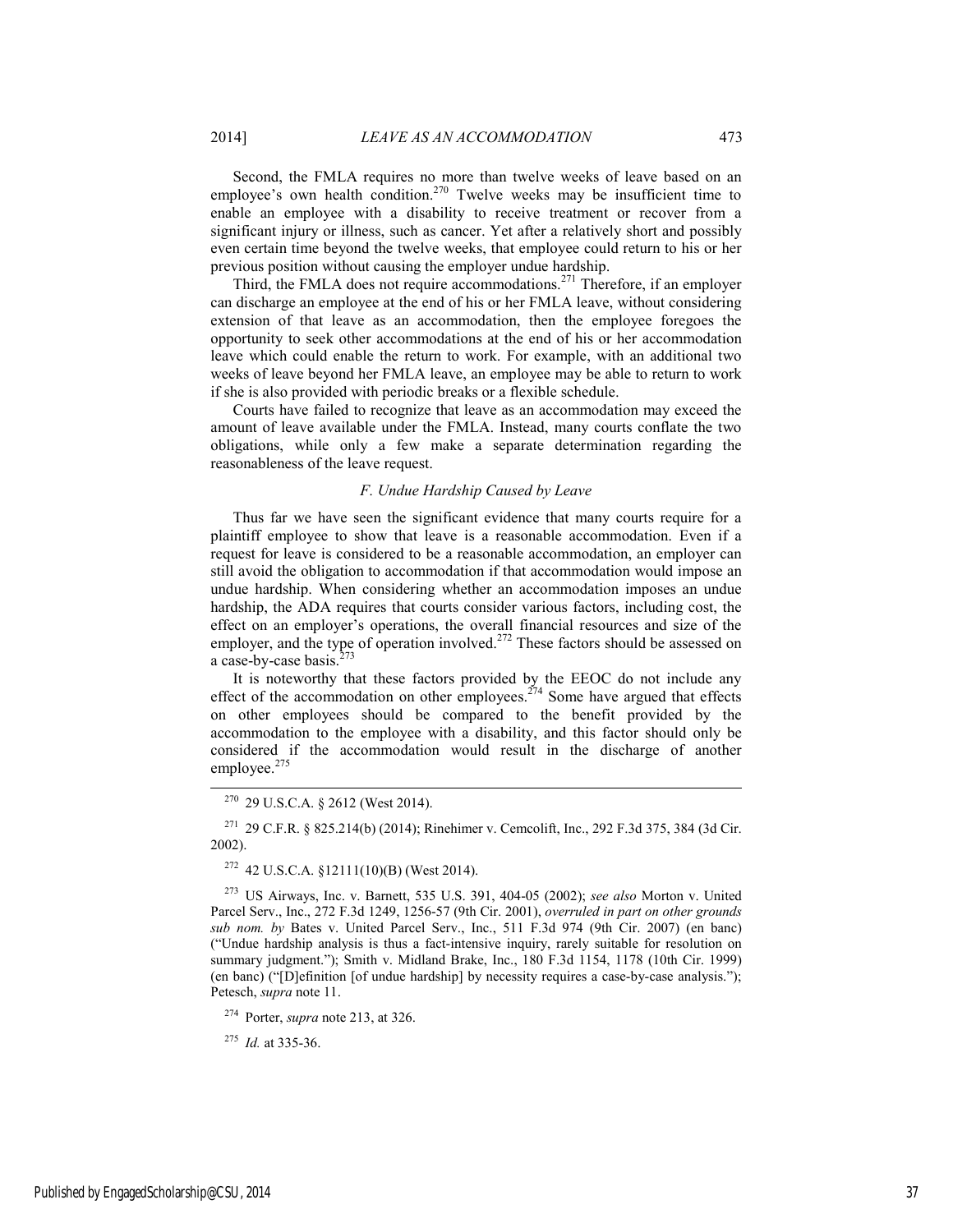As evidenced by the employer-specific statutory factors, the determination of whether an accommodation imposes an undue hardship should be based on specific facts regarding the individual employee making the request as well as the organization where he or she works.<sup>276</sup> This makes the undue hardship determination particularly appropriate for juries, rather than motions for summary judgment.<sup>277</sup> Leaving these factual questions to a jury makes sense since "members of the community will collectively be much more familiar with the modern workplace than a judge whose non-legal work experience may have come decades earlier."<sup>278</sup>

Many dismissals of claims seeking leave as an accommodation do not reach the question of undue hardship because the court determines that the accommodation is unreasonable.<sup>279</sup> In only limited circumstances have appellate courts denied summary judgment for employers in claims for accommodation based on the absence of tangible costs associated with employees' use of leave.<sup>280</sup> In courts following this approach, an employer must show that the leave by the particular employee will have a negative effect on that employer, either as part of the determination regarding whether the accommodation is reasonable or, more often, as part of its undue hardship analysis.<sup>281</sup>

For example, the Sixth Circuit, in reviewing a request for leave by one employee with lupus, refused to adopt a "bright-line rule defining a maximum duration of leave that can constitute a reasonable accommodation," and instead expected the employer to establish that the leave would impose an undue hardship.<sup>282</sup> In line with the EEOC guidelines, the court considered the type of operation or operations of the covered entity, including the difficulty that this employer would have in covering the claimant's duties with another employee at that location.283 The court concluded that without evidence regarding the employer's financial situation, "reasonable jurors could find by a preponderance of evidence that the plaintiff is entitled to a verdict."<sup>284</sup> The court also discounted the evidence related to undue hardship based on the disparaging statements made by her supervisor regarding the plaintiff's

<sup>280</sup> *See* Cleveland v. Fed. Express Corp., 83 F. App'x. 74, 78 (6th Cir. 2003); Gantt v. Wilson Sporting Goods Co., 143 F.3d 1042, 1046 (6th Cir. 1998).

<sup>281</sup> *Id.*

<sup>282</sup> *Cleveland*, 83 F. App'x. at 78.

<sup>283</sup> *Id.* at 80; *see also* Siekaniec v. Columbia Gas Co., 48 F. App'x. 173, 175 (6th Cir. 2002) (requiring employer to cover sporadic absences with two on call employees would cause undue hardship).

<sup>284</sup> *Cleveland*, 83 F. App'x at 80.

 <sup>276</sup> Weber, *supra* note 202, at 1151.

<sup>277</sup> *Id.*

<sup>278</sup> *Id.* at 1175; *see also* Haschmann v. Time Warner Entm't Co., 151 F.3d 591, 602 (7th Cir. 1998) ("Consideration of the degree of excessiveness is a factual issue well suited to a jury determination.").

<sup>279</sup> *See supra* notes 100-273 and accompanying text (discussing of grounds for finding leave to be an unreasonable accommodation based on the length or indefiniteness of the leave or based on employer's policies or legal obligations).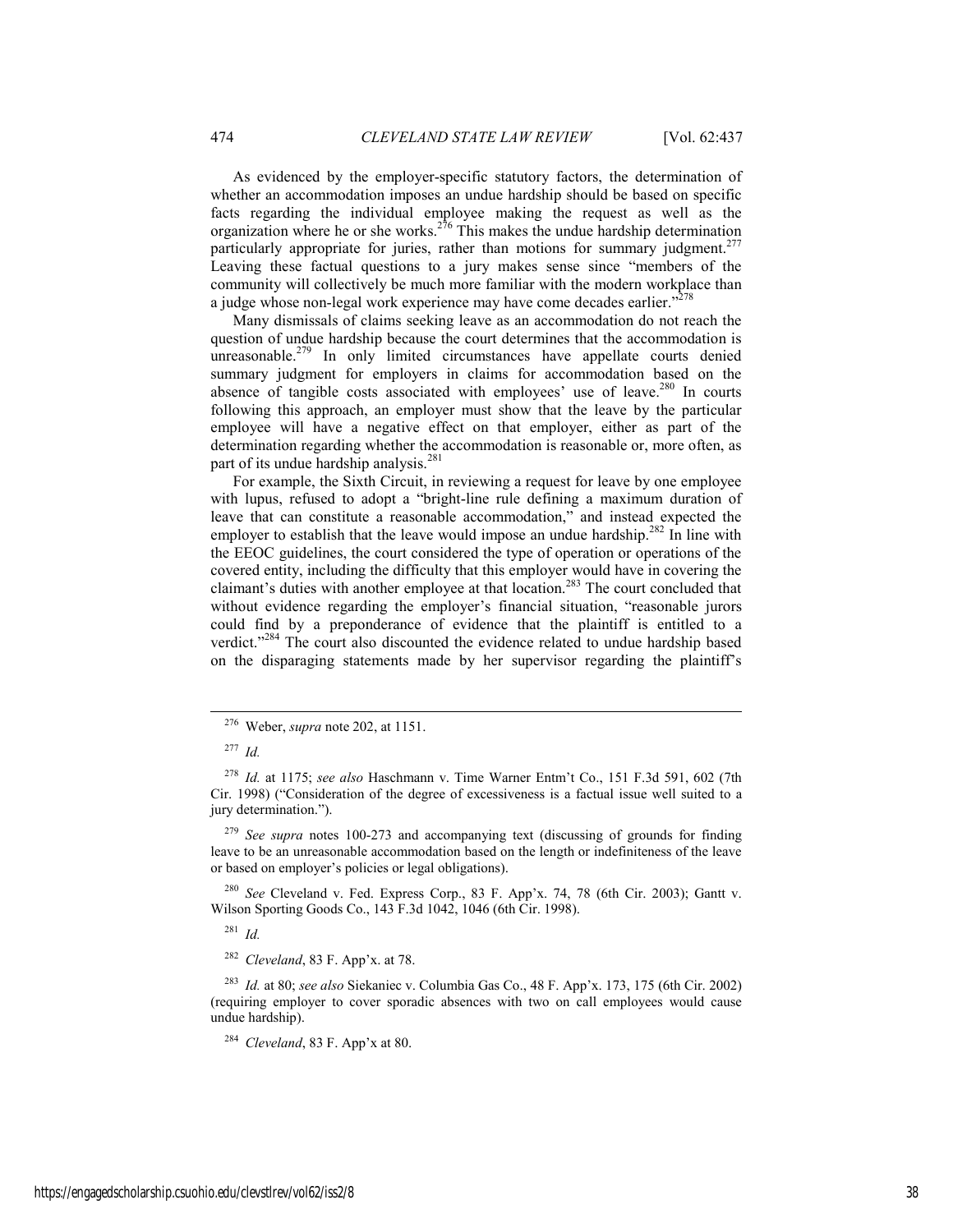disability,<sup>285</sup> concluding that the supervisor's "business judgment was clouded by his animosity towards individuals who have lupus."<sup>286</sup> This reasoning highlights why it is important for courts to look beyond employers' policies to determine whether a specific request for leave would impose a hardship on an employer.

Like the Sixth Circuit, the First Circuit has required some employers to show that the leave requested by an employee with a disability would impose an undue hardship.<sup>287</sup> For example, an IBM employee was able to enforce a jury verdict in her favor based in part on IBM's provision of fifty-two weeks of paid disability leave to all employees.<sup>288</sup> This circuit has at least twice recognized that leave did not financially burden an employer because a permanent replacement was not necessary, noting that "it was always more profitable to allow an employee time to recover than to hire and train a new employee."<sup>289</sup> For example, a claim was upheld where one plaintiff's temporary replacement was being paid no more than the plaintiff, and there was no evidence that the temporary replacement was less effective at her job.<sup>290</sup>

In line with the EEOC Guidelines, the resources of the employer are sometimes considered in determining whether the leave requested would impose an undue hardship.<sup>291</sup> For example, an employer with fifty to sixty thousand employees worldwide could not show an undue hardship where the employer did not replace the plaintiff while he was on leave and other employees covered for him.292 Similarly, Time Warner was unable to show undue hardship where the plaintiff's position remained vacant approximately six months after her discharge and Time Warner's policy allowed for leave while the employee was on short or long term disability.<sup>293</sup> At the same time, individualized consideration of undue hardship may work in favor of an employer with limited resources or a need for a particular level of staffing.<sup>294</sup>

Regardless of which side is favored, consideration of undue hardship analysis is unusual. Instead, most appellate courts favor the cleaner, seemingly more

<sup>288</sup> *Id.* at 444.

<sup>289</sup> *Id.*; *see also* Garcia-Ayala v. Lederele Parenterals, Inc., 212 F.3d 638, 648 (1st Cir. 2000) (temporary employee used to replace plaintiff and no need to permanently replace her).

<sup>290</sup> *Garcia-Ayala*, 212 F.3d at 649.

291 Rascon v. U.S. W. Commc'ns, Inc., 143 F.3d 1324, 1335 (10th Cir. 1998); Haschmann v. Time Warner Entm't Co., 151 F.3d 591, 596 (7th Cir. 1998).

<sup>292</sup> *Rascon*, 143 F.3d at 1335.

<sup>293</sup> *Haschmann*, 151 F.3d at 597, 602.

<sup>294</sup> *See* Epps v. City of Pine Lawn, 353 F.3d 588, 593 n.5 (8th Cir. 2003) (six month leave of absence was unreasonable for a police officer for a small municipality which could not reallocate that employee's job duties among its small staff); Samper v. Providence St. Vincent Med. Ctr*.*, 675 F.3d 1233, 1235-36 (9th Cir. 2012) (summary judgment granted for employer which had difficulty replacing specially trained nurse on irregular basis and understaffing compromised patient care).

 <sup>285</sup> *Id.*

<sup>286</sup> *Id.*; *see also* Brenneman v. MedCentral Health, 366 F.3d 412, 416, 418-19 (6th Cir. 2004) (employee's absences "placed a great strain on the department" by requiring employer to call in another employee or reassign her duties).

<sup>287</sup> Criado v. IBM Corp., 145 F.3d 437, 441 (1st Cir. 1998).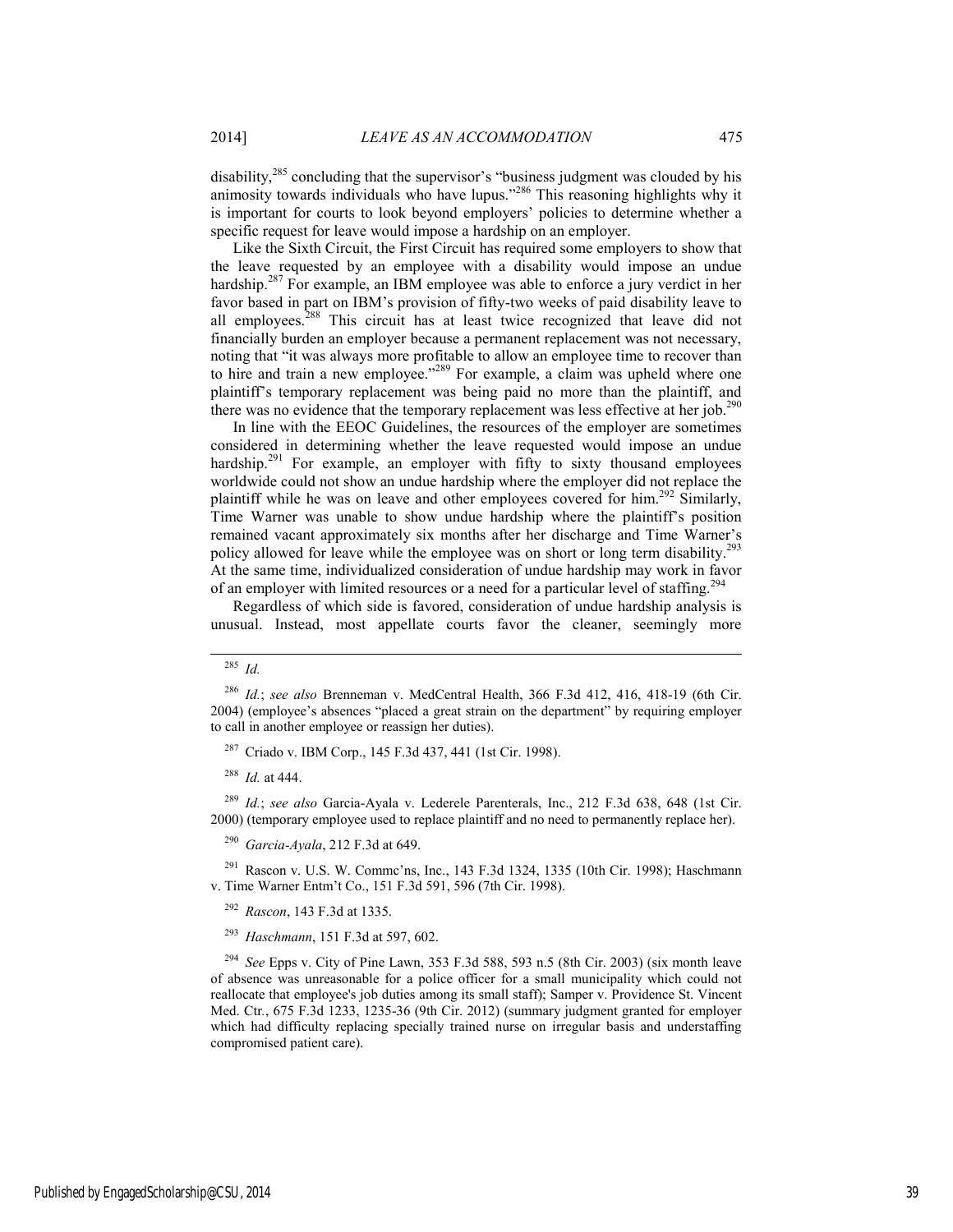"objective" approach focusing on the reasonableness of the accommodation. To the employees' detriment, this approach does not require that the employer establish any actual harm caused by the accommodation. If the amount of leave needed is indefinite or has exceeded the amount available under the employer's policies at the time of the employee's discharge, then any additional leave can be deemed unreasonable and the employee's discharge can be deemed nondiscriminatory.

This approach provides two significant incentives for employers of persons with disabilities. First, employers are encouraged to discharge an employee early in the course of their recovery or treatment, before the employee has enough medical information to predict when he or she can return to work. This timing makes the employee's need for leave indefinite, and therefore the discharge without providing additional leave can be justified.

Second, employers are encouraged to provide little or no leave in their policies and to deny leave as a matter of practice. By doing so, the employer is better positioned to argue that leave as an accommodation would be unreasonable. This incentive may cause employers to disregard the factors that might otherwise support more generous leave policies, such as the recruitment and training costs associated with replacing valuable employees. Instead, employers may deny leave requests of valuable employees for fear of creating a "policy" of providing leave.

In addition, as the reasoning of the Sixth Circuit highlights, the failure to require individualized assessment of the undue hardship caused by leave as an accommodation allows employers to rely on broad assumptions about the overall costs of absenteeism to deny requests for leave from employees with disabilities. Instead of considering the costs versus the benefits of providing leave, employers often discharge the employee with a disability.

### III. ANALYSIS OF TWENTY YEARS OF DECISIONS

Federal opinions addressing requests for leave as an accommodation have been reviewed to determine how trial courts are applying the different approaches of appellate courts outlined above. Decisions of district and appellate court opinions reviewing requests for leave as an accommodation since the passage of the ADA have been analyzed to determine whether courts follow any detectable pattern in allowing or dismissing these claims for accommodation.

First, decisions are reviewed to determine whether the leave request was deemed unreasonable because it was of the amount of leave that had been used previously or the request was for an indefinite length of leave. Decisions are also specifically analyzed as to whether a medical opinion was considered and if so, whether that medical opinion was deemed to be sufficiently definite regarding the employee's ability to return to work.

Second, the impact of an employer's leave policy or FMLA obligations is determined by reviewing whether policies or the FMLA were considered by the court, and whether or not the requested leave would exceed the amount of leave allowed by that employer's policies or required under the FMLA. Lastly, the individual characteristics of the employee requesting leave, including the nature of their impairment, job tenure, job classification, and employer industry classification, are considered to determine whether more "valuable" employees tend to be more able to show that their leave request is reasonable or imposes less of a burden, with value being measure by tenure with the employer and level of position or skills. Decisions are also reviewed for consideration of the individual job requirements or duties that would show the undue hardship imposed by leave as an accommodation.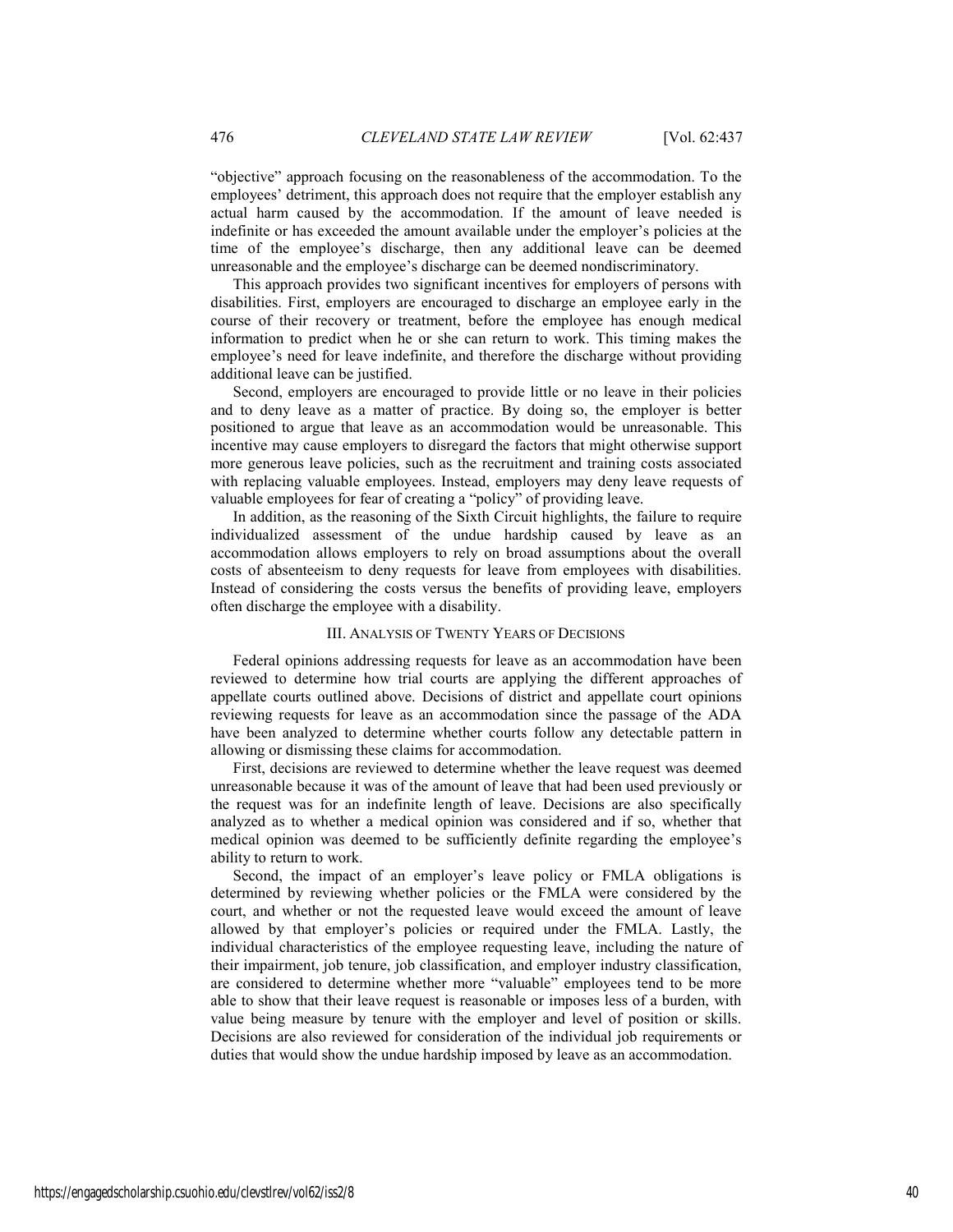### *A. The Data*

The data for analysis consist of all three hundred and fifty-three disability claim appellate decisions in federal courts since the ADA came into effect in 1992 through December 2012, including seventy-seven appellate court decisions and two hundred and seventy-six district court decisions. The data are considered complete for the identified time frame. These decisions were included in the analysis because an employee's request for leave as an accommodation was denied by the employer and the court's decision addressed whether that leave would have been a reasonable accommodation or not. Judgment was entered in favor of the employer in 68.8% of the district court opinions and in 85.7% of the appellate court opinions.

Although the data were collected on court decisions, the unit of analysis can be considered to be the individual plaintiff. Accordingly, the analysis includes a number of demographic and case detail parameters including type of impairment, years of service, type of employer, and position skill level. In addition to corresponding outcomes and court-recorded details, the data included details on both the plaintiffs and the defendants gleaned from the court documents. Related to the request for accommodation, the analysis includes the amount of prior leave taken (in weeks), whether the amount of leave requested as an accommodation was fixed or indefinite, whether FMLA obligations and employer leave policies were considered, whether the amount of leave exceeded that allowed by the employer's policy (if any), and whether health care provider input was considered by the court. A full list of raw variables and descriptions appears in Appendix Table 1.

There is no uniform data collection requirement for ADA cases beyond what is necessary for the documentation of the claim. As such, a good number of the observations were missing one or more of the far ranging data fields. In fact, of the entire set, with each observation having fifty or more fields, only some sixty-five cases included every possible field collected. In order for the data set to lend itself to regression modeling, a missing data strategy was called for. The strategy utilized in this analysis was to utilize separate categories for missing data as needed—this permitted full incorporation of all observations with incomplete fields. This allows for the inclusion of the maximum number of observations while not discarding valuable observations that might be missing only a small portion of the fifty or more fields of interest.

# *B. Statistical Model*

A logistic model is employed to examine the statistical connection between the outcome variable, motions for summary judgment finding that the requested leave was or was not a reasonable accommodation, and the explanatory variables. We defined the key outcome of interest as Motion for Summary Judgment (MSJ). This binary variable represents whether requested leave is deemed as reasonable accommodation or not, with zero representing a ruling favorable to the plaintiff (employee) and one, indicating a finding for the defendant (employer). Unknown values (as noted above) were given an additional category within each variable where they occurred. It was important to fully utilize all observations, as the observations for which court documents did not permit definition of certain characteristics were nonetheless informative. N.B., only categorical variables appear in this model as specified. The full logistic regression results and variables appear in Appendix Table 2.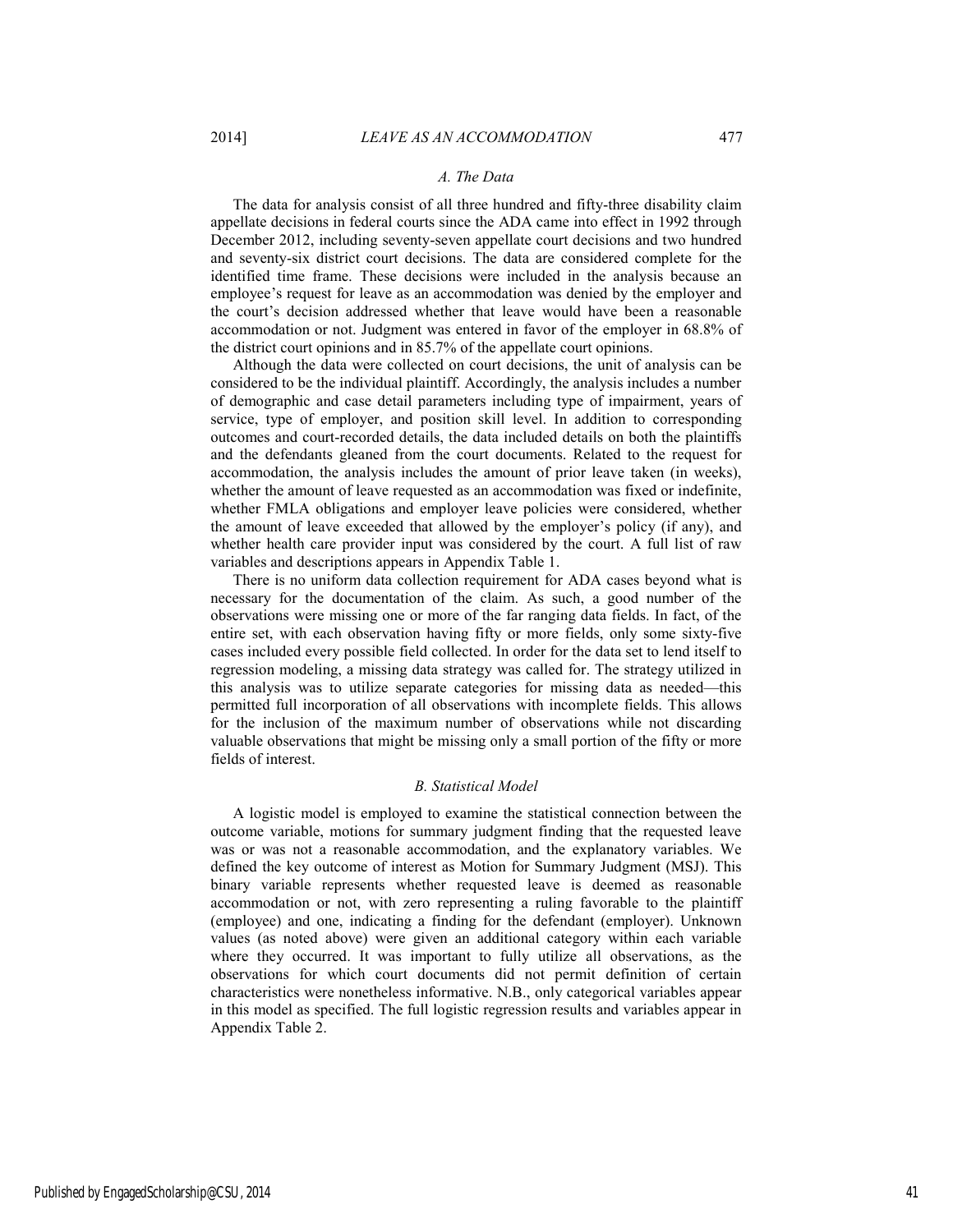### *C. Analysis*

Overall, employees seeking leave as an accommodation succeeded in surviving a motion for summary judgment in 27.2% of the claims reviewed. As can be seen from Table 1, in the two hundred and seventy-six trial court opinions, the employer prevailed in one hundred and ninety of two hundred and seventy-six cases (68.8% of the time), and in the seventy-seven appellate court decisions, the employer prevailed in seventy-two of eighty-three cases (86.7% of the time). Outcomes were differentiated based on whether decisions occurred either before or after the Supreme Court's 2002 Barnett decision,<sup>295</sup> to determine if the Court's consideration of reasonableness of accommodations had any effect. Outcomes showed similar percentages of successful motions for summary judgment for the employer in the pre- and post- April 2002 periods, 74.8% and 71.7%, respectively, and the regression results showed that the Barnett decision was not a significant factor influencing whether or not leave was deemed reasonable.

There was a wide variation in the treatment of cases depending on the Circuit Court in which the claims arose, ranging from courts in the Ninth Circuit finding for employers 48% of the time and the First Circuit with 50%, contrasted against courts in the Eighth and Eleventh Circuits, which decided in favor of employers in 96.8% and 100% of cases, respectively. The number of cases handled varied, as would the types of cases. The significance of circuit court identified by the logit regression model ranges from p≤0.002 in the case of the Fourth and Eighth Circuit Courts to almost one, as in the case of the Eleventh and D.C. Circuit Courts. This suggests that the variety of approaches to these types of claims across different circuit courts, as described in the previous section, may be having a significant impact on employees' success in obtaining leave as an accommodation.

Decisions were analyzed to determine the impact of individual employee and employer characteristics on the reasonableness of leave as an accommodation. It is important to note that court decisions did not discuss any of these factors (years of service, professional skill level or industry category) in determining the reasonableness of a request for leave. These factors were analyzed to determine if those factors may be having an unstated effect on those determinations.

Years of service had a significant effect on court decisions. Years of service was divided into three categories: 0-4 years, 5-15 years, and over 15 years. With 0-4 years as the reference, the 5-15 years of service category proved to be the most significant in favor of the plaintiff, while those with over 15 years found favorable outcomes less likely, when compared to employees with less than five years of experience. The corresponding p-values were 0.043 and 0.307, respectively. This suggests that some value may be placed on employees who have undergone on the job training or acquired job-related expertise compared to newer employees, while the oldest employees may be seen as less likely to be able to return to work.

There was some variation in outcome based on the professional skill level of the employee. In the sample, 25.2% of the plaintiffs were unskilled workers, 31.7% were semi-skilled workers, 15% skilled, and 21% professionals. Compared to unskilled workers (the reference category), professional workers were significantly more likely to receive a favorable outcome, with a p-value of .047. The skilled and semiskilled categories, while trending similarly, were not significant, however.

 <sup>295</sup> U.S. Airways, Inc. v. Barnett, 535 U.S. 391 (2002).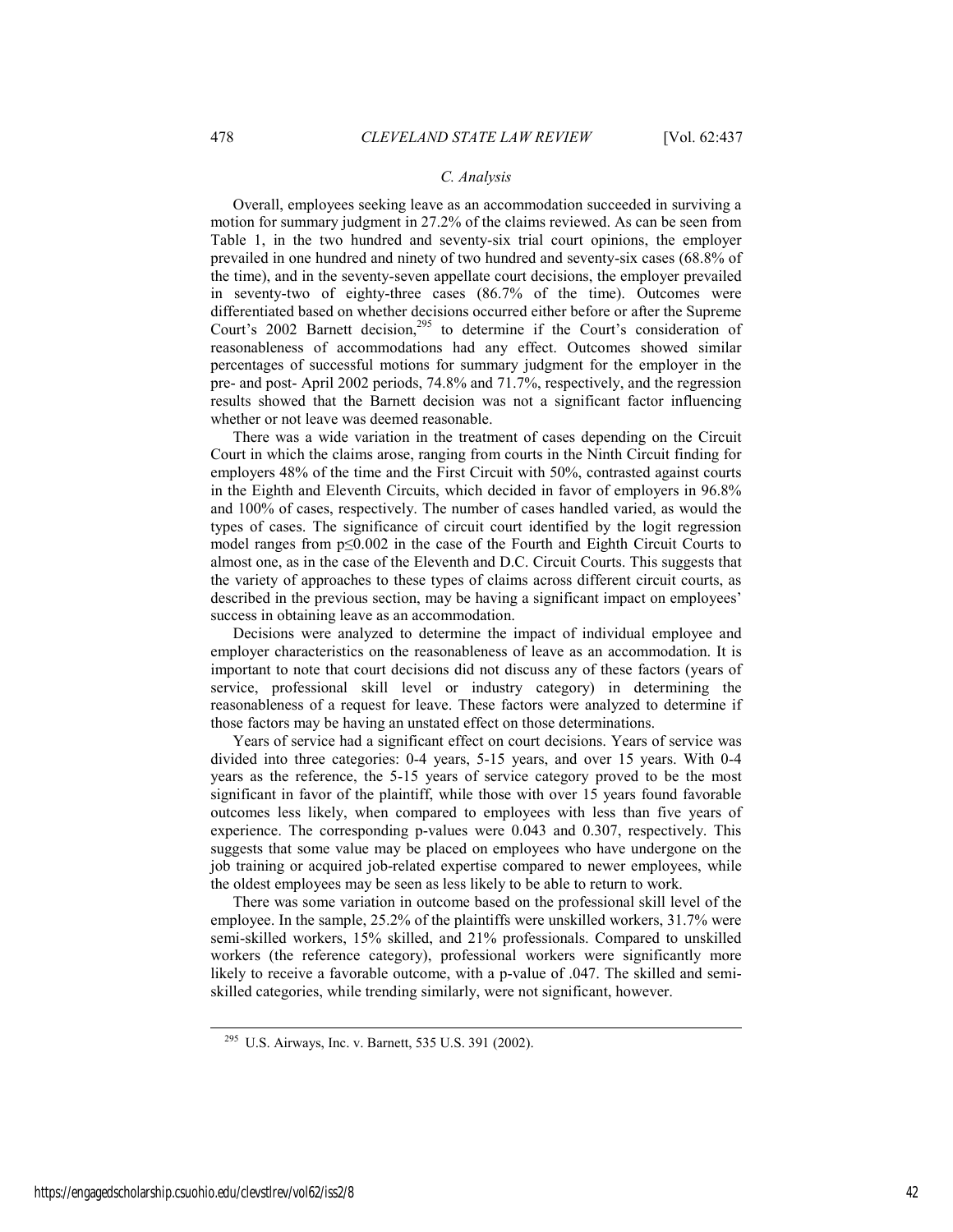The coarse industry classifications outcomes did not appear to vary greatly and statistical significance was wanting. Industries were grouped as follows: agricultureconstruction-manufacturing (19.6%); transportation-communication-wholesale-retail (22.7%); and finance-real estate-services (41.5%). A combined general category accounted for the remaining 16.2%. The greater prevalence of decisions in favor of employers was in the transportation-communication-wholesale-retail and the agriculture-mining-construction-manufacturing categories, with 77.5% and 75.4% of outcomes favorable to employers. The finance-real estate-services category had 71.2%. The unique general category, added to include court cases that indicated a combination of industries involved, had the lowest rate of success for employers (64.9%). None of the categories proved to be statically significant.

The decisions were also analyzed for the effect of the type of impairment(s) reported by the plaintiffs. Like the other individual characteristics discussed above, none of the decisions analyzed discussed the impact of a particular impairment on the determination of reasonableness, beyond discussions of the length of leave already used or needed by the employee with that impairment. It is interesting that of the cases analyzed, 54.9% involved plaintiffs with multiple impairments, which was a significant factor  $(p=0.072)$  in court decisions finding claims to be unreasonable. Fully 78.4% of the rulings in cases involving multiple impairments were in favor of the employer.

A chronic injury, such as a back condition, was identified in 23.2% of the claims and was significantly associated with positive outcomes for employers. The claimant's impairment was described as work related in 20.1% of the claims, which was associated with positive outcomes for plaintiffs but was not significant. Neither the presence of chronic non-life-threatening conditions such as asthma, present in 42.2% of the claims, nor chronic life-threatening conditions, such as cancer, present in 14.2% of the claims, affected outcomes significantly. Although both led to a slightly lower rate of decisions for employers (69.8% vs. 75.3% and 68.0% vs. 73.7%), the effect was not statistically significant in the logistic model.

It is noteworthy that the presence of multiple disabilities or chronic injury may wield a confounding effect over claimant outcomes. Claimants not limited by multiple disabilities experienced a significantly higher occurrence of favorable outcomes  $(33.3%)$  compared to those who had multiple disabilities  $(21.6%)$ . The latter was slightly significant,  $(p=0.072)$  in favor of employers. This may be due to difficulties in the attribution of the disabilities or, perhaps, a conclusion that the several disabilities would be more difficult to surmount. The absence of chronic injury, while it did lead to claimant-favorable outcomes (30.7% vs. 15.9%), was found to have moderate statistical significance in the logistic regression model. (p=0.088)The confounding effect of multiple or chronic injuries seemed to push claimant outcomes in the same direction in both cases. Where the court noted whether the injury was work-related, this effect was not significant in the model.

In the 30% of the claims analyzed involving a plaintiff with a mental illness, that impairment proved to be a significant factor in decisions favoring the employer (p=0.055). In the presence of mental illness, 79.2% of the motions for summary judgment were granted for the employer, while 70.0% of cases were decided in favor of the employer when mental illness was not established. This effect, similar in direction to that of multiple disability (and chronic injury), was somewhat smaller in magnitude.

Personality disorders were present in 16.1% of the cases, while alcohol or drug addictions were presented in 2.5% of the claims. None of these impairments favored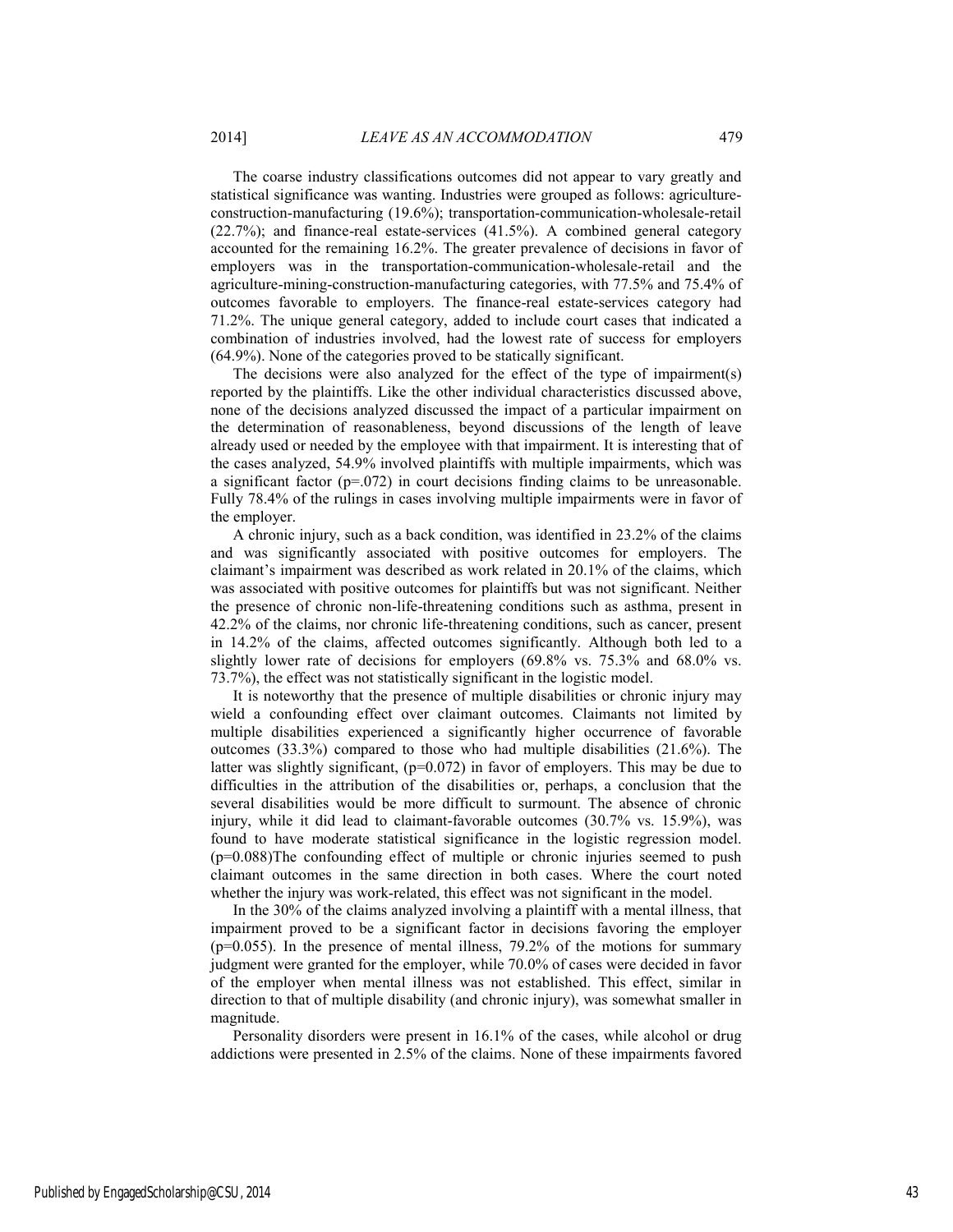the plaintiff in the outcomes of court decisions since the results in favor of employers happened in 71.9% and 77.8% and respectively, without statistical significance.

Among the personal characteristics, chronic injury and mental illness were the only factors to persist statistically in the logistic regression model, all with  $\alpha$ <0.10. The other items of personal information considered, to include personality disorder and alcohol/drug problems, did not persist statistically. Moreover, their impact on the raw data was also relatively small.

Given the focus of appellate court reported decisions on the length of leave being taken by an employee with a disability,  $2^{36}$  the decisions were analyzed based on how much leave a plaintiff had used before the current request for leave as an accommodation. In three hundred and thirty-one or more than 92% of the decisions, the court noted the amount of leave taken prior to the current accommodation request, which was divided in these categories: 0 weeks, 1-12 weeks, 13-52 weeks, and more than 52 weeks. Generally, the more leave taken, the more likely the employer is to prevail. Consideration of this factor was significant overall in favor of employers. Surprisingly, the amount of leave taken was not significant for most of these categories. The 1-12 weeks and 13-52 weeks categories were associated with results in favor of employers but were not a significant factor. Only the prior use of more than 52 weeks of leave was a significant factor in outcomes for employers. This suggests that employees who have used a relatively short amount of leave in the past may be able to convince a court that additional leave is a reasonable accommodation, but the use of more than one year of leave in the past will definitely have a negative effect on outcomes for plaintiffs seeking approval of even more leave as an accommodation.

It is interesting that two hundred and twenty-five, or over 63%, of the decisions involved a claim for leave as an accommodation without noting or considering the amount of additional leave being sought. This is in part because 68.3% of the requests were for leave of an indefinite duration, which were treated as lacking an amount of leave being sought. In the remaining one hundred and twenty-eight decisions that specifically considered the amount of leave requested as an accommodation, some of these amounts proved to be more significant than the amount of leave used by the plaintiffs in the past. These requests were divided into these categories: 0-4 weeks, 5-15 weeks, 16-52 weeks, and 52-500 weeks. 78.6% of the cases favored the employer when 5 to 15 weeks of leave were offered as accommodation. In the case of plaintiffs with 16 to 52 weeks of leave, 72.4% of the decisions favor the employer. And absolutely all the claims seeking more than 52 weeks of accommodation resulted in negative outcomes for the employees. The categories of 5-15 weeks and 16-52 weeks were significantly associated with judgments in favor of the employer, with the greatest effect coming from leave of more than 52 weeks. As expected, this suggests that employers and courts are more reluctant to deem future leave to be reasonable as its length surpasses one year. However, the effect of a request for 16-52 weeks of leave was less pronounced than a request for 5-15 weeks of leave.

Given the analysis of these types of claims in the appellate courts, one would expect that the definiteness of the amount of leave requested as an accommodation as well as the scheduling of a need for leave would both have a positive effect for

 <sup>296</sup> *See supra* notes 109-28 and accompanying text.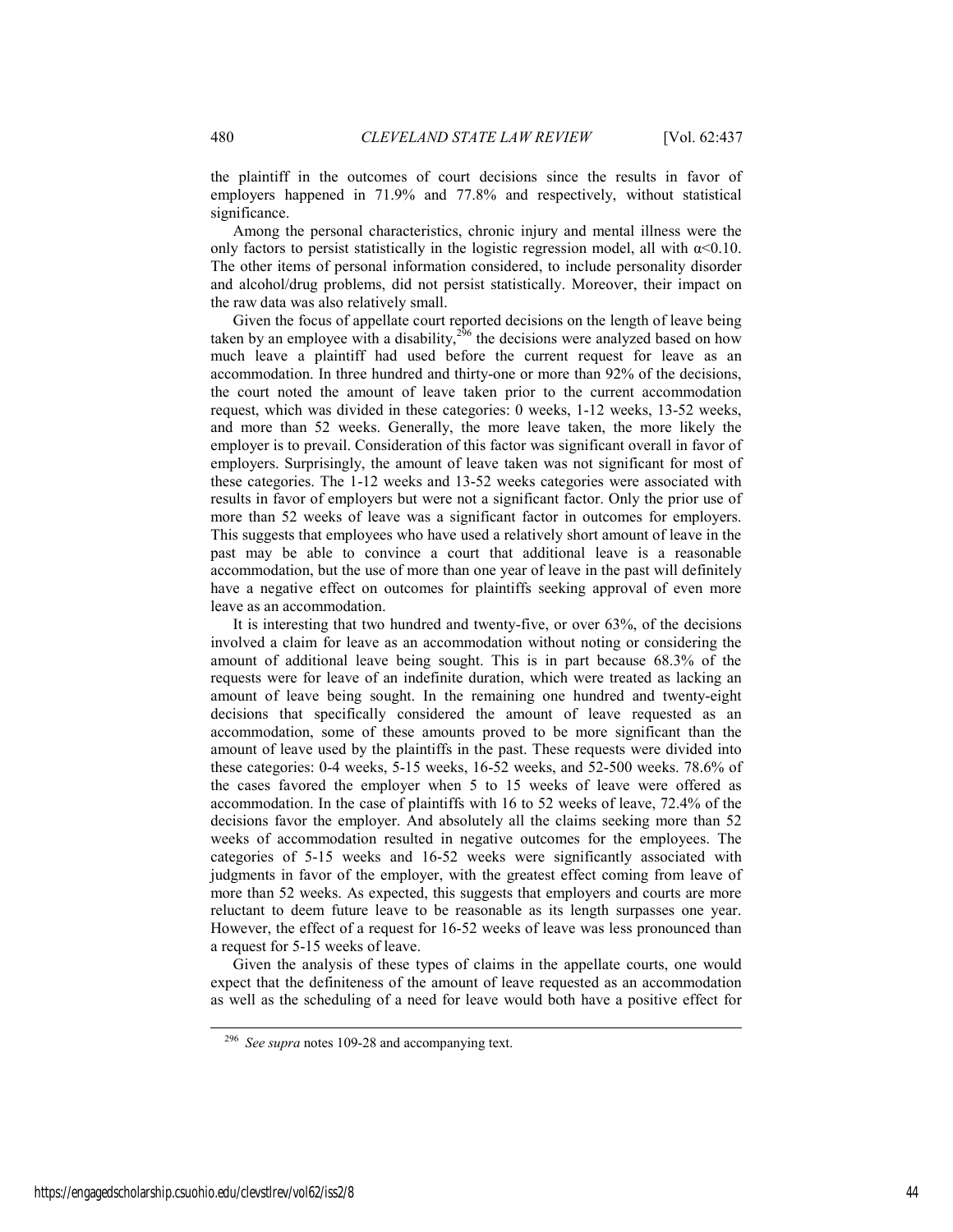employees seeking leave as an accommodation.<sup>297</sup> Decisions were analyzed based on whether the amount of leave sought as an accommodation was of a definite or indefinite duration, and whether or not the leave was unscheduled, such as calling in the morning of scheduled work. In the sample, 31.7% of the cases included definite amount of leaves and 22.7% involved unscheduled leave. In the analysis of the cases, a need for a definite amount of leave was positively associated with a decision that the leave request was reasonable. When the amount of leave needed was indefinite, 78.8% of the cases were decided in favor of the employer, and when they were definite, this percentage decreased to 59.8%. In contrast, the use of leave on an unscheduled basis was positively associated with judgments for the employer but was not a statistically significant factor in the logistic model.

Decisions were also analyzed regarding the consideration of health care provider input supporting the need for leave. Courts considered whether the plaintiff had the support of a health care provider to justify the need for leave in one hundred and thirteen or 32% of the claims reviewed. When healthcare providers' input was not considered, courts ruled in favor of employers in 72.9% of the cases. If a health care provider's opinion was considered, the determination of reasonableness often turned on whether the health care provider was able to provide a definite opinion as to when the employee will be able to return to work. Where the opinion of a health care provider was considered, courts found this opinion to be sufficiently definite in forty, or 35.4% of those cases. Compared to decisions where a health care providers' opinion was not considered, a definite opinion as to an employee's ability to return was significantly favorable to plaintiffs, resulting in judgments for the plaintiffs in 57.5% of the cases with a p-value of 0.002. In contrast, a finding that the health care provider's opinion was not sufficiently definite was significantly associated with outcomes for employers. Employers prevailed in 89% of the claims where the health care provider's opinion was considered but was considered to lack a definite date of return, with high statistical significance  $(p=0.01)$ .

Decisions were also analyzed to determine whether the amount leave sought as an accommodation would exceed the leave available under the Family & Medical Leave Act (FMLA) or under an employer's own leave policy. Employer policies were expected to be a significant factor in the determination of whether leave was a reasonable accommodation, based on appellate court deference to these policies in determining the reasonableness of a leave request.<sup>298</sup> Employer policies were a significant factor in the determination of whether leave was a reasonable accommodation. Of the decisions analyzed, the employer's leave policy was considered in 28.6% of those decisions. The court's failure to consider an employer's leave policy was a statistically significant factor in decisions finding that the leave was reasonable.

In claims where the employer's leave policy was considered, the leave sought as an accommodation exceeded the leave allowed by the employer's policy in eightytwo of the cases, compared to nineteen claims where the leave sought was less than allowed by an employer's policy. Consideration of employer policies on leave was a significant factor in favor of the employee for cases in which the policy was not exceeded  $(p=0.007)$ . When the employer's leave policy was exceeded, consideration

 <sup>297</sup> *See supra* text accompanying notes 146-201.

<sup>298</sup> *See supra* text accompanying notes 202-29.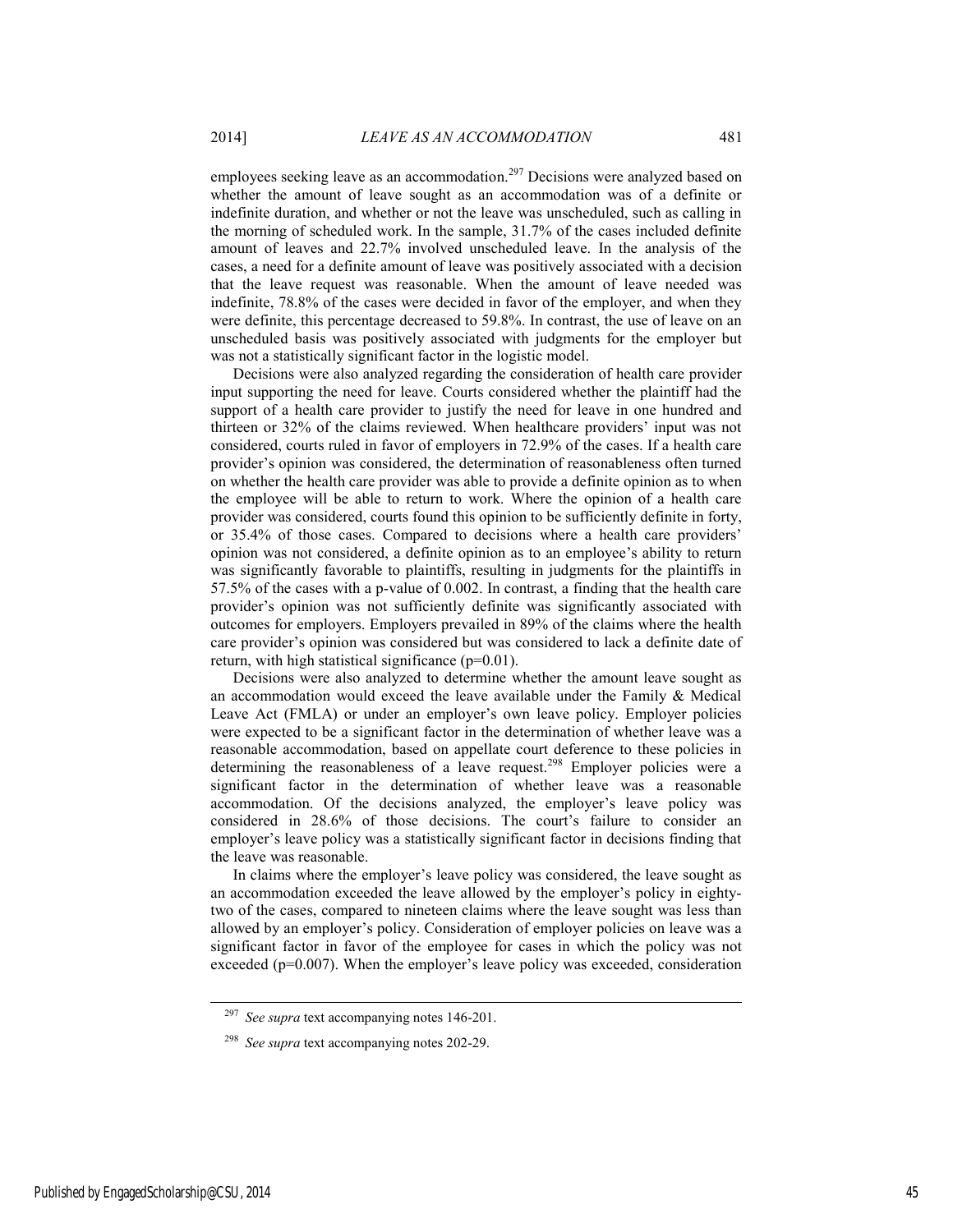of employer policy regarding leave tended to support outcomes in favor of the employer, though not significantly.

Decisions were also analyzed to determine whether the fact that an employer's satisfaction of leave requirements under the FMLA was a significant factor in determining that any additional leave would be an unreasonable accommodation.<sup>299</sup> The employer's FMLA requirements were only considered in thirty-seven or 10.5% of the decisions. The actual outcomes of the claims were not well differentiated with 72.5% and 75.7% favorable outcomes for the employer, respectively. Although the consideration of FMLA obligations was positively associated with decisions in favor of employers, this consideration was not a significant factor.

Decisions were also analyzed to determine whether the court considered the employee's individual job duties or other circumstances. Given some courts reluctance to consider such individualized factors, it was not surprising that only 24.9% of the studied cases considered the duties or other individual circumstances. Of the decisions where such individual factors were considered, courts found that leave as an accommodation was reasonable and required in 43.2% of the claims, which was highly significant for the model in outcomes in favor of the plaintiff. (p=0.005). Where this factor was not considered, employers were successful in defeating accommodation claims in 78% of the claims.

### *D. Discussion*

Considered together, we have an interesting combination of results. The central theme of these analyses is whether and to what degree policy details and claimant parameters affect appellate decisions for disability claims. The additional question of whether the Barnett ruling significantly affected appellate decisions, even if not put to rest, might now be viewed differently. In our sample, 65.2% of the cases occurred before the Barnett decision, but it certainly did not impact outcomes as strongly as expected.

While it is reassuring that some of the explanatory variables did not significantly drive decisions in a statistical sense, it is clear that courts do matter, and that is not reassuring. Further it is difficult to take the position that the sample size is a problem in this case. The number of explanatory variables considered was practically exhaustive and as large as the sample size would permit. Among the data that could be included in any further follow-up to this work would be expanded demographic detail, to include minority status, and possibly a larger time window that would permit analysis of changes over time. This would be particularly informative given the evolving state of labor and the present market challenges.

Further, the apparent inclusion of multiple factors in support of the claimant case would indicate that the explicit ambiguities of the law that permit consideration of undue hardship on the employers might extend to consideration of claimant individual circumstances as well. What is clear is that the legal grey zones intended to foster economically rational decisions incorporates both employer and claimant factors to a significant degree in some cases.

Lastly, and perhaps the most important result from a policy point of view, we found that health care provider input, when considered, did weigh heavily in the decisions of the court. Similarly, circumstances in which the leave sought exceeded

 <sup>299</sup> *See supra* text accompanying notes 261-73.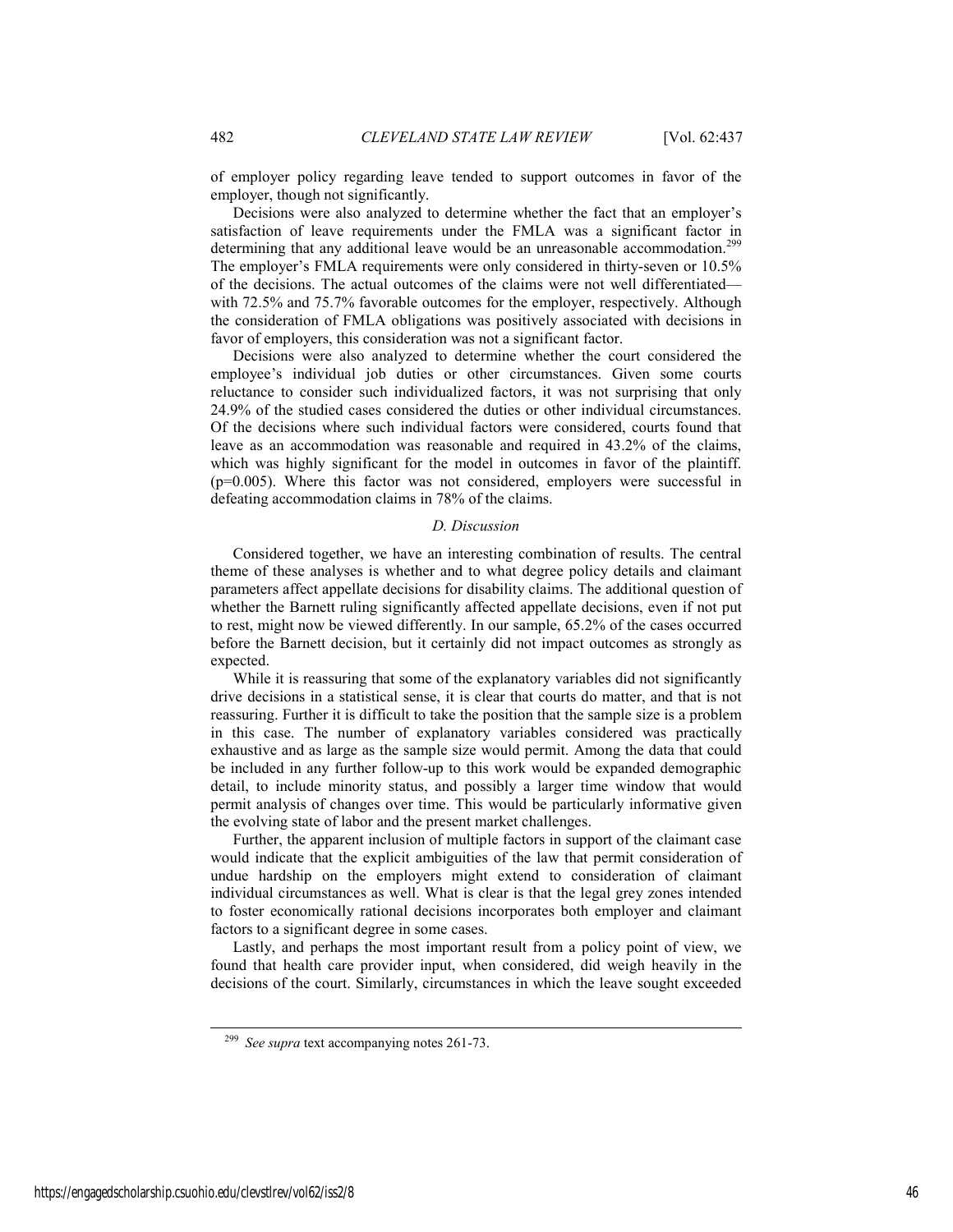established employer policies were also differentiated statistically. It would seem that both policy and specialized input weigh heavily on the processes of the courts.

### IV. RECOMMENDATIONS & CONCLUSION

Both employers and employees with disabilities can benefit from clearer guidance on how much leave should be provided as a reasonable accommodation, and under which circumstances such leave could cause the employer an undue hardship. In various current circuit court opinions, the reasoning focuses on the amount of leave taken prior to the current request for leave and whether the employee expects to return at a specific time in the fairly near future. A minority of appellate courts go a bit farther and consider whether the employer's leave policies or perhaps the FMLA would require provision of the requested leave.

The analysis of trial and appellate court decisions was surprising in that smaller amounts of past leave taken by an employee were not significant determinants of whether the leave was deemed reasonable under the ADA. Only when the prior use of leave exceeded one year did it become significant. Similarly, the fact that prior leave usage was unscheduled was not a significant factor in outcomes for employers. This suggests that although appellate reasoning often mentions the length of prior leave or its unscheduled use as important factors in a reasonableness analysis, courts do not necessarily dismiss claims because of these factors. Therefore, employers should not deny requests for future leave based on how much leave an employee has used in the past or the fact that its use was unscheduled.

With respect to an employee's future need for leave, the amount needed appears to be significant, but the indefiniteness of the need by itself does not appear to be significant. The significance of the specific amount of time needed by the employee in the future shows that employers should pay close attention to the amount of leave that employees are expected to need. However, a need for a longer amount of leave does not necessarily make the request unreasonable. A definite length of time for future leave favored plaintiffs but surprisingly, indefiniteness was not a significant determinant of whether the leave was reasonable. Therefore, an employee's inability to articulate an exact amount of future leave that is needed should not result in the denial of the request for leave.

Like the length of leave requested, courts' consideration of health care provider input on the length of leave necessary to enable the plaintiff to return was extremely influential. Conversely, the unavailability or a court's failure to consider such information worked significantly in favor of employers. If the health care provider provided a definite opinion regarding when the employee would be able to return to work, the plaintiff was even more likely to be able to show that the leave was reasonable. This suggests that employers should request and consider carefully the opinion of a treating health care provider before determining whether a leave request is reasonable.

The influence of employer leave policies was a significant result. Courts appear to be following the logic of one expert, Stephen Befort, who would allow employers to rely on a documented leave policy to justify the denial of leave as an accommodation.300 The analysis of ADA decisions since 1992 suggests that courts are following this logic: Recognition that a request for leave exceeds an employer's policy favors the employer, while a court's failure to consider leave policies works

 <sup>300</sup> Befort, *supra* note 6, at 471.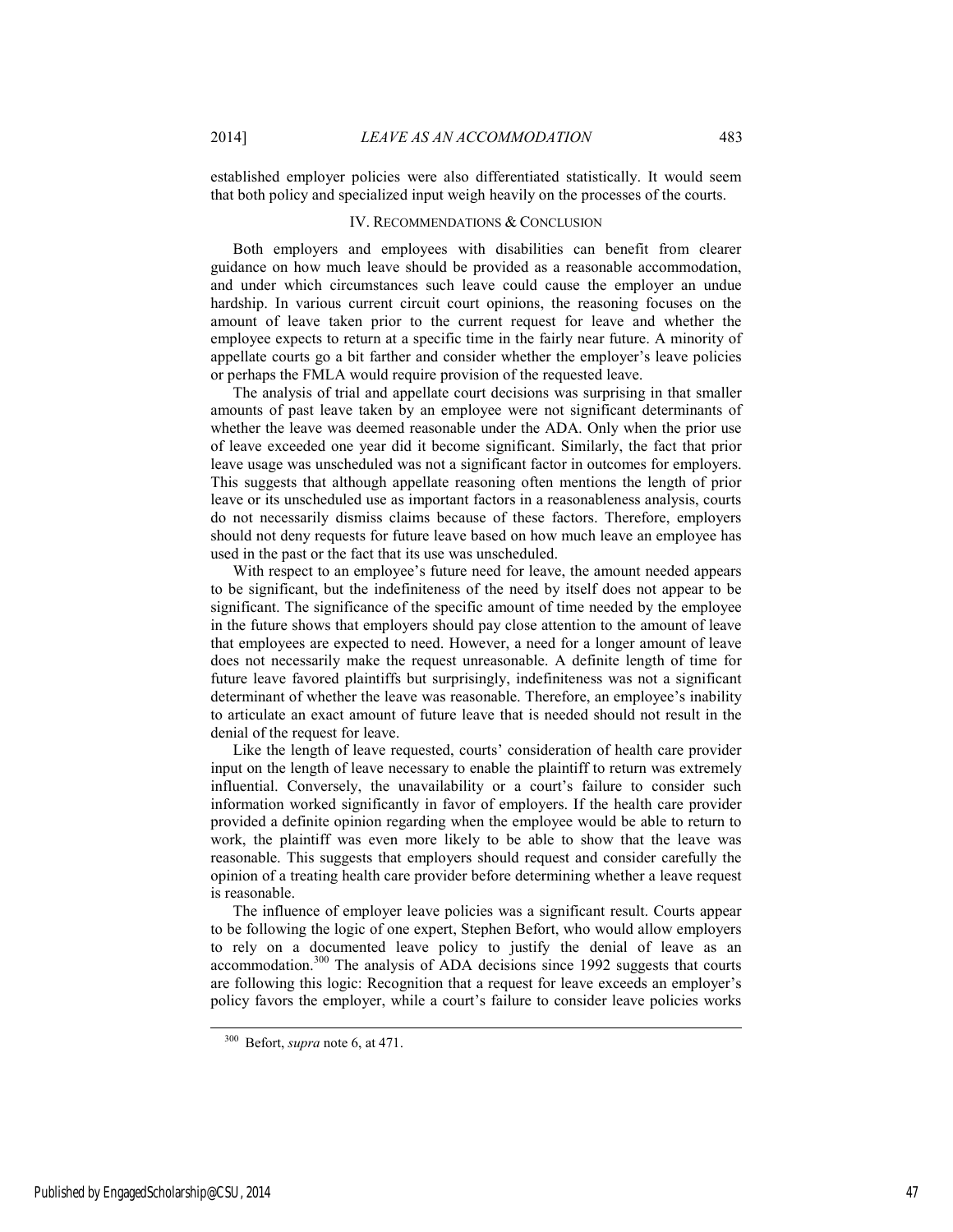significantly in the employee's favor. If the leave requested exceeds the amount provided in an employer's policy, the employer is even more likely to be able to show that the leave is unreasonable. Unfortunately, this approach ignores the individualized analysis that is required for accommodation requests under the ADA. In addition, this weight on employer's policies without any examination of how these policies have been interpreted or applied in the past fails to apply the reasoning of the Supreme Court in Barnett, which warned that policies should not be used to avoid the duty to accommodate if they have not been applied consistently in the past.301 Even if the employer's policies are applied consistently, this approach allows and even encourages employers to adopt very restrictive leave policies that can then be used to show that an employee's request for leave as accommodation is unreasonable.

With respect to individual employee characteristics, it was encouraging that both years of service and profession had a significant effect on determinations of reasonableness. Factors such as length of service, professional skill level and industry classification, as well as some measure of how difficult the employee would be to replace, would be relevant to economists' determinations of reasonableness and hardship. Indeed our analysis of decisions since 1992 shows that some employees' skill levels and experience of 5-15 years in length are significant when considered by the court. But it is important to note that while profession was often mentioned by a reviewing court, none of the courts discussed this as a determinant factor. Moreover, more than 7% of the courts did not even mention the plaintiff's profession in their opinions. Similarly, while length of service was mentioned in 91.5% of the decisions, none of the courts explicitly gave experience as the reason for finding that leave would be a reasonable accommodation.

Some other individual circumstances were surprisingly significant. An employee with a mental illness, a chronic injury, or multiple impairments is significantly less likely to successfully challenge the denial of leave as an accommodation, even controlling for possibly related factors such as length of leave used in the past. This suggests that preconceived notions about either the effects of such impairments or the value of employees with such impairment, or both, have influenced courts' determinations of whether leave for these employees would be a reasonable accommodation. This effect also suggests that both employers and reviewing courts are making assumptions about employees based on the extent or type of their impairments, thereby defeating one of the essential purposes of the ADA.

The decisions that carefully considered the opinion of a health care provider or the individual duties of an employee seeking leave show the significant impact of such individualized information on determinations of reasonableness. Unfortunately, health care provider input was only considered in less than a third of the decisions, and individual duties or other factors were only considered in less than 25% of the decisions. Employees seeking leave as an accommodation should present information to both their employers and the courts regarding their health care provider's opinion on their future ability to return to work, as well as individual work circumstances and potential solutions which would make the leave relatively less burdensome. Moreover, employers seeking to fulfill their accommodation

 <sup>301</sup> US Airways, Inc. v. Barnett, 535 U.S. 391, 405 (2002); *see supra* text accompanying notes 212-14.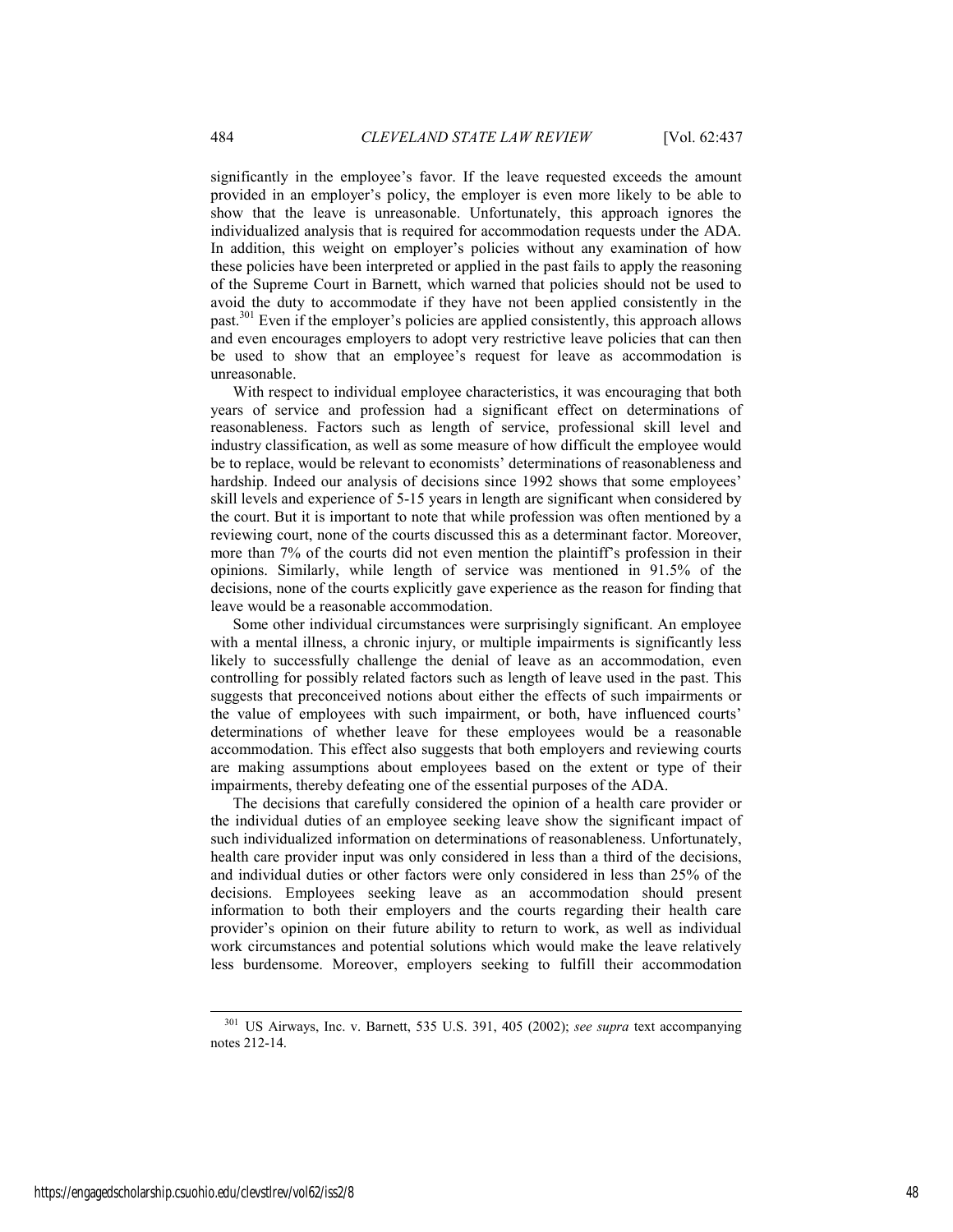requirements and courts seeking to fully enforce the ADA should be sure to consider such information in making reasonableness and undue hardship determinations.

In reviewing claims for leave as a reasonable accommodation, courts and the EEOC should stress the obligation of employers to consider the individual circumstances surrounding accommodation requests. This approach has been required by the Supreme Court.<sup>302</sup> Moreover, this approach would encourage employers to weigh the benefits against the costs of retaining an employee who is seeking the accommodation. Such an analysis would not only fulfill the individual assessment requirements of the ADA, but would also encourage economically rational decisions by employers, including consideration of the costs of hiring and training a replacement for the employee who seeks the leave.

An individual analysis of the reasonableness and the undue hardship posed by a request for leave as an accommodation may lead to different interpretations of the facts involved. In particular, the reasonableness of a request for leave as an accommodation often turns on interpretation of facts such as the effect of the leave on the employer's operations as well as facts which are unknown at the time the employer considers the accommodation. One way to approach this dispute over factual interpretations would be to apply the logic of the "honest belief" defense, which has been relied upon as a defense in other types of discrimination claims. If there are issues of fact regarding the basis for an employee's discharge, the honest belief defense allows the employer to avoid liability based on its interpretation of the facts known at the time of the discharge. $303$ 

Under the honest belief defense, if an employer relies on particularized facts which later turn out to be mistaken, foolish, trivial or baseless, that reliance is not discriminatory,<sup>304</sup> if the decision was "reasonably informed and considered."<sup>305</sup> The Sixth Circuit has explained that it "will not blindly assume that an employer's description of its reasons is honest."306 Therefore, "[w]hen the employee is able to produce sufficient evidence to establish that the employer failed to make a reasonably informed and considered decision before taking its adverse employment action, thereby making its decisional process 'unworthy of credence,' then any reliance placed by the employer in such a process cannot be said to be honestly held."<sup>307</sup>

This honest belief defense relies on the extent of the employer's investigation showing that the employer made "a reasonably informed and considered

<sup>306</sup> *Id.*

 <sup>302</sup> Bragdon v. Abbott, 524 U.S. 624, 649 (1998) (citing Sch. Bd. of Nassau Cnty. v. Arline, 480 U.S. 273, 288 (1987)); Albertson's, Inc. v. Kirkingburg, 527 U.S. 555, 569 (1999); Sutton v. United Air Lines, Inc., 527 U.S. 471, 483 (1999).

<sup>303</sup> Smith v. Chrysler Corp., 155 F.3d 799, 807-08 (1998).

<sup>304</sup> Chen v. Dow Chem. Co*.*, 580 F.3d 394, 401 (6th Cir. 2009) (at time of discharge, employer documentation of substandard performance and poor behavior).

<sup>305</sup> Wright v. Murray Guard, Inc., 455 F.3d 702, 708-09 (6th Cir. 2006) (employer relied on information regarding plaintiff's performance and harassment of coworkers based on employee interviews).

<sup>307</sup> *Id.* at 708 (quoting *Smith*, 155 F.3d at 807-08).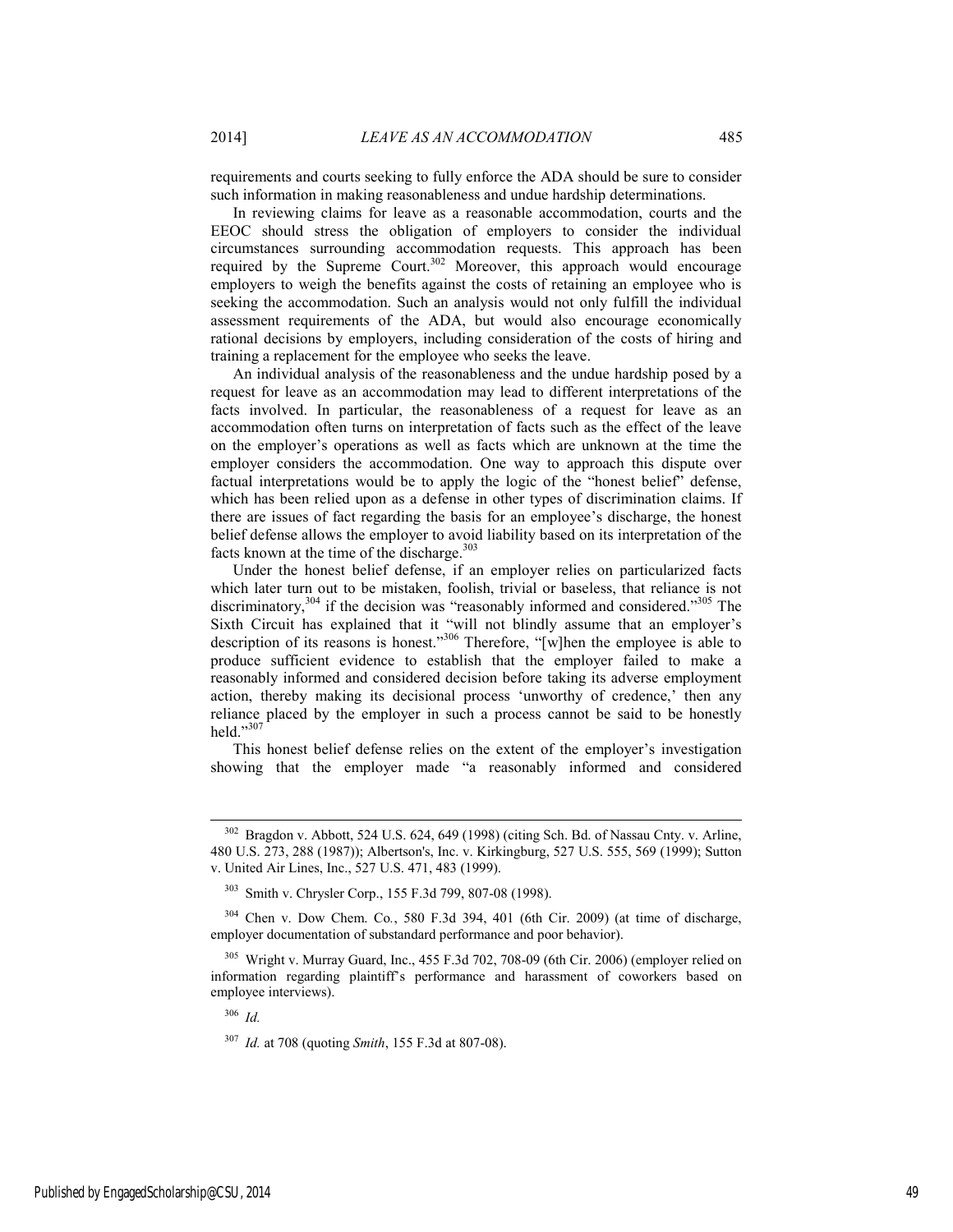decision."<sup>308</sup> For example, an employer showed an honest belief that a Plaintiff was unable to perform the physical requirements of her job duties based on reports from other employees and employee and health records documenting her inability to perform the duties.<sup>309</sup>

Under the honest belief defense, the employer has the burden of identifying the particularized facts it relied upon in taking an adverse action.<sup>310</sup> An employer failed to establish a honest belief, for example, when it discharged an employee shortly after he was hurt by an accident at work, since the supervisor who discharged him did not question him about the incident and the employer could not produce any documentation of any investigation of the accident or evidence of the specific facts known by the supervisor at the time of the discharge. $311$ 

This same approach could be applied to employers' consideration of requests for leave as an accommodation. If the employer engages in a reasonable investigation of the employee's potential for returning to work and an analysis of the actual costs of extending the leave, then the employer should be able to rely on the facts known at the time the accommodation is considered. Conversely, if the facts suggest that the employee may be able to return to work in a fairly short or definite amount of time, or that the costs of replacing that employee may exceed the costs associated with extending the leave, then the employer should grant the accommodation.

This approach is consistent with the proposed requirements in the Working Families Flexibility Act, which would require certain procedures before an employer responds to a request for leave as an accommodation.<sup>312</sup> This Act would require that an employer respond to a request for leave with a written decision that explains the reason for any denial, including the limitations posed by the resources of the employer, the costs posed by the change in terms, potential effects of the change on customers, and other managerial concerns.<sup>313</sup>

Placement of some burden on the employer to show that leave as an accommodation would not be reasonable or imposes an undue hardship is also appropriate since a uniform policy against use of leave could well have a disparate impact on employees with disabilities. Such a qualification standard that screens out or tends to screen out an individual with a disability must be proven by the employer

309 MacDonald-Bass v. J.E. Johnson Contracting, Inc., 493 F. App'x 718, 726 (6th Cir. 2012).

310 Clay v. United Parcel Serv. Inc., 501 F.3d 695, 713-14 (6th Cir. 2007) (summary judgment for employer denied where employer did not show belief was "reasonably based on particularized facts").

311 Brooks v. Davey Tree Expert Co., 478 Fed. Appx. 934, 943 (6th Cir. 2012); *see also*  Ramey v. Vacument Corp., No. 2:09-CV-196, 2012 U.S. Dist. LEXIS 9121, at \*17 (E.D. Tenn. Jan. 26, 2012) (discharge for abuse of sick leave not based on honest belief when based on brief observation of plaintiff and timing of doctor's visits).

312 Arnow-Richman, *supra* note 73, at 1110.

<sup>313</sup> *Id.*

 <sup>308</sup> Tingle v. Arbors at Hilliard Care, LLC, 692 F.3d 523, 531 (6th Cir. 2012) (employer conducted reasonable investigation into plaintiff's performance); *see also* Davis v. City of Clarksville, 492 F. App'x 572, 581 (6th Cir. 2012) (employer investigation into plaintiff's dishonesty was reasonable where investigator was unbiased and interviewed numerous witnesses, hearing allowed Plaintiff to present his version).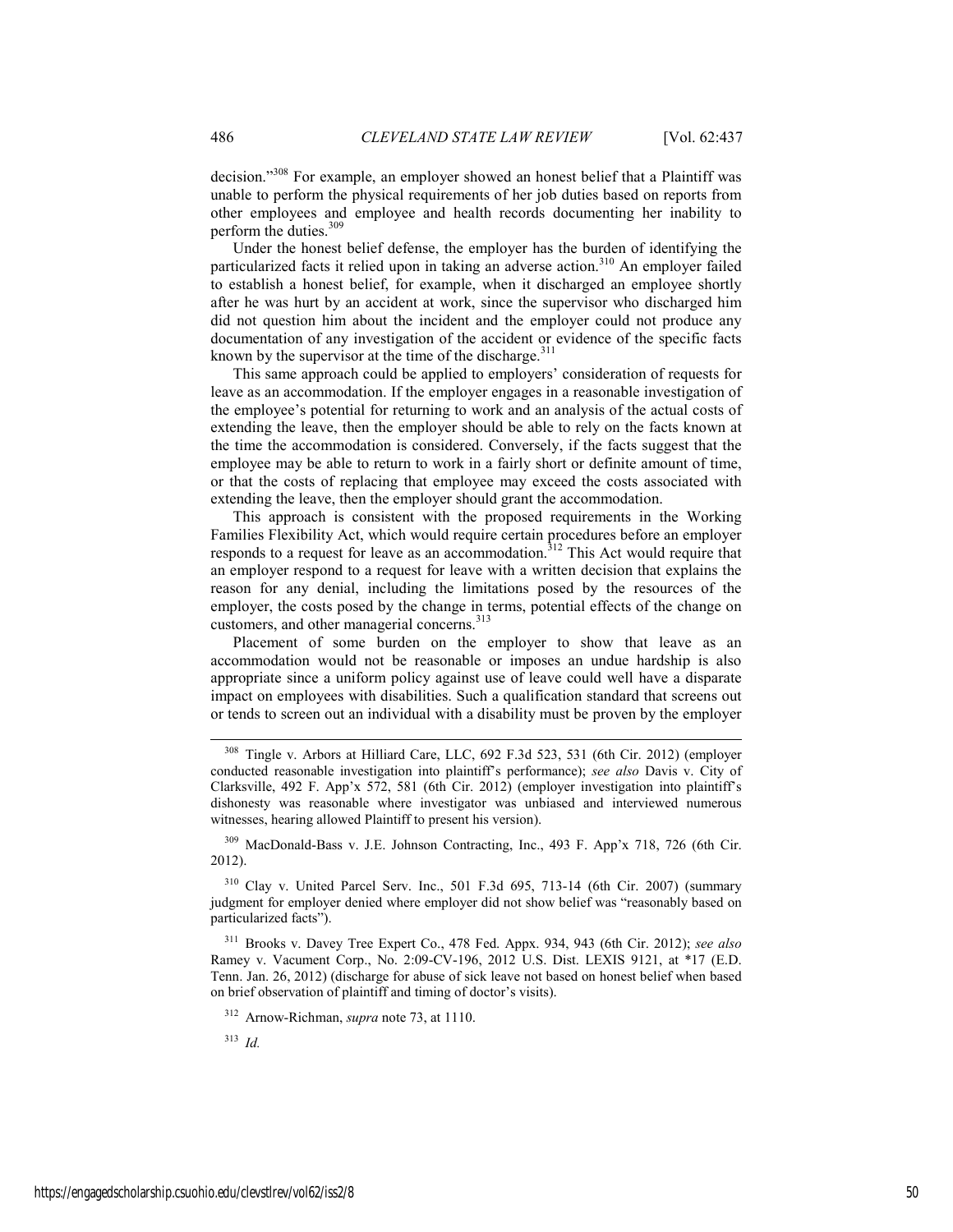to be job-related and consistent with business necessity, and performance cannot be achieved through reasonable accommodation.<sup>314</sup> Congress expressed its intention in the ADA that an employer can insist upon across-the-board qualification standards only if those standards "provide an accurate measure of an applicant's actual ability to perform the job  $\ldots$  .  $\cdot$  <sup>315</sup>

Leave as an accommodation is an important tool for admitting and retaining employees with disabilities in the workforce. To be an effective tool, however, employers and courts cannot continue to deny requests for leave or discharge employees who have taken leave that exceeds an individual employer's policy or some abstract notion of how much leave is "too much." Instead, employers should rely on an individual employee's health care provider as well as factors related to the job in question to determine the reasonableness and hardship potentially caused by a particular request for leave. Like employers asserting the honest belief defense, employers taking such an individualized approach should be able to rely on the information available to them. But decisions that will greatly affect an employee's future in the workforce should not be made based on assumptions or a lack of information. Such decisions are not economically efficient and should be deemed discriminatory.

 <sup>314 29</sup> U.S.C.A. § 12112(b)(6) (West 2014).

<sup>315</sup> H.R. REP. NO. 101-485, pt. 3, at 42 (1990), *reprinted in* 1990 U.S.C.C.A.N. 445, 465, 1990 WL 121680.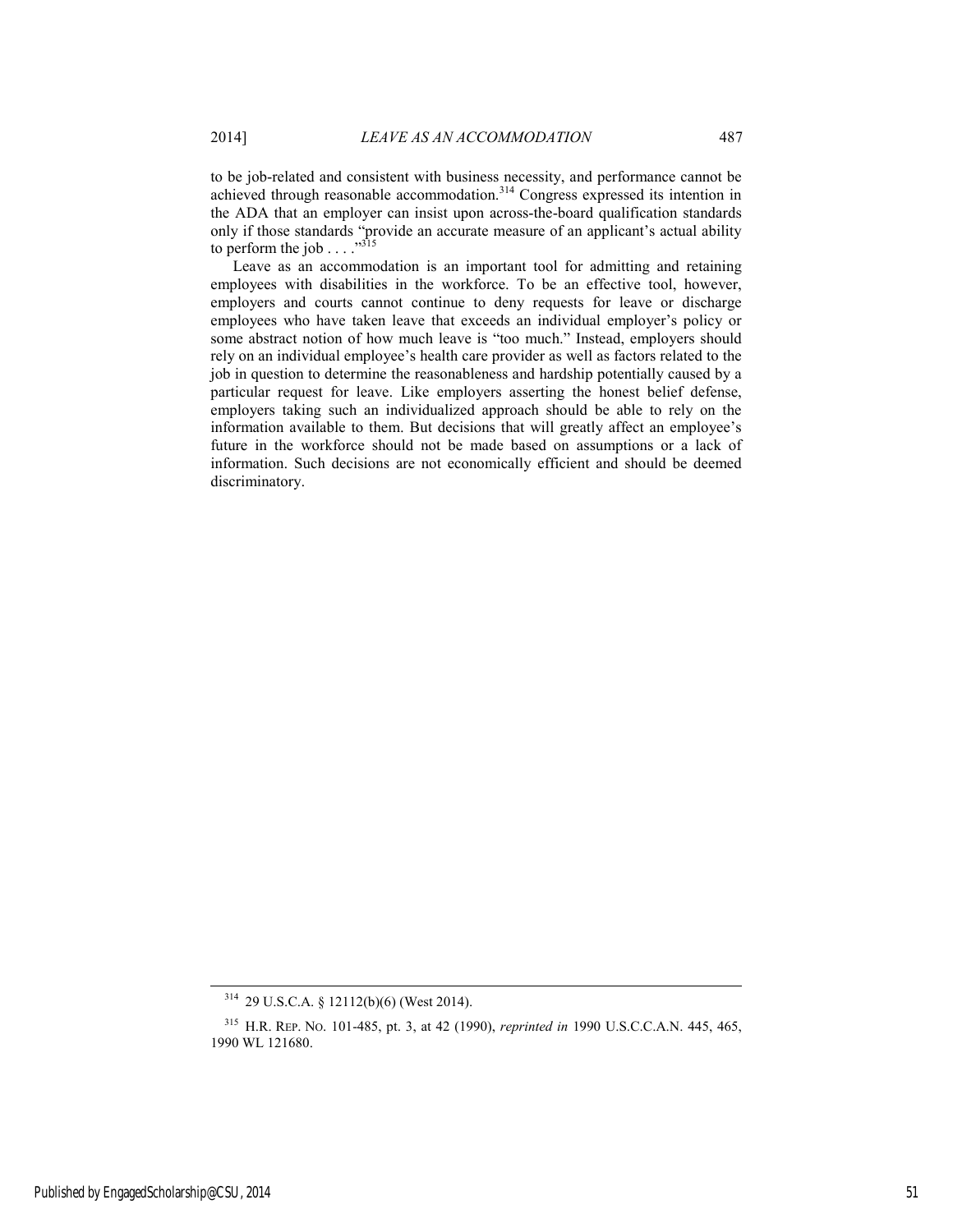# APPENDIX

# *Table 1: Descriptive Statistics*

| <b>Appellate Decision</b>              | Frequency (%)     | <b>MSJ</b> for $ER = 1$ (%) |
|----------------------------------------|-------------------|-----------------------------|
| No                                     | 270 (76.5)        | 185(72.0)                   |
| Yes                                    | 83(23.5)          | 72(86.7)                    |
| <b>Circuit Court</b>                   | Frequency (%)     | MSJ for $ER = 1$ (%)        |
| 1                                      | 20(5.7)           | 10(50)                      |
| 2                                      | 32(9.1)           | 19 (59.4)                   |
| 3                                      | 37(10.5)          | 22(59.5)                    |
| $\overline{4}$                         | 26(7.4)           | 22(84.6)                    |
| 5                                      | 29(8.2)           | 24(82.8)                    |
| 6                                      | 41 $(11.6)$       | 27(65.9)                    |
| 7                                      | 64(18.1)          | 50(78.1)                    |
| 8                                      | 31(8.8)           | 30(96.8)                    |
| 9                                      | 25(7.1)           | 12(48)                      |
| 10                                     | 28(7.9)           | 21(75)                      |
| 11                                     | 18(5.1)           | 18 (100)                    |
| $\overline{D.C.}$                      | 2(0.6)            | 2(100)                      |
| <b>Years of Service</b>                | Frequency (%)     | <b>MSJ</b> for $ER = 1$ (%) |
| Zero through four years                | 117(33.1)         | 85(72.6)                    |
| Five through 15 years                  | 148 (41.9)        | 102(68.9)                   |
| Over 15 years                          | 58 (16.4)         | 47(81.0)                    |
| <b>Leave Taken before this Request</b> | Frequency (%)     | <b>MSJ</b> for $ER = 1$ (%) |
| Zero                                   | 9(2.5)            | 5(55.6)                     |
| 1-12 weeks                             | 134(38.0)         | 94 (70.1)                   |
| 13-52 weeks                            | 141 (39.9)        | 106(75.2)                   |
| 1 Year and More                        | 47(13.3)          | 40(85.1)                    |
| <b>Weeks of Leave Offered as</b>       | Frequency (%)     | <b>MSJ</b> for $ER = 1$ (%) |
| Accommodation                          |                   |                             |
| Unknown                                | 225(63.7)         | 176 (78.2)                  |
| Zero through four                      | 69(19.5)          | 35(52.2)                    |
| Five through 15                        | 28(7.9)           | 22(78.6)                    |
| 16 through 52                          | 29(8.2)           | 21(72.4)                    |
| 52 through 500                         | 2(0.6)            | 2(100)                      |
| <b>Professional Skill Level</b>        | Frequency (%)     | MSJ for $ER = 1$ (%)        |
| Unskilled                              | 89 (25.2)         | 66(74.2)                    |
| Semi-Skilled                           | 112(31.7)         | 82(73.2)                    |
| Skilled                                | 53 (15)           | 42(79.2)                    |
| Professional                           | 74 (21)           | $\overline{51(68.9)}$       |
| <b>Coarse Groupings of Industry</b>    | Frequency (%)     | MSJ for $ER = 1$ (%)        |
| <b>Classifications</b>                 |                   |                             |
| Combination                            | 57(16.2)          | 38 (66.7)                   |
| Ag/Mining/Construction/Manuf           | 69 (19.6)         | 52 (75.4)                   |
| Transp/Commun/Wholesale/Retail         | 80(22.7)          | 62(77.5)                    |
| Finance/Real Estate/Services           | 146(41.5)         | 104(71.2)                   |
| <b>FMLA Considered?</b>                | Frequency (%)     | <b>MSJ</b> for $ER = 1$ (%) |
| No                                     | 316 (89.5)        | 229(72.5)                   |
| Yes                                    | 37 (10.5)         | 28 (75.7)                   |
| <b>Chronic Non-Life Threatening</b>    | Frequency (%)     | <b>MSJ</b> for $ER = 1$ (%) |
| No                                     | 194 (55)          | 146 (75.3)                  |
| Yes                                    | 149 (42.2)        | 104(69.8)                   |
| <b>Chronic Life Threatening</b>        | Frequency $(\% )$ | <b>MSJ</b> for $ER = 1$ (%) |
| No                                     | 293 (83)          | 216 (73.7)                  |
| Yes                                    | 50(14.2)          | 34(68.0)                    |
| <b>MULTDISAB</b>                       | Frequency (%)     | MSJ for $ER = 1$ (%)        |
| No                                     | 156(45.1)         | 104(66.7)                   |
| Yes                                    | 190(54.9)         | 149 (78.4)                  |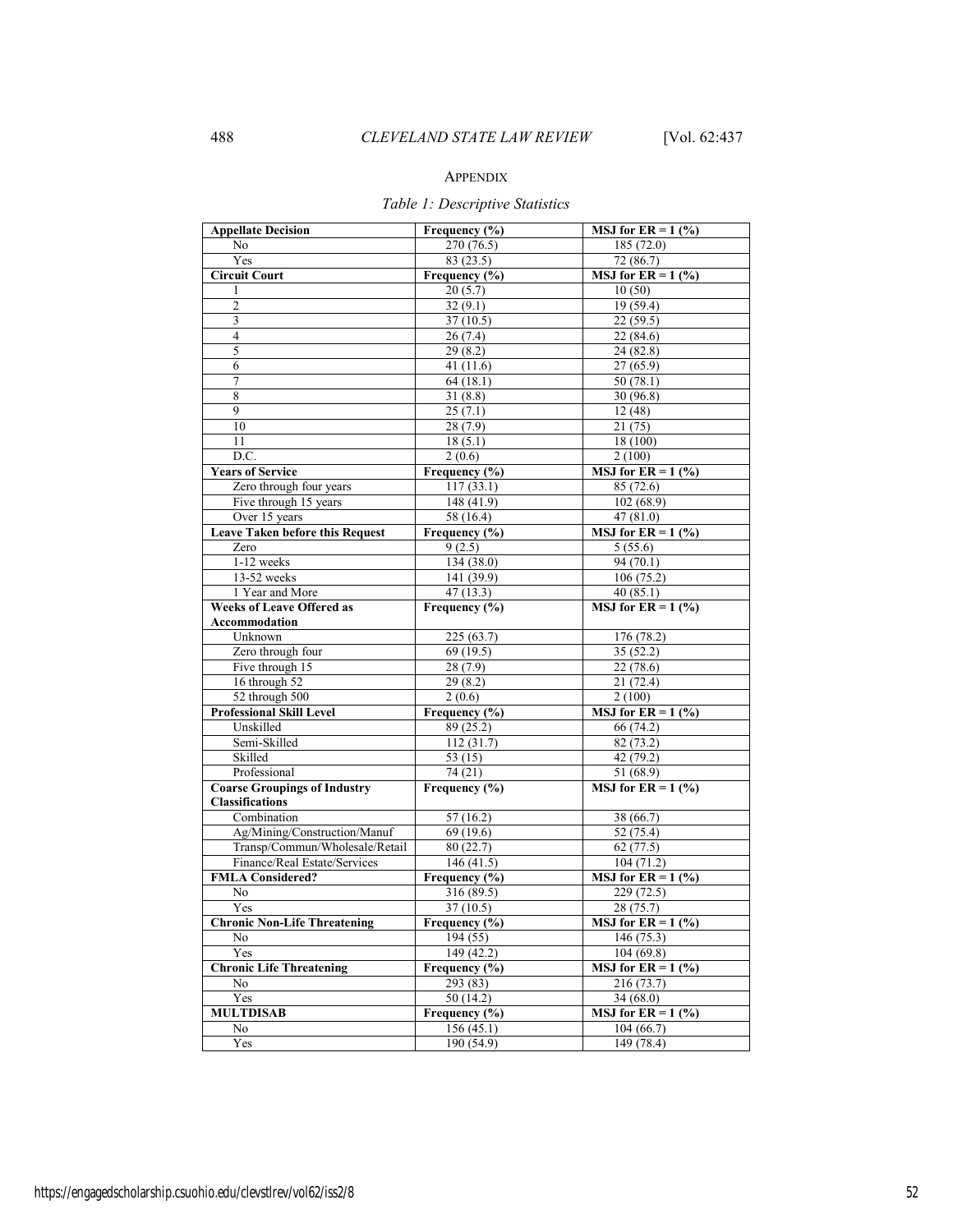| <b>Chronic Injury</b>                         | Frequency (%)              | <b>MSJ</b> for $ER = 1$ (%) |
|-----------------------------------------------|----------------------------|-----------------------------|
| N <sub>0</sub>                                | 261 (73.9)                 | 181 (69.3)                  |
| Yes                                           | 82 (23.2)                  | 69(84.1)                    |
| <b>Mental Illness</b>                         | Frequency (%)              | <b>MSJ</b> for $ER = 1$ (%) |
| N <sub>0</sub>                                | 237(67.1)                  | 166(70.0)                   |
| Yes                                           | 106(30)                    | 84 (79.2)                   |
| <b>Personality Disorder</b>                   | Frequency (%)              | <b>MSJ</b> for $ER = 1$ (%) |
| N <sub>0</sub>                                | 286 (81)                   | 209(73.1)                   |
| Yes                                           | 57(16.1)                   | 41(71.9)                    |
| <b>Alcohol/Drugs</b>                          | Frequency (%)              | <b>MSJ</b> for $ER = 1$ (%) |
| N <sub>0</sub>                                | 334 (94.6)                 | 245 (72.8)                  |
| Yes                                           | 9(2.5)                     | 7(77.8)                     |
| <b>Work Related?</b>                          | Frequency $\overline{(*)}$ | <b>MSJ</b> for $ER = 1$ (%) |
| N <sub>0</sub>                                | 273 (77.3)                 | 195 (71.4)                  |
| Yes                                           | 71(20.1)                   | 56 (78.9)                   |
| Post 4-29-02                                  | Frequency (%)              | <b>MSJ</b> for $ER = 1$ (%) |
| N <sub>0</sub>                                | $\overline{123}$ (34.8)    | 92 (74.8)                   |
| Yes                                           | 230 (65.2)                 | 165(71.7)                   |
| <b>Amount Definite</b>                        | Frequency (%)              | <b>MSJ</b> for $ER = 1$ (%) |
| N <sub>0</sub>                                | 241 (68.3)                 | 190 (78.8)                  |
| Yes                                           | 112(31.7)                  | 67(59.8)                    |
| <b>Unscheduled Leave</b>                      | Frequency (%)              | <b>MSJ</b> for $ER = 1$ (%) |
| N <sub>0</sub>                                | 273 (77.3)                 | 200 (73.3)                  |
| Yes                                           | 80 (22.7)                  | 57(71.3)                    |
| <b>Individual Circumstances</b><br>Considered | Frequency $(\% )$          | <b>MSJ</b> for $ER = 1$ (%) |
| No                                            | 264 (74.8)                 | 206 (78.0)                  |
| Yes                                           | 88 (24.9)                  | 50(56.8)                    |
| <b>Health Care Policy</b>                     | Frequency $(\% )$          | <b>MSJ</b> for $ER = 1$ (%) |
| Considered Not Sufficiently<br>Definite       | 73 (20.7)                  | 65(89.0)                    |
| Considered Sufficiently Definite              | 40(11.3)                   | 17(42.5)                    |
| Not Considered                                | 240 (68.0)                 | 175 (72.9)                  |
| <b>Whether Leave Policy was</b>               | Frequency $(\% )$          | <b>MSJ</b> for $ER = 1$ (%) |
| <b>Considered</b>                             |                            |                             |
| Leave Exceeded Policy                         | 82 (23.2)                  | 62(75.6)                    |
| Leave Did Not Exceed Policy                   | 19(5.4)                    | 7(36.8)                     |
| Not Considered                                | 252(71.4)                  | 188 (74.6)                  |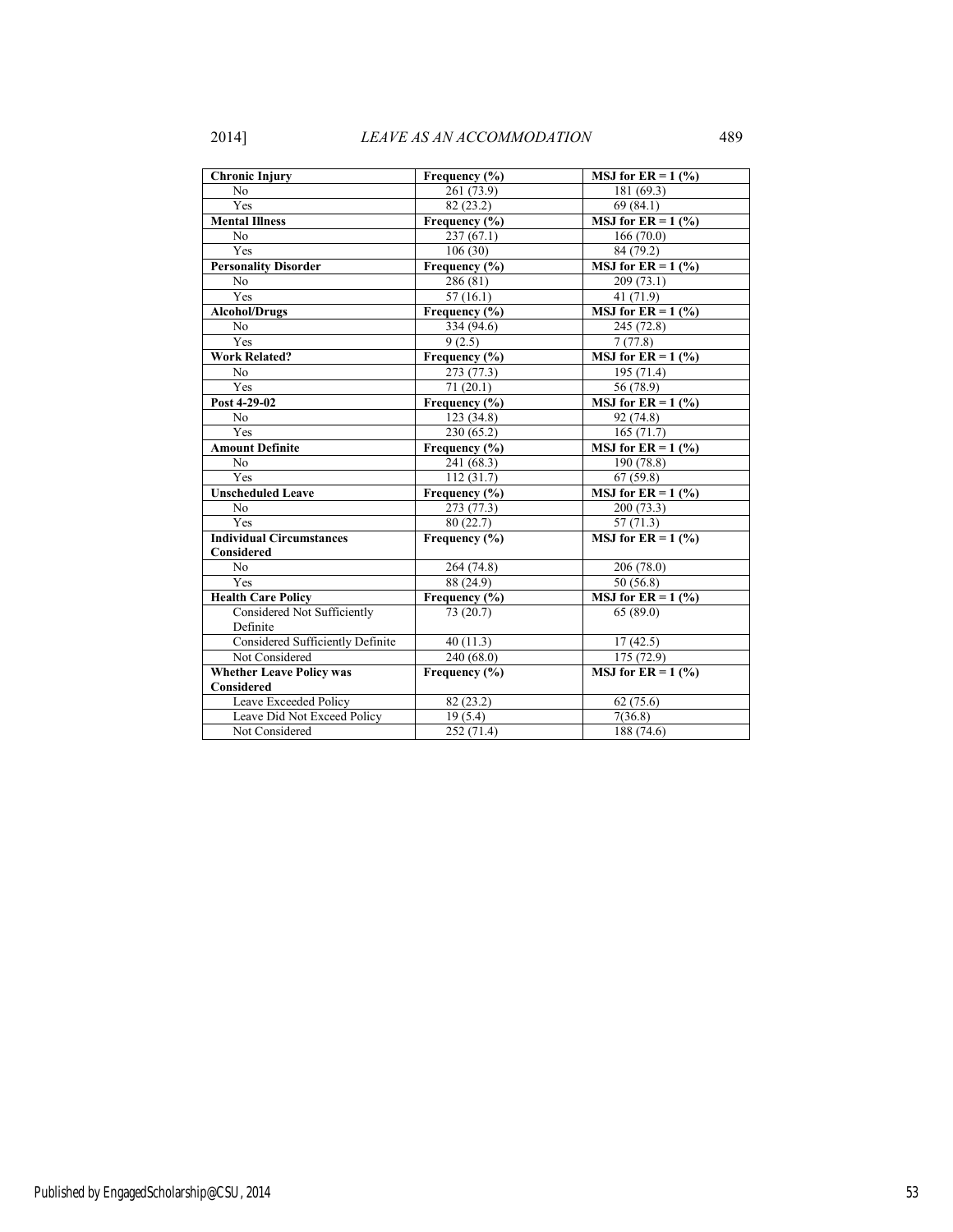|                                     | В        | S.E.         | Wald   | Df             | Sig. | Exp(B)       | 95% C.I. for Exp(B) |          |
|-------------------------------------|----------|--------------|--------|----------------|------|--------------|---------------------|----------|
| Variables in the Equation           |          |              |        |                |      |              | Lower               | Upper    |
| Appellate decision for ER           | 2.519    | 0.635        | 15.731 | 1              | .000 | 12.416       | 3.576               | 43.108   |
| Circuit Court (reference 1st)       |          |              | 29.318 | 11             | .002 |              |                     |          |
| 2nd Circuit                         | 0.866    | 0.812        | 1.137  | 1              | .286 | 2.377        | 0.484               | 11.674   |
| 3rd Circuit                         | .539     | 0.824        | .429   | 1              | .513 | 1.715        | 0.341               | 8.621    |
| 4th Circuit                         | 3.922    | 1.079        | 13.218 | 1              | .000 | 50.504       | 6.096               | 418.383  |
| 5th Circuit                         | 2.981    | 1.025        | 8.452  | 1              | .004 | 19.700       | 2.641               | 146.937  |
| 6th Circuit                         | 1.698    | 0.853        | 3.963  | 1              | .047 | 5.461        | 1.027               | 29.049   |
| 7th Circuit                         | 2.453    | 0.851        | 8.311  | $\mathbf{1}$   | .004 | 11.619       | 2.193               | 61.566   |
| 8th Circuit                         | 5.687    | 1.797        | 10.016 | 1              | .002 | 295.071      | 8.715               | 9990.487 |
| 9th Circuit                         | .395     | 0.917        | .185   | 1              | .667 | 1.484        | 0.246               | 8.958    |
| 10th Circuit                        | 1.595    | 0.952        | 2.806  | 1              | .094 | 4.928        | 0.762               | 31.852   |
| 11th Circuit                        | 22.210   | 8091.687     | .000   | 1              | .998 | 4.42E+09     | 0.000               |          |
| 12th Circuit                        | 22.223   | 2.77E+04     | .000   | 1              | .999 | 4.48E+09     | 0.000               |          |
| Years of Service (reference 0-4)    |          |              | 8.686  | 3              | .034 |              |                     |          |
| 5-15 Years                          | $-.930$  | 0.459        | 4.113  | $\mathbf{1}$   | .043 | 0.394        | 0.161               | 0.969    |
| Over 15 Years                       | 0.647    | 0.633        | 1.044  | $\mathbf{1}$   | .307 | 1.909        | 0.552               | 6.597    |
| Leave taken before this request     |          |              |        |                |      |              |                     |          |
| (reference 0 weeks)                 |          |              | 11.880 | 4              | .018 |              |                     |          |
| 1-12 Weeks                          | .363     | 1.137        | .102   | 1              | .750 | 1.437        | 0.155               | 13.340   |
| 13-52 Weeks                         | 0.825    | 1.141        | 0.523  | 1              | .470 | 2.283        | 0.244               | 21.366   |
| 1 Year and More                     | 2.246    | 1.336        | 2.826  | $\mathbf{1}$   | .093 | 9.446        | 0.689               | 129.503  |
| Leave offered as accommodation      |          |              |        | $\overline{4}$ | .002 |              |                     |          |
| (reference 0-4 weeks)               |          |              | 17.428 |                |      |              |                     |          |
| 5-15 Weeks                          | 3.005    | 0.919        | 10.701 | $\mathbf{1}$   | .001 | 20.179       | 3.335               | 122.109  |
| 16-52 Weeks                         | 1.916    | 0.785        | 5.962  | $\mathbf{1}$   | .015 | 6.791        | 1.459               | 31.602   |
| 52-500 Weeks                        | 21.991   | $2.56E + 04$ | 0.000  | $\mathbf{1}$   | .999 | 3.55E+09     | 0.000               |          |
| Professional skill level (reference |          |              |        | $\overline{4}$ | .084 |              |                     |          |
| unskilled)                          |          |              | 8.220  |                |      |              |                     |          |
| Semi-skilled                        | $-0.744$ | 0.549        | 1.833  | 1              | .176 | 0.475        | 0.162               | 1.395    |
| Skilled                             | $-.577$  | 0.673        | 0.735  | 1              | .391 | 0.561        | 0.150               | 2.100    |
| Professional                        | $-1.155$ | 0.581        | 3.958  | $\mathbf{1}$   | .047 | 0.315        | 0.101               | 0.983    |
| Coarse industry grouping (reference |          |              | 2.817  | 3              | .421 |              |                     |          |
| general)                            |          |              |        |                |      |              |                     |          |
| Ag/Mining/Construction/Manuf        | 1.074    | 0.676        | 2.519  | 1              | .112 | 2.926        | 0.777               | 11.015   |
| Transp/Commun/Wholesale/Ret         | 223      | 0.649        | 0.118  | 1              | .731 | 1.250        | 0.350               | 4.463    |
| ail                                 |          |              |        |                |      |              |                     |          |
| Finance/Real Estate/Services        | .293     | 0.552        | .282   | 1              | .595 | 1.341        | 0.454               | 3.959    |
| FMLA Considered                     | .067     | 0.650        | .011   | 1              | .917 | 1.070        | 0.299               | 3.826    |
| Chronic Non-Life Threatening        | $-.043$  | 0.530        | .007   | 1              | .935 | 0.958        | 0.339               | 2.705    |
| Chronic Life-Threatening            | $-.025$  | 0.652        | .002   | 1              | .969 | 0.975        | 0.272               | 3.496    |
| Multiple Disability                 | .758     | 0.421        | 3.247  | 1              | .072 | 2.135        | 0.936               | 4.870    |
| Chronic Injury                      | 1.032    | 0.604        | 2.919  | 1              | .088 | 2.806        | 0.859               | 9.166    |
| Mental Illness                      | 1.048    | 0.547        | 3.672  | 1              | .055 | 2.852        | 0.976               | 8.328    |
| Personality Disorder                | .267     | .552         | .233   | 1              | .629 | $1.31E + 00$ | 4.42E-01            | 3.85E+00 |

# *Table 2: Logistic Regression*